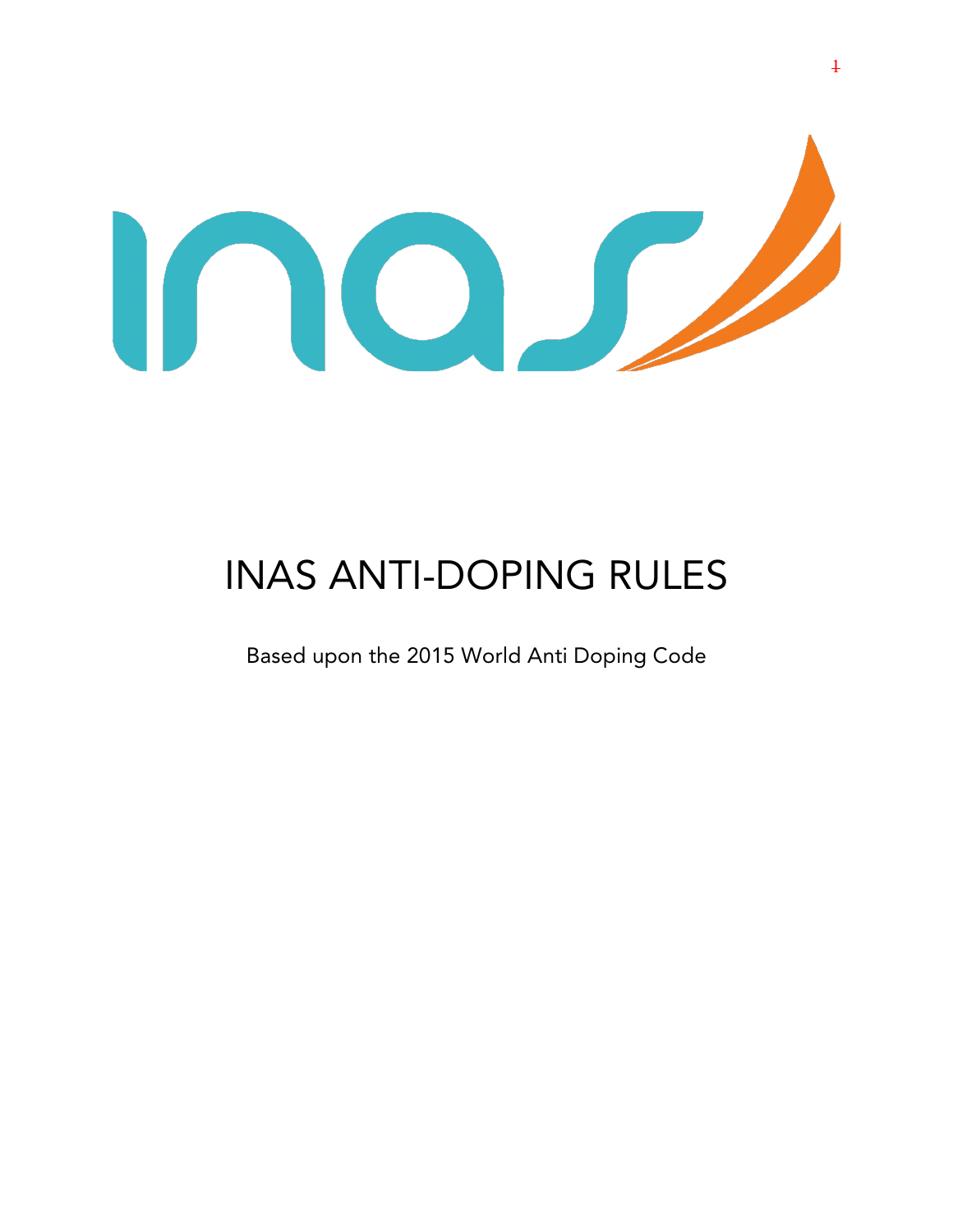

### **Table of Contents**

| <b>ARTICLE 1</b>                                                       |                                                         |  |
|------------------------------------------------------------------------|---------------------------------------------------------|--|
| <b>ARTICLE 2</b>                                                       |                                                         |  |
| <b>ARTICLE 3</b>                                                       |                                                         |  |
| <b>ARTICLE 4</b>                                                       |                                                         |  |
| <b>ARTICLE 5</b>                                                       |                                                         |  |
| <b>ARTICLE 6</b>                                                       |                                                         |  |
| <b>ARTICLE 7</b>                                                       |                                                         |  |
| <b>ARTICLE 8</b>                                                       |                                                         |  |
| <b>ARTICLE 9</b>                                                       | AUTOMATIC DISQUALIFICATION OF INDIVIDUAL RESULTS 29     |  |
| <b>ARTICLE 10</b>                                                      |                                                         |  |
| <b>ARTICLE 11</b>                                                      |                                                         |  |
| <b>ARTICLE 12</b>                                                      | SANCTIONS AND COSTS ASSESSED AGAINST SPORTING BODIES 40 |  |
| <b>ARTICLE 13</b>                                                      |                                                         |  |
| <b>ARTICLE 14</b>                                                      |                                                         |  |
| <b>ARTICLE 15</b>                                                      | APPLICATION AND RECOGNITION OF DECISIONS 49             |  |
| <b>ARTICLE 16</b>                                                      | INCORPORATION OF INAS ANTI-DOPING RULES AND             |  |
| <b>ARTICLE 17</b>                                                      |                                                         |  |
| <b>ARTICLE 18</b>                                                      |                                                         |  |
| <b>ARTICLE 19</b>                                                      |                                                         |  |
| <b>ARTICLE 20</b>                                                      | AMENDMENT AND INTERPRETATION OF ANTI-DOPING RULES  51   |  |
| <b>ARTICLE 21</b>                                                      |                                                         |  |
| <b>ARTICLE 22</b>                                                      | ADDITIONAL ROLES AND RESPONSIBILITIES OF ATHLETES AND   |  |
|                                                                        |                                                         |  |
|                                                                        |                                                         |  |
|                                                                        |                                                         |  |
| APPENDIX 5 Addendum C to INAS policy - Collecting and Intelligence  73 |                                                         |  |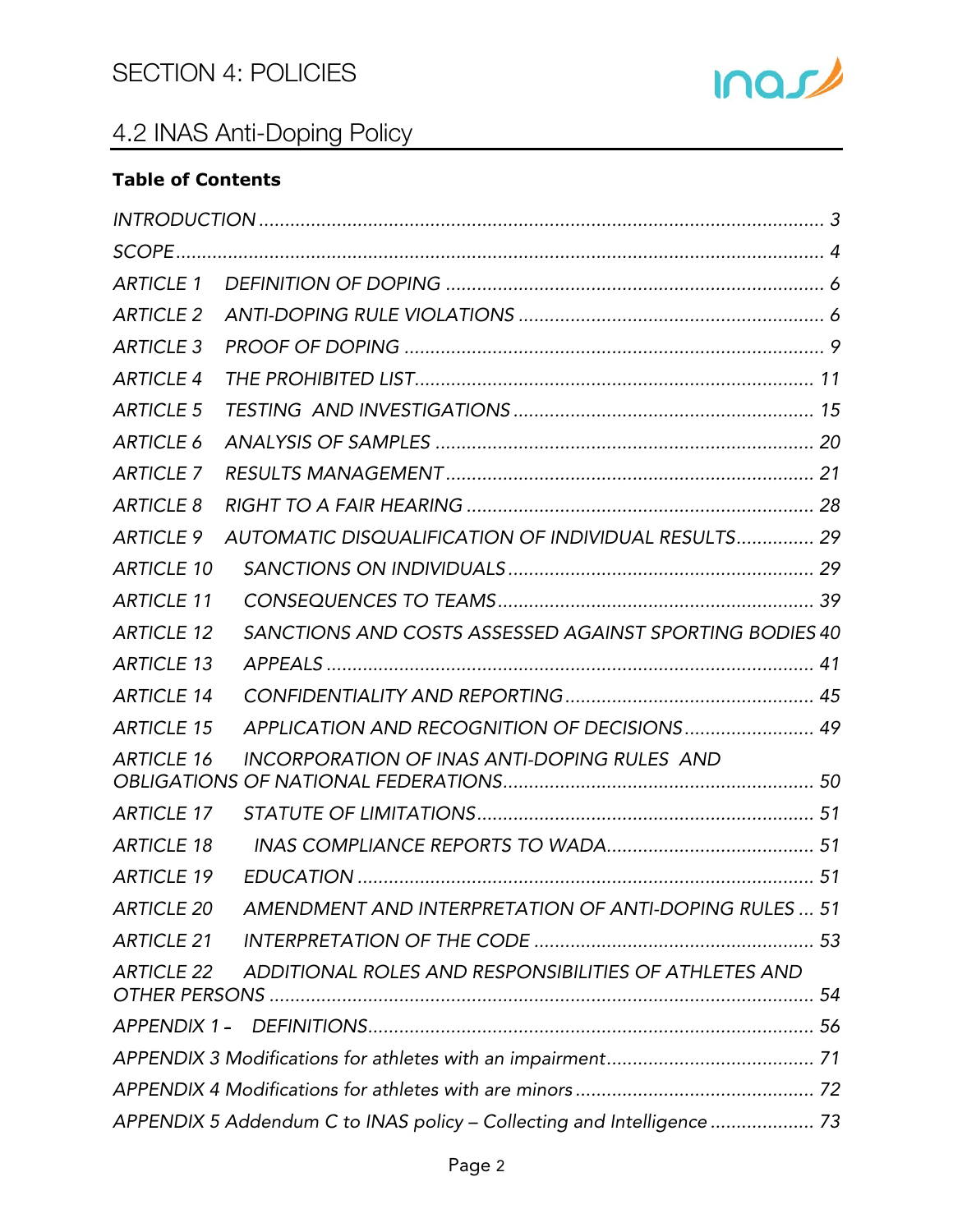

#### INTRODUCTION

#### Preface

These Anti-Doping Rules are adopted and implemented in accordance with INAS' responsibilities under the Code, and in furtherance of our continuing efforts to eradicate doping in sport.

These Anti-Doping Rules are sport rules governing the conditions under which sport is played. Aimed at enforcing anti-doping principles in a global and harmonized manner, they are distinct in nature from criminal and civil laws, and are not intended to be subject to, or limited by any national requirements and legal standards applicable to criminal or civil proceedings. When reviewing the facts and the law of a given case, all courts, arbitral tribunals and other adjudicating bodies should be aware of and respect the distinct nature of these Anti-Doping Rules implementing the Code and the fact that these rules represent the consensus of a broad spectrum of stakeholders around the world as to what is necessary to protect and ensure fair sport.

Fundamental Rationale for the Code and INAS' Anti-Doping Rules

Anti-doping programs seek to preserve what is intrinsically valuable about sport. This intrinsic value is often referred to as "the spirit of sport". It is the essence of Olympism, the pursuit of human excellence through the dedicated perfection of each person's natural talents. It is how we play true. The spirit of sport is the celebration of the human spirit, body and mind, and is reflected in values we find in and through sport, including:

- Ethics, fair play and honesty
- Health
- Excellence in performance
- Character and education
- Fun and joy
- Teamwork
- Dedication and commitment
- Respect for rules and laws
- Respect for self and other Participants
- Courage
- Community and solidarity

Doping is fundamentally contrary to the spirit of sport.

INAS was founded in 1986 with the aim to create a platform for athletes with intellectual disabilities in which to perform their sports. The philosophy of INAS is based on the principle of inclusion; this means that persons with intellectual disabilities are members of society entitled to the same rights, opportunities and duties as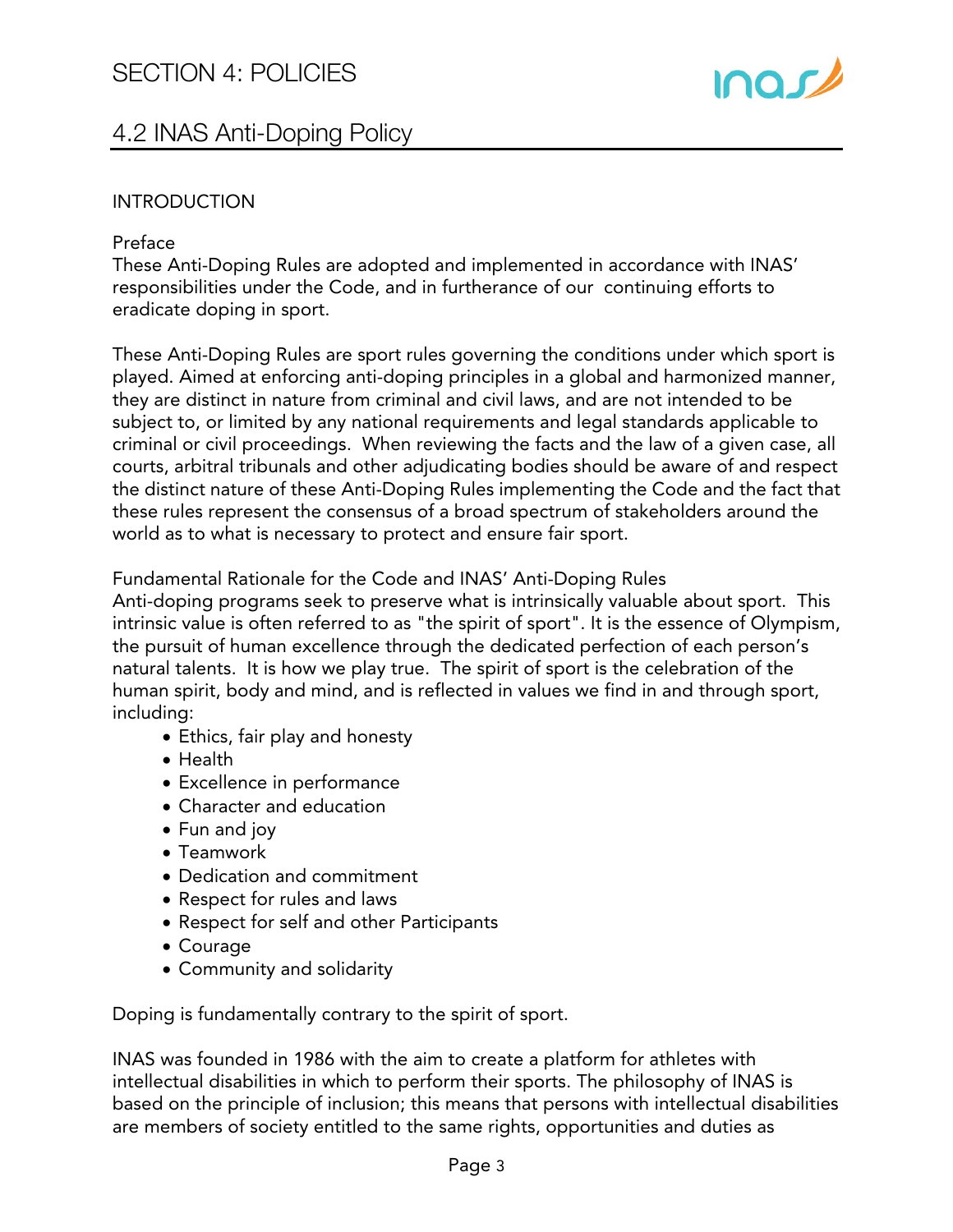

everyone else.

#### **SCOPE**

These Anti-Doping Rules shall apply to INAS and to each of its National Member Organisations. They also apply to the following Athletes, Athlete Support Personnel and other Persons, each of whom is deemed, as a condition of his/her membership, accreditation, and/or participation in INAS sport, to have agreed to be bound by these Anti-Doping Rules, and to have submitted to the authority of INAS to enforce these Anti-Doping Rules and to the jurisdiction of the hearing panels specified in Article 8 and Article 13 to hear and determine cases and appeals brought under these Anti-Doping Rules:

- 1. all Athletes and Athlete Support Personnel who are members of INAS, or its National Member Organisations, or of any member or affiliate organization of any National Member Organisations, (including any clubs, teams, associations or leagues);
- 2. all Athletes and Athlete Support Personnel participating in such capacity in Events, Competitions and other activities organized, convened, authorized or recognized by INAS, or any National Member Organisation, or any member or affiliate organization of any National Member Organisations, (including any clubs, teams, associations or leagues), wherever held;
- 3. any other Athlete or Athlete Support Personnel or other Person who, by virtue of an accreditation, a licence or other contractual arrangement, or otherwise, is subject to the jurisdiction of INAS, or of any National Member Organisation, or of any member or affiliate organization of any National Member Organisation (including any clubs, teams, associations or leagues), for purposes of anti-doping;
- 4. athletes who are not regular members of INAS or of one of its National Member Organisation but who want to be eligible to compete in a particular International Event. INAS may include such Athletes in its Registered Testing Pool so that they are required to provide information about their whereabouts for purposes of Testing under these Anti-Doping Rules for at least 3 months prior to the International Event in question.

Within the overall pool of Athletes set out above who are bound by and required to comply with these Anti-Doping Rules, athletes who appear on the INAS Master List shall be considered to be International-Level Athletes for purposes of these Anti-Doping Rules, and therefore the specific provisions in these Anti-Doping Rules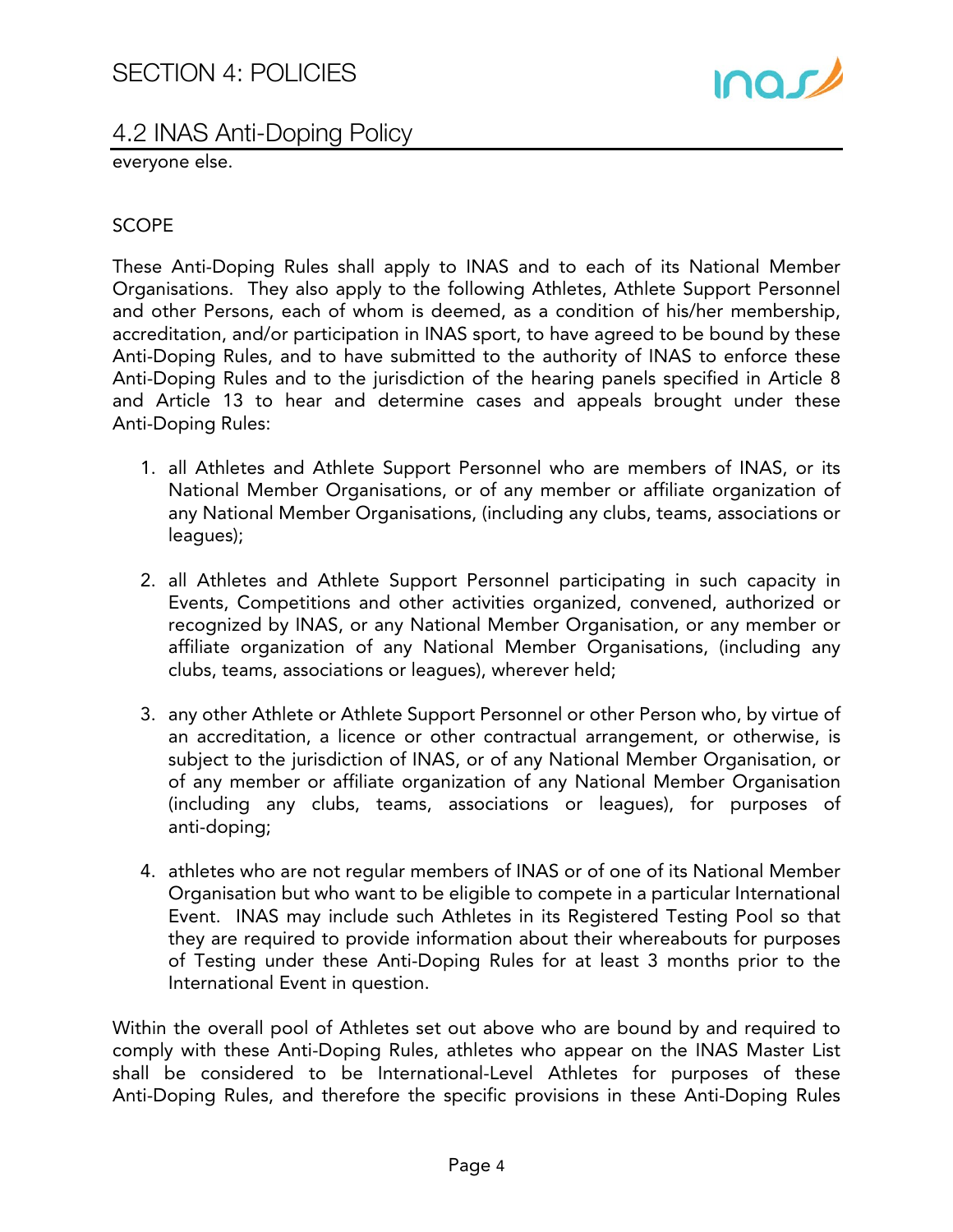

applicable to International-Level Athletes (as regards Testing but also as regards TUEs, whereabouts information, results management, and appeals).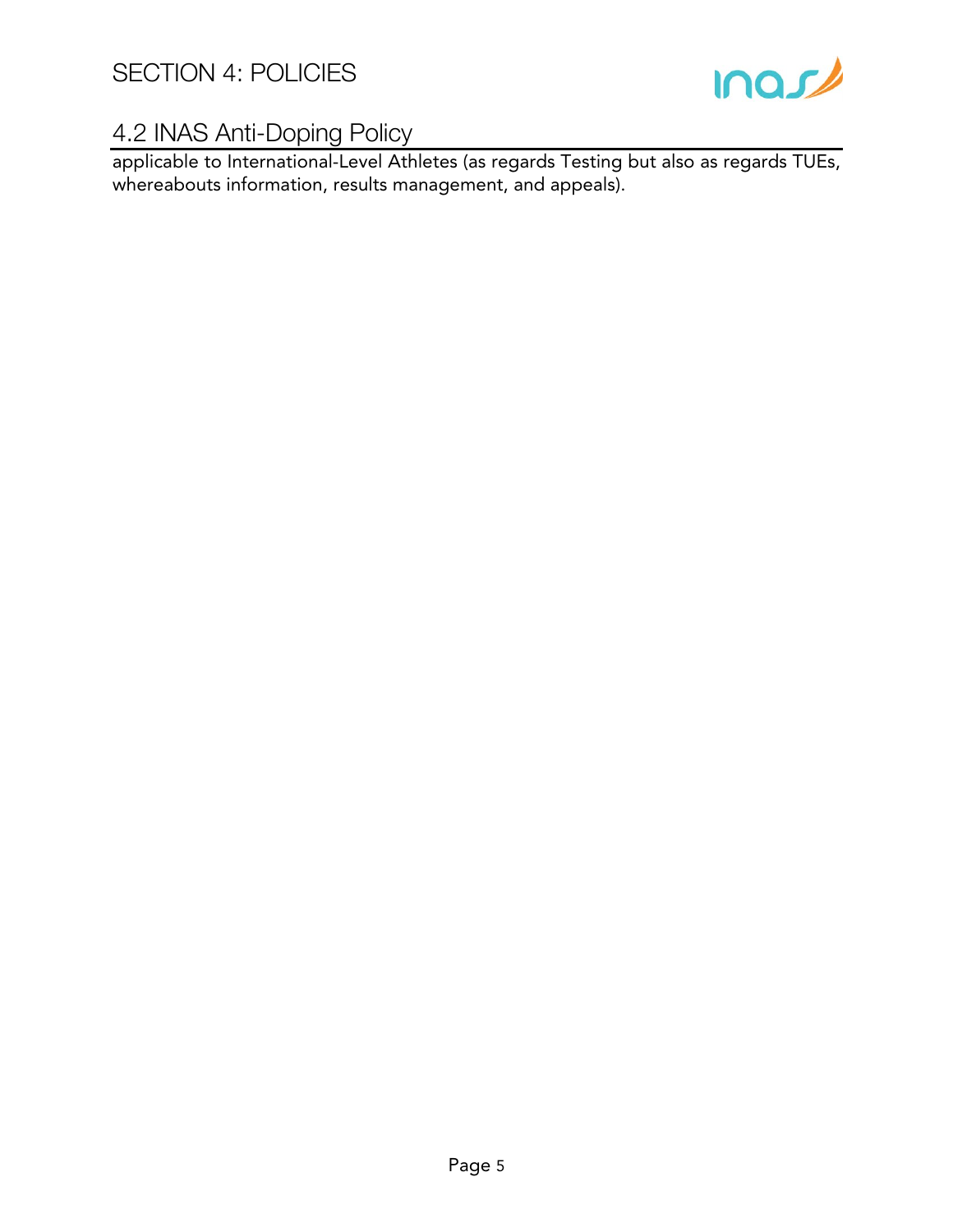

### ARTICLE 1 DEFINITION OF DOPING

Doping is defined as the occurrence of one or more of the anti-doping rule violations set forth in Article 2.1 through Article 2.10 of these Anti-Doping Rules.

### ARTICLE 2 ANTI-DOPING RULE VIOLATIONS

The purpose of Article 2 is to specify the circumstances and conduct which constitute anti-doping rule violations. Hearings in doping cases will proceed based on the assertion that one or more of these specific rules have been violated.

Athletes or other Persons shall be responsible for knowing what constitutes an anti-doping rule violation and the substances and methods which have been included on the Prohibited List.

The following constitute anti-doping rule violations:

#### 2.1 Presence of a Prohibited Substance or its Metabolites or Markers in an Athlete's Sample

- 2.1.1 It is each Athlete's personal duty to ensure that no Prohibited Substance enters his or her body. Athletes are responsible for any Prohibited Substance or its Metabolites or Markers found to be present in their Samples. Accordingly, it is not necessary that intent, Fault, negligence or knowing Use on the Athlete's part be demonstrated in order to establish an anti-doping rule violation under Article 2.1.
- 2.1.2 Sufficient proof of an anti-doping rule violation under Article 2.1 is established by any of the following: presence of a Prohibited Substance or its Metabolites or Markers in the Athlete's A Sample where the Athlete waives analysis of the B Sample and the B Sample is not analyzed; or, where the Athlete's B Sample is analyzed and the analysis of the Athlete's B Sample confirms the presence of the Prohibited Substance or its Metabolites or Markers found in the Athlete's A Sample; or, where the Athlete's B Sample is split into two bottles and the analysis of the second bottle confirms the presence of the Prohibited Substance or its Metabolites or Markers found in the first bottle.
- 2.1.3 Excepting those substances for which a quantitative threshold is specifically identified in the Prohibited List, the presence of any quantity of a Prohibited Substance or its Metabolites or Markers in an Athlete's Sample shall constitute an anti-doping rule violation.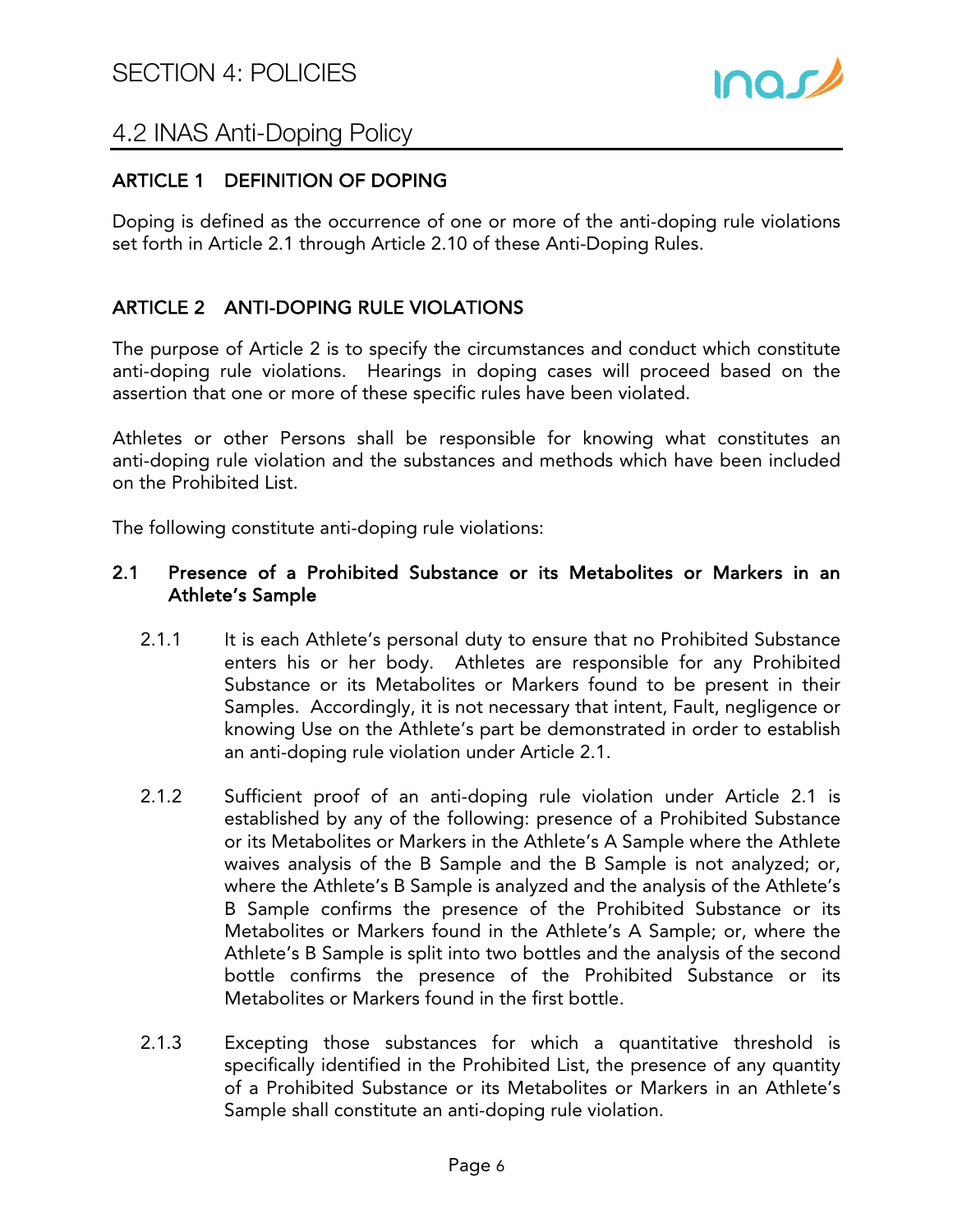

2.1.4 As an exception to the general rule of Article 2.1, the Prohibited List or International Standards may establish special criteria for the evaluation of Prohibited Substances that can also be produced endogenously.

#### 2.2 Use or Attempted Use by an Athlete of a Prohibited Substance or a Prohibited Method

- 2.2.1 It is each Athlete's personal duty to ensure that no Prohibited Substance enters his or her body and that no Prohibited Method is Used. Accordingly, it is not necessary that intent, Fault, negligence or knowing Use on the Athlete's part be demonstrated in order to establish an anti-doping rule violation for Use of a Prohibited Substance or a Prohibited Method.
- 2.2.2 The success or failure of the Use or Attempted Use of a Prohibited Substance or Prohibited Method is not material. It is sufficient that the Prohibited Substance or Prohibited Method was Used or Attempted to be Used for an anti-doping rule violation to be committed.

### 2.3 Evading, Refusing or Failing to Submit to Sample Collection

Evading Sample collection, or without compelling justification refusing or failing to submit to Sample collection after notification as authorized in these Anti-Doping Rules, or otherwise evading Sample collection or other applicable anti-doping rules.

#### 2.4 Whereabouts Failures

Any combination of three missed tests and/or filing failures, as defined in the International Standard for Testing and Investigations, within a twelve-month period by an Athlete in a Registered Testing Pool.

#### 2.5 Tampering or Attempted Tampering with any part of Doping Control.

Conduct which subverts the Doping Control process but which would not otherwise be included in the definition of Prohibited Methods. Tampering shall include, without limitation, intentionally interfering or attempting to interfere with a Doping Control official, providing fraudulent information to an Anti-Doping Organization, or intimidating or attempting to intimidate a potential witness.

#### 2.6 Possession of a Prohibited Substance or a Prohibited Method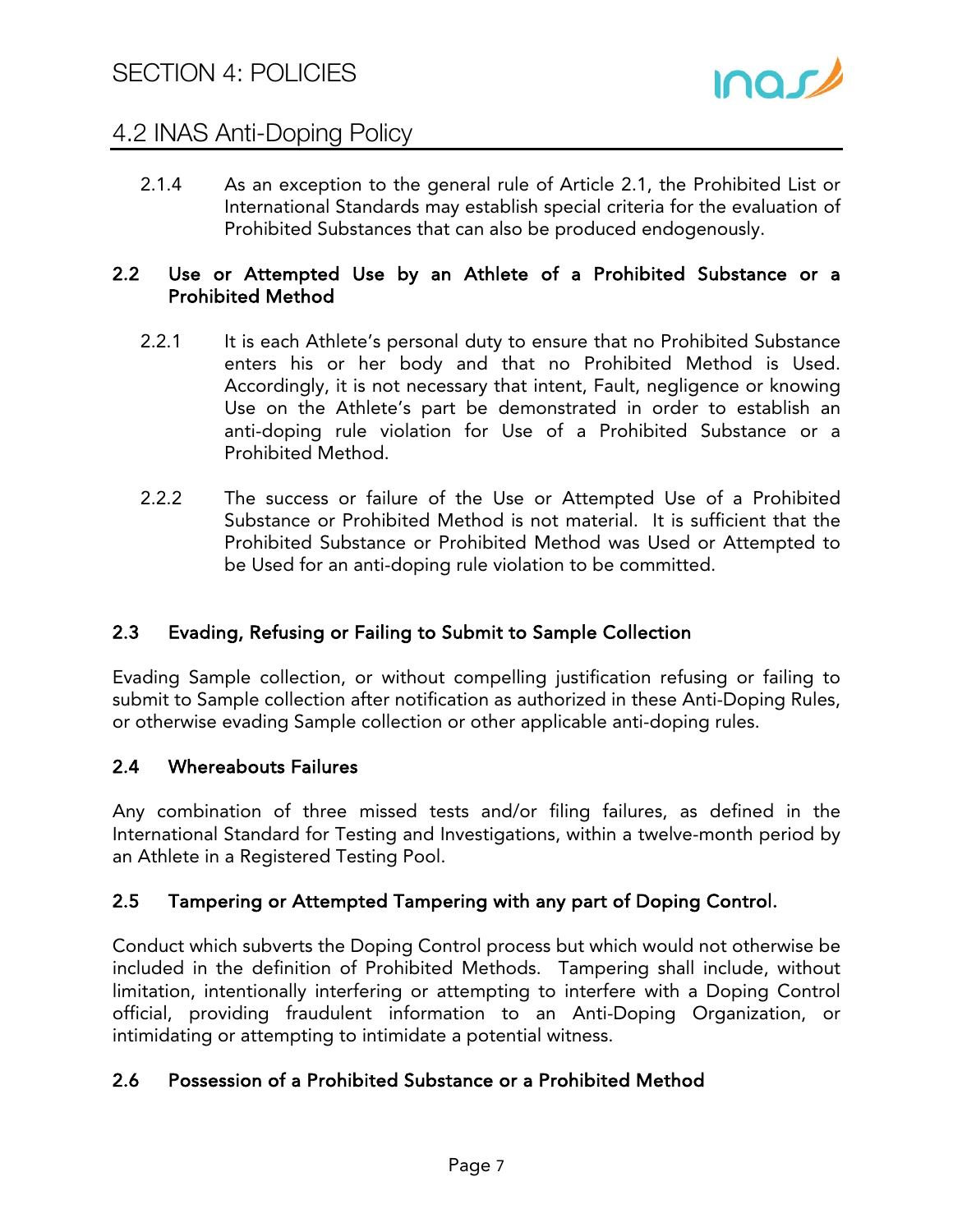

- 2.6.1 Possession by an Athlete In-Competition of any Prohibited Substance or any Prohibited Method, or Possession by an Athlete Out-of-Competition of any Prohibited Substance or any Prohibited Method which is prohibited Out-of-Competition unless the Athlete establishes that the Possession is consistent with a Therapeutic Use Exemption ("TUE") granted in accordance with Article 4.4 or other acceptable justification.
- 2.6.2 Possession by an Athlete Support Person In-Competition of any Prohibited Substance or any Prohibited Method, or Possession by an Athlete Support Person Out-of-Competition of any Prohibited Substance or any Prohibited Method which is prohibited Out-of-Competition, in connection with an Athlete, Competition or training, unless the Athlete Support Person establishes that the Possession is consistent with a TUE granted to an Athlete in accordance with Article 4.4 or other acceptable justification.
- 2.7 Trafficking or Attempted Trafficking in any Prohibited Substance or Prohibited Method.
- 2.8 Administration or Attempted Administration to any Athlete In-Competition of any Prohibited Substance or Prohibited Method, or Administration or Attempted Administration to any Athlete Out-of-Competition of any Prohibited Substance or any Prohibited Method that is prohibited Out-of-Competition.

#### 2.9 Complicity

2.9.1 Assisting, encouraging, aiding, abetting, conspiring, covering up or any other type of intentional complicity involving an anti-doping rule violation, Attempted anti-doping rule violation or violation of Article 10.12.1 by another Person.

#### 2.10 Prohibited Association

Association by an Athlete or other Person subject to the authority of an Anti-Doping Organization in a professional or sport-related capacity with any Athlete Support Person who:

- 2.10.1 If subject to the authority of an Anti-Doping Organization, is serving a period of Ineligibility; or
- 2.10.2 If not subject to the authority of an Anti-Doping Organization and where Ineligibility has not been addressed in a results management process pursuant to the Code, has been convicted or found in a criminal,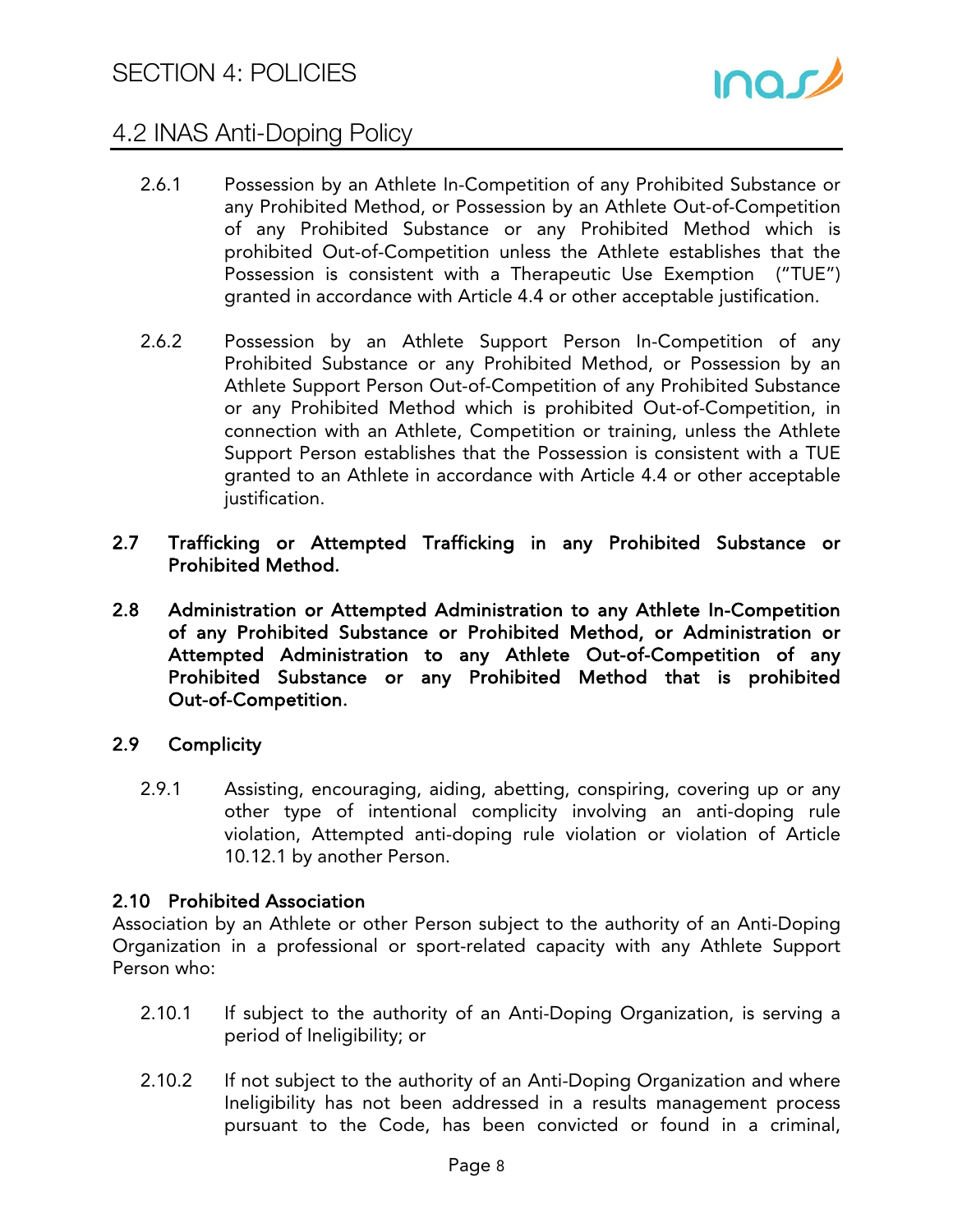

disciplinary or professional proceeding to have engaged in conduct which would have constituted a violation of anti-doping rules if Code-compliant rules had been applicable to such Person. The disqualifying status of such Person shall be in force for the longer of six years from the criminal, professional or disciplinary decision or the duration of the criminal, disciplinary or professional sanction imposed; or

2.10.3 Is serving as a front or intermediary for an individual described in Article 2.10.1 or 2.10.2.

In order for this provision to apply, it is necessary that the Athlete or other Person has previously been advised in writing by an Anti-Doping Organization with jurisdiction over the Athlete or other Person, or by WADA, of the Athlete Support Person's disqualifying status and the potential Consequence of prohibited association and that the Athlete or other Person can reasonably avoid the association. The Anti-Doping Organization shall also use reasonable efforts to advise the Athlete Support Person who is the subject of the notice to the Athlete or other Person that the Athlete Support Person may, within 15 days, come forward to the Anti-Doping Organization to explain that the criteria described in Articles 2.10.1 and 2.10.2 do not apply to him or her. (Notwithstanding Article 17, this Article applies even when the Athlete Support Person's disqualifying conduct occurred prior to the effective date provided in Article 20.7.)

The burden shall be on the Athlete or other Person to establish that any association with Athlete Support Personnel described in Article 2.10.1 or 2.10.2 is not in a professional or sport-related capacity.

Anti-Doping Organizations that are aware of Athlete Support Personnel who meet the criteria described in Article 2.10.1, 2.10.2, or 2.10.3 shall submit that information to WADA.

### ARTICLE 3 PROOF OF DOPING

#### 3.1 Burdens and Standards of Proof

INAS shall have the burden of establishing that an anti-doping rule violation has occurred. The standard of proof shall be whether INAS has established an anti-doping rule violation to the comfortable satisfaction of the hearing panel, bearing in mind the seriousness of the allegation which is made. This standard of proof in all cases is greater than a mere balance of probability but less than proof beyond a reasonable doubt. Where these Anti-Doping Rules place the burden of proof upon the Athlete or other Person alleged to have committed an anti-doping rule violation to rebut a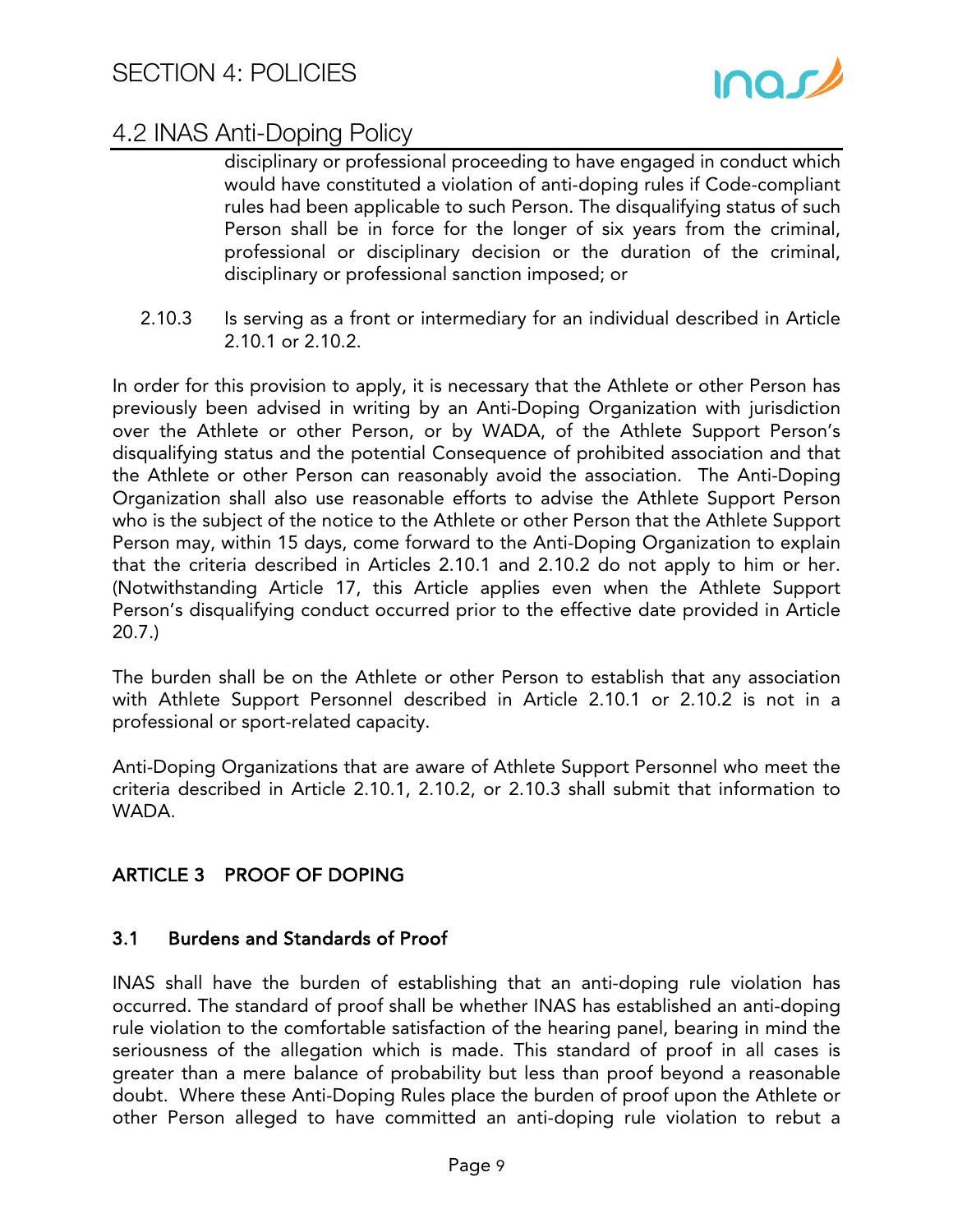

presumption or establish specified facts or circumstances, the standard of proof shall be by a balance of probability.

#### 3.2 Methods of Establishing Facts and Presumptions

Facts related to anti-doping rule violations may be established by any reliable means, including admissions. The following rules of proof shall be applicable in doping cases:

- 3.2.1 Analytical methods or decision limits approved by WADA after consultation within the relevant scientific community and which have been the subject of peer review are presumed to be scientifically valid. Any Athlete or other Person seeking to rebut this presumption of scientific validity shall, as a condition precedent to any such challenge, first notify WADA of the challenge and the basis of the challenge. CAS on its own initiative may also inform WADA of any such challenge. At WADA's request, the CAS panel shall appoint an appropriate scientific expert to assist the panel in its evaluation of the challenge. Within 10 days of WADA's receipt of such notice, and WADA's receipt of the CAS file, WADA shall also have the right to intervene as a party, appear amicus curiae, or otherwise provide evidence in such proceeding.
- 3.2.2 WADA-accredited laboratories, and other laboratories approved by WADA, are presumed to have conducted Sample analysis and custodial procedures in accordance with the International Standard for Laboratories. The Athlete or other Person may rebut this presumption by establishing that a departure from the International Standard for Laboratories occurred which could reasonably have caused the Adverse Analytical Finding. If the Athlete or other Person rebuts the preceding presumption by showing that a departure from the International Standard for Laboratories occurred which could reasonably have caused the Adverse Analytical Finding, then INAS shall have the burden to establish that such departure did not cause the Adverse Analytical Finding.
- 3.2.3 Departures from any other International Standard or other anti-doping rule or policy set forth in the Code or these Anti-Doping Rules which did not cause an Adverse Analytical Finding or other anti-doping rule violation shall not invalidate such evidence or results. If the Athlete or other Person establishes a departure from another International Standard or other anti-doping rule or policy which could reasonably have caused an anti-doping rule violation based on an Adverse Analytical Finding or other anti-doping rule violation, then INAS shall have the burden to establish that such departure did not cause the Adverse Analytical Finding or the factual basis for the anti-doping rule violation.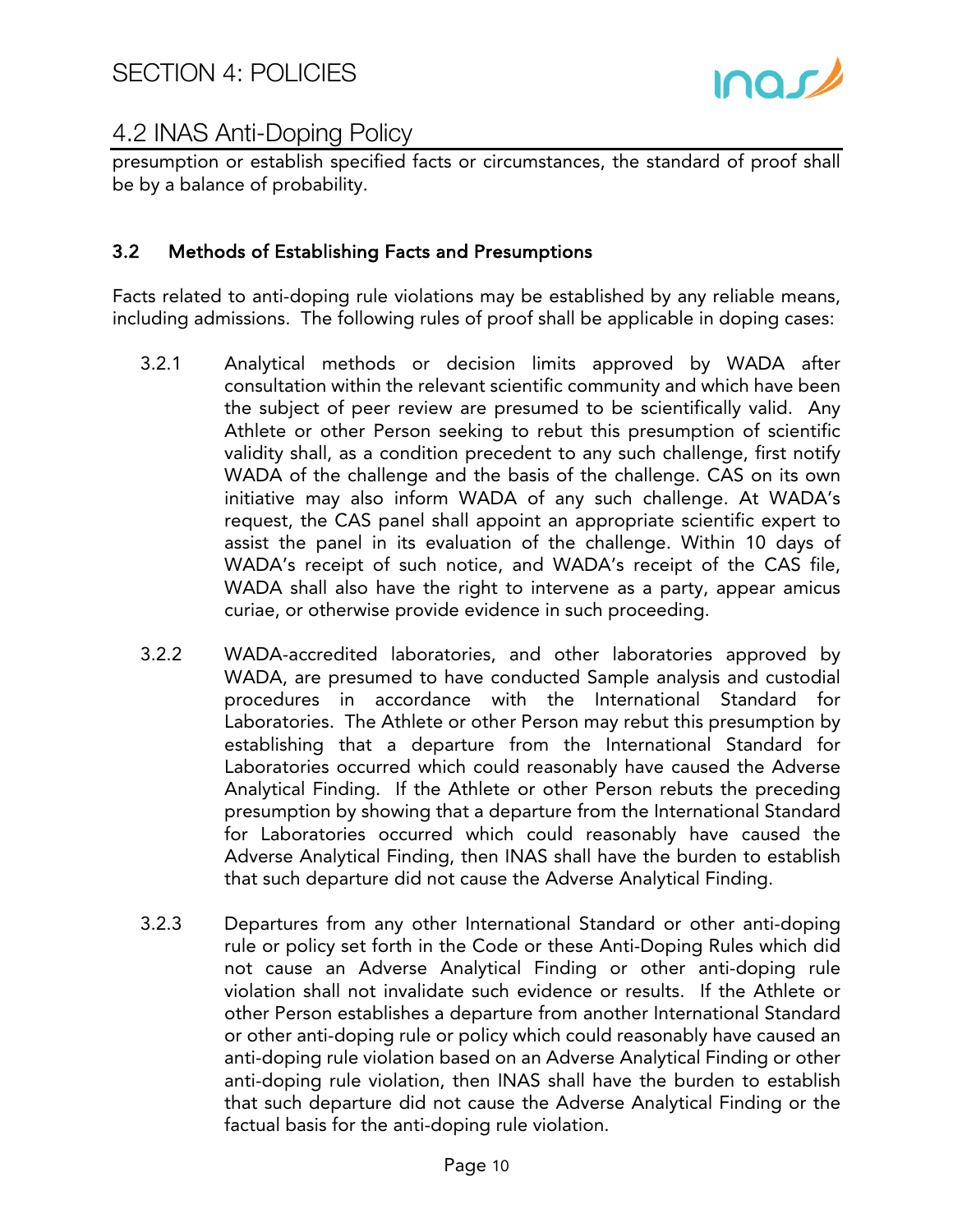

- 3.2.4 The facts established by a decision of a court or professional disciplinary tribunal of competent jurisdiction which is not the subject of a pending appeal shall be irrebuttable evidence against the Athlete or other Person to whom the decision pertained of those facts unless the Athlete or other Person establishes that the decision violated principles of natural justice.
- 3.2.5 The hearing panel in a hearing on an anti-doping rule violation may draw an inference adverse to the Athlete or other Person who is asserted to have committed an anti-doping rule violation based on the Athlete's or other Person's refusal, after a request made in a reasonable time in advance of the hearing, to appear at the hearing (either in person or telephonically as directed by the hearing panel) and to answer questions from the hearing panel or INAS

### ARTICLE 4 THE PROHIBITED LIST

#### 4.1 Incorporation of the Prohibited List

These Anti-Doping Rules incorporate the Prohibited List, which is published and revised by WADA as described in Article 4.1 of the Code.

#### 4.2 Prohibited Substances and Prohibited Methods Identified on the Prohibited List

#### 4.2.1 Prohibited Substances and Prohibited Methods

Unless provided otherwise in the Prohibited List and/or a revision, the Prohibited List and revisions shall go into effect under these Anti-Doping Rules three months after publication by WADA, without requiring any further action by INAS or its National Federations. All Athletes and other Persons shall be bound by the Prohibited List, and any revisions thereto, from the date they go into effect, without further formality. It is the responsibility of all Athletes and other Persons to familiarize themselves with the most up-to-date version of the Prohibited List and all revisions thereto.

4.2.2 Specified Substances

For purposes of the application of Article 10, all Prohibited Substances shall be Specified Substances except substances in the classes of anabolic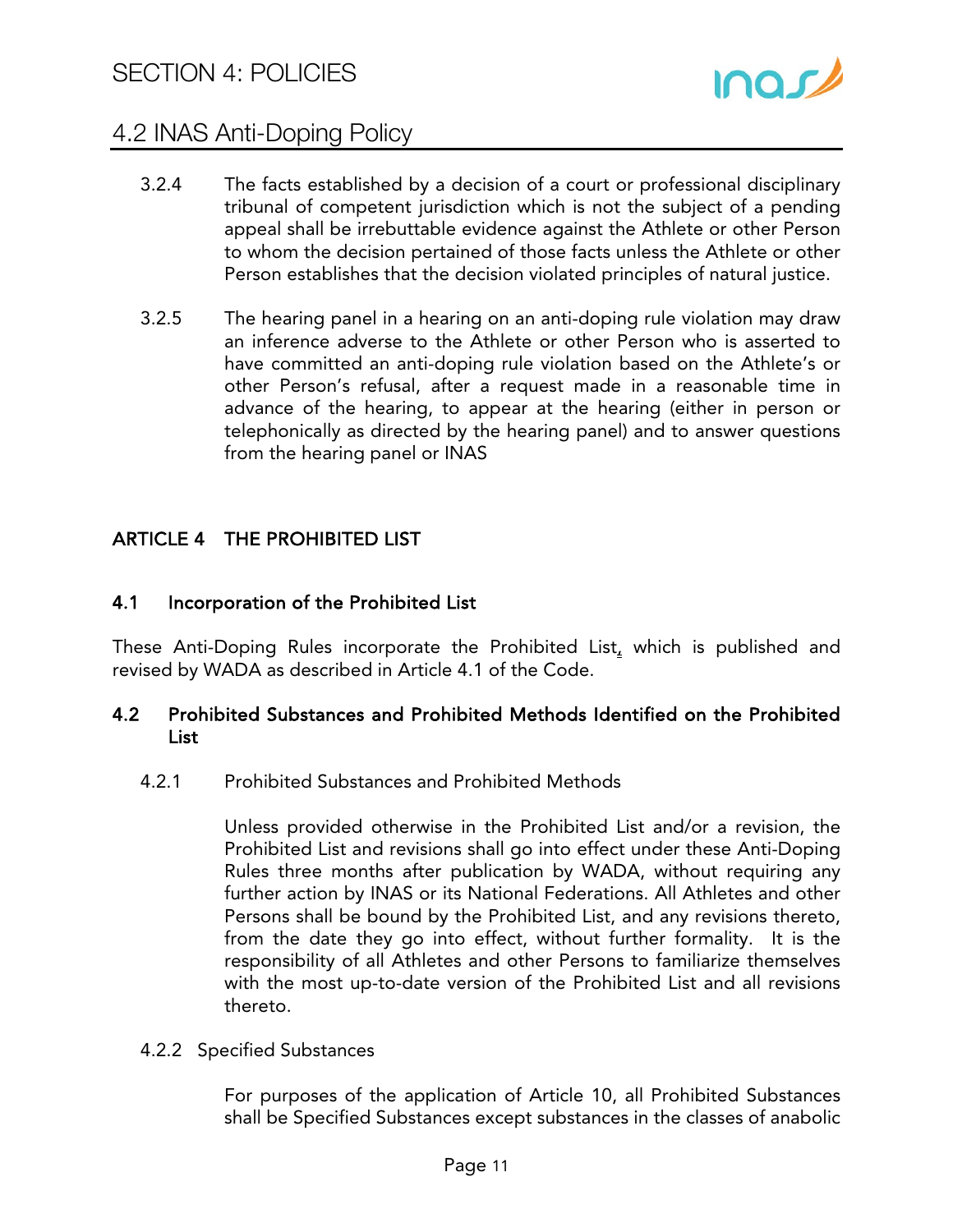

agents and hormones and those stimulants and hormone antagonists and modulators so identified on the Prohibited List. The category of Specified Substances shall not include Prohibited Methods.

#### 4.3 WADA's Determination of the Prohibited List

WADA's determination of the Prohibited Substances and Prohibited Methods that will be included on the Prohibited List and, the classification of substances into categories on the Prohibited List, and the classification of a substance as prohibited at all times or In-Competition only, is final and shall not be subject to challenge by an Athlete or other Person based on an argument that the substance or method was not a masking agent or did not have the potential to enhance performance, represent a health risk or violate the spirit of sport.

#### 4.4 Therapeutic Use Exemptions ("TUEs")

- 4.4.1 The presence of a Prohibited Substance or its Metabolites or Markers, and/or the Use or Attempted Use, Possession or Administration or Attempted Administration of a Prohibited Substance or Prohibited Method, shall not be considered an anti-doping rule violation if it is consistent with the provisions of a TUE granted in accordance with the International Standard for Therapeutic Use Exemptions.
- 4.4.2 If an International-Level Athlete is using a Prohibited Substance or a Prohibited Method for therapeutic reasons:
	- 4.4.2.1 Where the Athlete already has a TUE granted by his or her National Anti-Doping Organization for the substance or method in question, that TUE is not automatically valid for international-level Competition. However, the Athlete may apply to INAS to recognize that TUE, in accordance with Article 7 of the International Standard for Therapeutic Use Exemptions. If that TUE meets the criteria set out in the International Standard for Therapeutic Use Exemptions, then INAS shall recognize it for purposes of international-level Competition as well. If INAS considers that the TUE does not meet those criteria and so refuses to recognize it, INAS shall notify the Athlete and his or her National Anti-Doping Organization promptly, with reasons. The Athlete and the National Anti-Doping Organization shall have 21 days from such notification to refer the matter to WADA for review in accordance with Article 4.4.6. If the matter is referred to WADA for review, the TUE granted by the National Anti-Doping Organization remains valid for national-level Competition and Out-of-Competition Testing (but is not valid for international-level Competition) pending WADA's decision. If the matter is not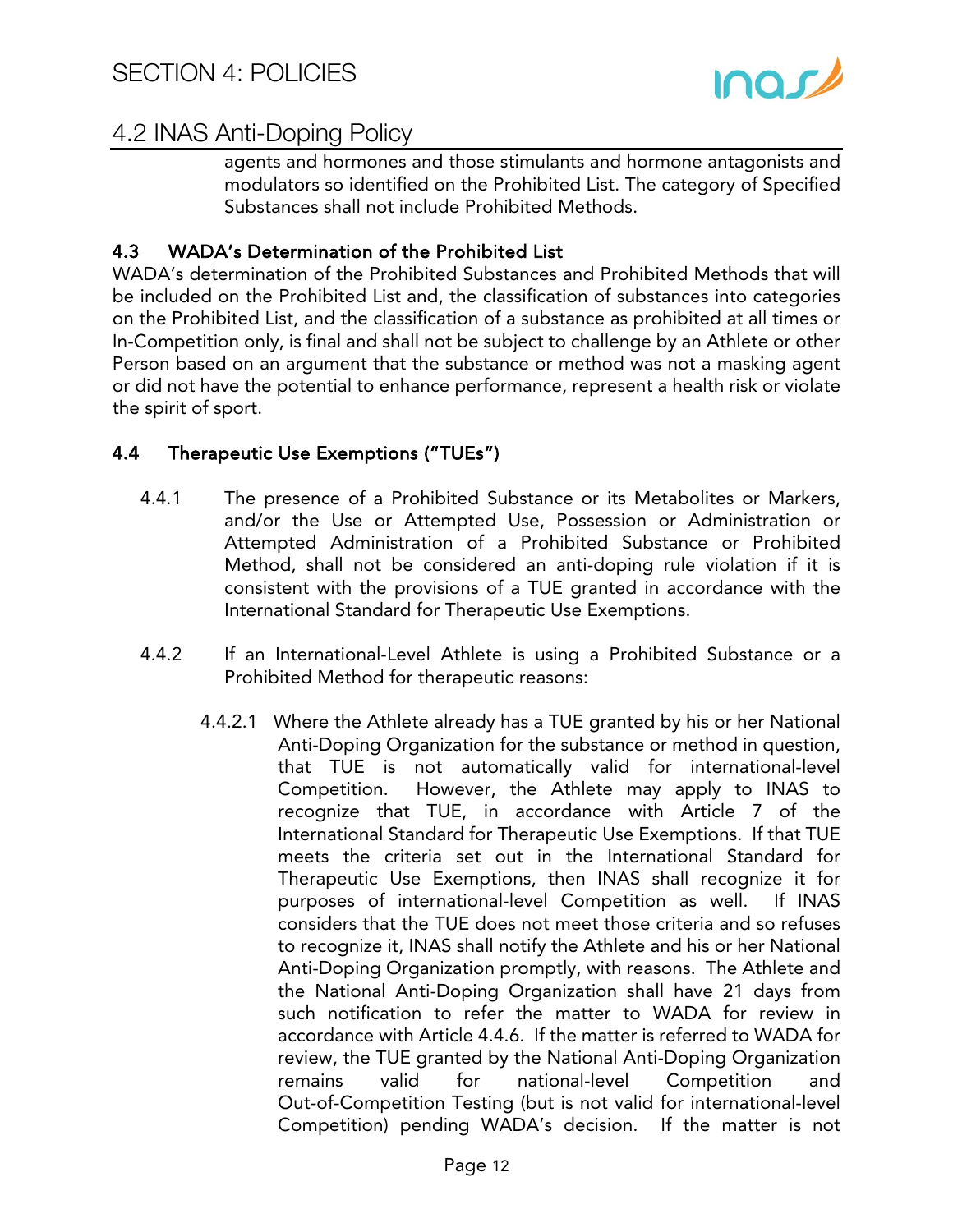

referred to WADA for review, the TUE becomes invalid for any purpose when the 21-day review deadline expires.

- 4.4.2.2 If the Athlete does not already have a TUE granted by his/her National Anti-Doping Organization for the substance or method in question, the Athlete must apply directly to INAS for a TUE in accordance with the process set out in the International Standard for Therapeutic Use Exemptions using the form available on the INAS website. If INAS denies the Athlete's application, it must notify the Athlete promptly, with reasons. If INAS grants the Athlete's application, it shall notify not only the Athlete but also his/her National Anti-Doping Organization. If the National Anti-Doping Organization considers that the TUE granted by INAS does not meet the criteria set out in the International Standard for Therapeutic Use Exemptions, it has 21 days from such notification to refer the matter to WADA for review in accordance with Article 4.4.6. If the National Anti-Doping Organization refers the matter to WADA for review, the TUE granted by INAS remains valid for international-level Competition and Out-of-Competition Testing (but is not valid for national-level Competition) pending WADA's decision. If the National Anti-Doping Organization does not refer the matter to WADA for review, the TUE granted by INAS becomes valid for national-level Competition as well when the 21-day review deadline expires.
- 4.4.3 If INAS chooses to test an Athlete who is not an International-Level Athlete, INAS shall recognize a TUE granted to that Athlete by his or her National Anti-Doping Organization. If INAS chooses to test an Athlete who is not an International-Level or a National-Level Athlete, INAS shall permit that Athlete to apply for a retroactive TUE for any Prohibited Substance or Prohibited Method that he/she is using for therapeutic reasons.
- 4.4.4 An application to INAS for grant or recognition of a TUE must be made as soon as the need arises and in any event (save in emergency or exceptional situations or where Article 4.3 of the International Standard for Therapeutic Use Exemptions applies) at least 30 days before the Athlete's next Competition. INAS shall appoint a panel to consider applications for the grant or recognition of TUEs (the ""TUE Committee"). The TUE Committee shall promptly evaluate and decide upon the application in accordance with the relevant provisions of the International Standard for Therapeutic Use Exemptions [and the specific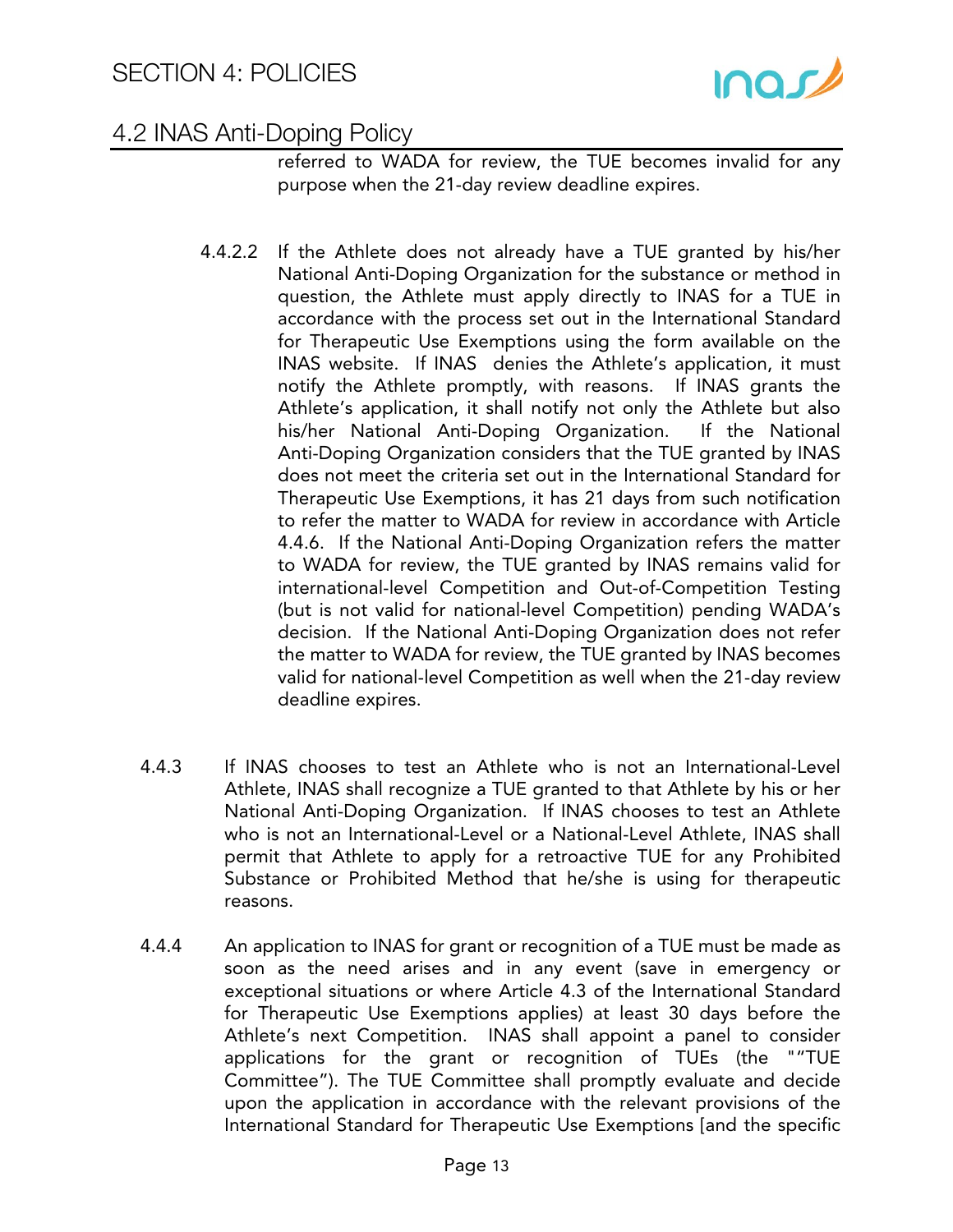

INAS's protocols posted on its website]. Its decision shall be the final decision of INAS, and shall be reported to WADA and other relevant Anti-Doping Organizations, including the Athlete's National Anti-Doping Organization, through ADAMS, in accordance with the International Standard for Therapeutic Use Exemptions.

An Athlete should not assume that his/her application for grant or recognition of a TUE (or for renewal of a TUE) will be granted. Any Use or Possession or Administration of a Prohibited Substance or Prohibited Method before an application has been granted is entirely at the Athlete's own risk.]

- 4.4.5 Expiration, Cancellation, Withdrawal or Reversal of a TUE
	- 4.4.5.1 A TUE granted pursuant to these Anti-Doping Rules: (a) shall expire automatically at the end of any term for which it was granted, without the need for any further notice or other formality; (b) may be cancelled if the Athlete does not promptly comply with any requirements or conditions imposed by the TUE Committee upon grant of the TUE; (c) may be withdrawn by the TUE Committee if it is subsequently determined that the criteria for grant of a TUE are not in fact met; or (d) may be reversed on review by WADA or on appeal.
	- 4.4.5.2 In such event, the Athlete shall not be subject to any Consequences based on his/her Use or Possession or Administration of the Prohibited Substance or Prohibited Method in question in accordance with the TUE prior to the effective date of expiry, cancellation, withdrawal or reversal of the TUE. The review pursuant to Article 7.2 of any subsequent Adverse Analytical Finding shall include consideration of whether such finding is consistent with Use of the Prohibited Substance or Prohibited Method prior to that date, in which event no anti-doping rule violation shall be asserted.
- 4.4.6 Reviews and Appeals of TUE Decisions
	- 4.4.6.1 WADA shall review any decision by INAS not to recognize a TUE granted by the National Anti-Doping Organization that is referred to WADA by the Athlete or the Athlete's National Anti-Doping Organization. In addition, WADA shall review any decision by INAS to grant a TUE that is referred to WADA by the Athlete's National Anti-Doping Organization. WADA may review any other TUE decisions at any time, whether upon request by those affected or on its own initiative. If the TUE decision being reviewed meets the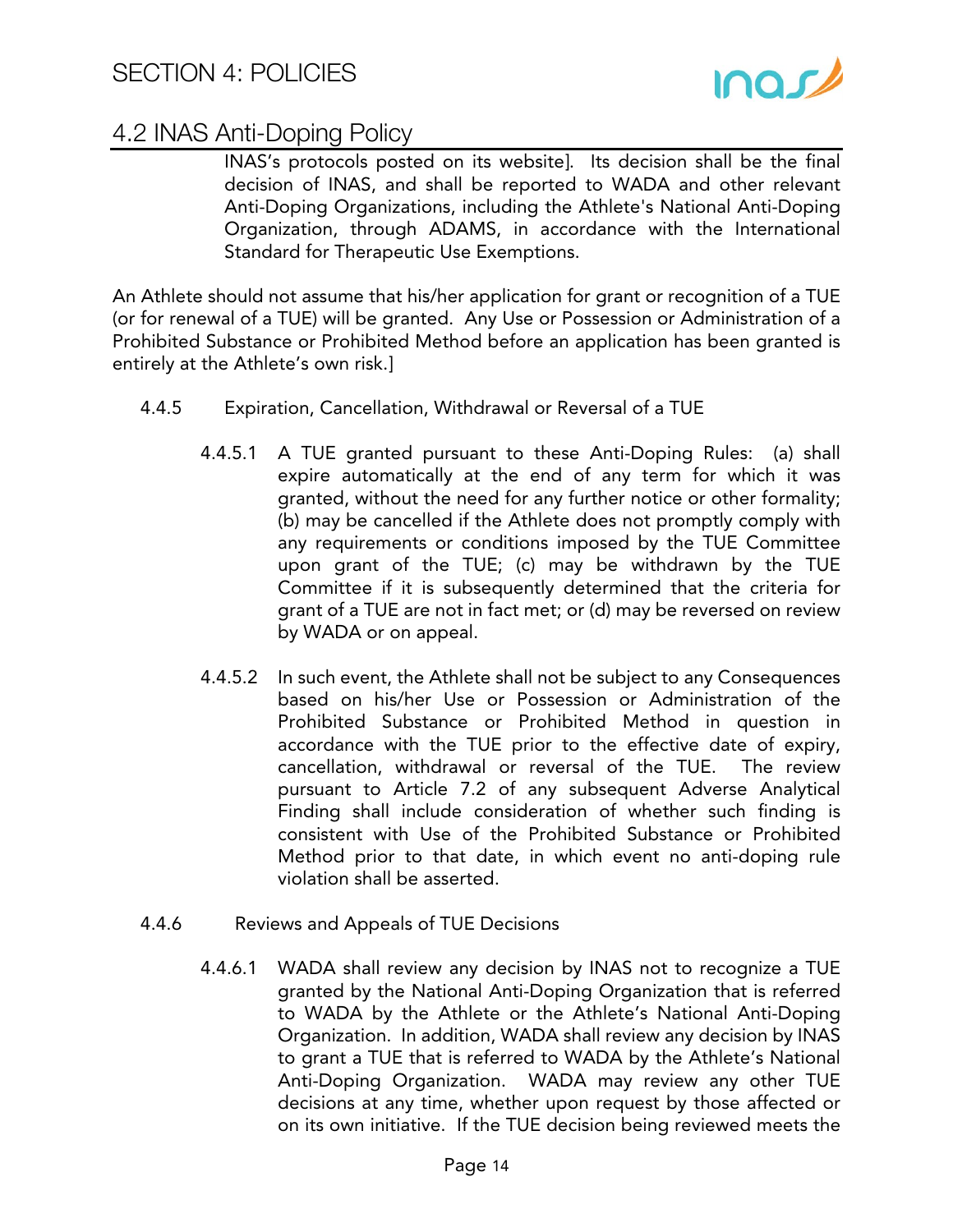

criteria set out in the International Standard for Therapeutic Use Exemptions, WADA will not interfere with it. If the TUE decision does not meet those criteria, WADA will reverse it.

- 4.4.6.2 Any TUE decision by INAS (or by a National Anti-Doping Organization where it has agreed to consider the application on behalf of INAS) that is not reviewed by WADA, or that is reviewed by WADA but is not reversed upon review, may be appealed by the Athlete and/or the Athlete's National Anti-Doping Organization exclusively to CAS, in accordance with Article 13.
- 4.4.6.3 A decision by WADA to reverse a TUE decision may be appealed by the Athlete, the National Anti-Doping Organization and/or INAS exclusively to CAS, in accordance with Article 13.
- 4.4.6.4 A failure to take action within a reasonable time on a properly submitted application for grant or recognition of a TUE or for review of a TUE decision shall be considered a denial of the application.

### ARTICLE 5 TESTING AND INVESTIGATIONS

#### 5.1 Purpose of Testing and Investigations

Testing and investigations shall only be undertaken for anti-doping purposes. They shall be conducted in conformity with the provisions of the International Standard for Testing and Investigations and the specific protocols of INAS supplementing that International Standard.

NOTE: The International Standard for Testing and Investigations confers discretion on International Federations as to (without limitation) the criteria to be used to validate the identity of the Athlete when he/she is notified for Testing (Article 5.3.4), as to the circumstances in which delayed reporting to the Doping Control Station may be permitted (Article 5.4.4), as to who may be present during the Sample Collection Session (Article 6.3.3), as to the criteria to be applied to ensure that each Sample collected is stored in a manner that protects its integrity, identity and security prior to transport from the Doping Control Station (Article 8.3.1), and as to guidelines to be followed by the DCO in determining whether exceptional circumstances exist that mean a Sample Collection Session should be abandoned without collecting a Sample with a Suitable Specific Gravity for Analysis (Article G.4.6). International Federations should therefore produce protocols (e.g., appended to these Anti-Doping Rules) that address these issues.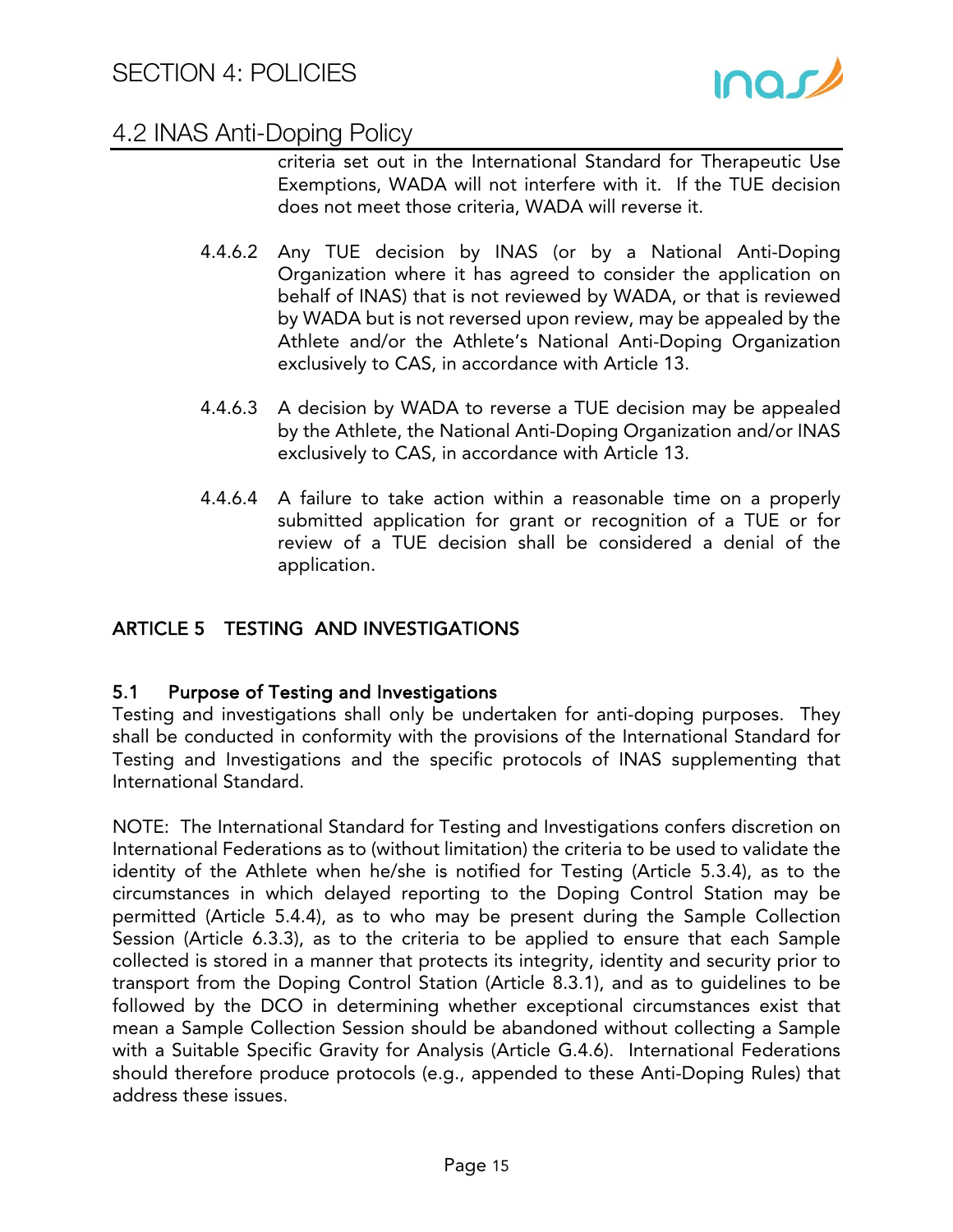

- 5.1.1 Testing shall be undertaken to obtain analytical evidence as to the Athlete's compliance (or non-compliance) with the strict Code prohibition on the presence/Use of a Prohibited Substance or Prohibited Method. Test distribution planning, Testing, post-Testing activity and all related activities conducted by INAS shall be in conformity with the International Standard for Testing and Investigations. INAS shall determine the number of finishing placement tests, random tests and target tests to be performed, in accordance with the criteria established by the International Standard for Testing and Investigations. All provisions of the International Standard for Testing and Investigations shall apply automatically in respect of all such Testing.
- 5.1.2 Investigations shall be undertaken:
	- 5.1.2.1 in relation to Atypical Findings, Atypical Passport Findings and Adverse Passport Findings, in accordance with Articles 7.4 and 7.5 respectively, gathering intelligence or evidence (including, in particular, analytical evidence) in order to determine whether an anti-doping rule violation has occurred under Article 2.1 and/or Article 2.2; and
	- 5.1.2.2 in relation to other indications of potential anti-doping rule violations, in accordance with Articles 7.6 and 7.7, gathering intelligence or evidence (including, in particular, non-analytical evidence) in order to determine whether an anti-doping rule violation has occurred under any of Articles 2.2 to 2.10.
- 5.1.3 INAS may obtain, assess and process anti-doping intelligence from all available sources, to inform the development of an effective, intelligent and proportionate test distribution plan, to plan Target Testing, and/or to form the basis of an investigation into a possible anti-doping rule violation(s).

NOTE: See Sections 4.0, 11.0 and 12.0 of the International Standard for Testing and Investigations for further guidance.

#### 5.2 Authority to conduct Testing

5.2.1 Subject to the jurisdictional limitations for Event Testing set out in Article 5.3 of the Code, INAS shall have In-Competition and Out-of-Competition Testing authority over all of the Athletes specified in the Introduction to these Anti-Doping Rules (under the heading "Scope").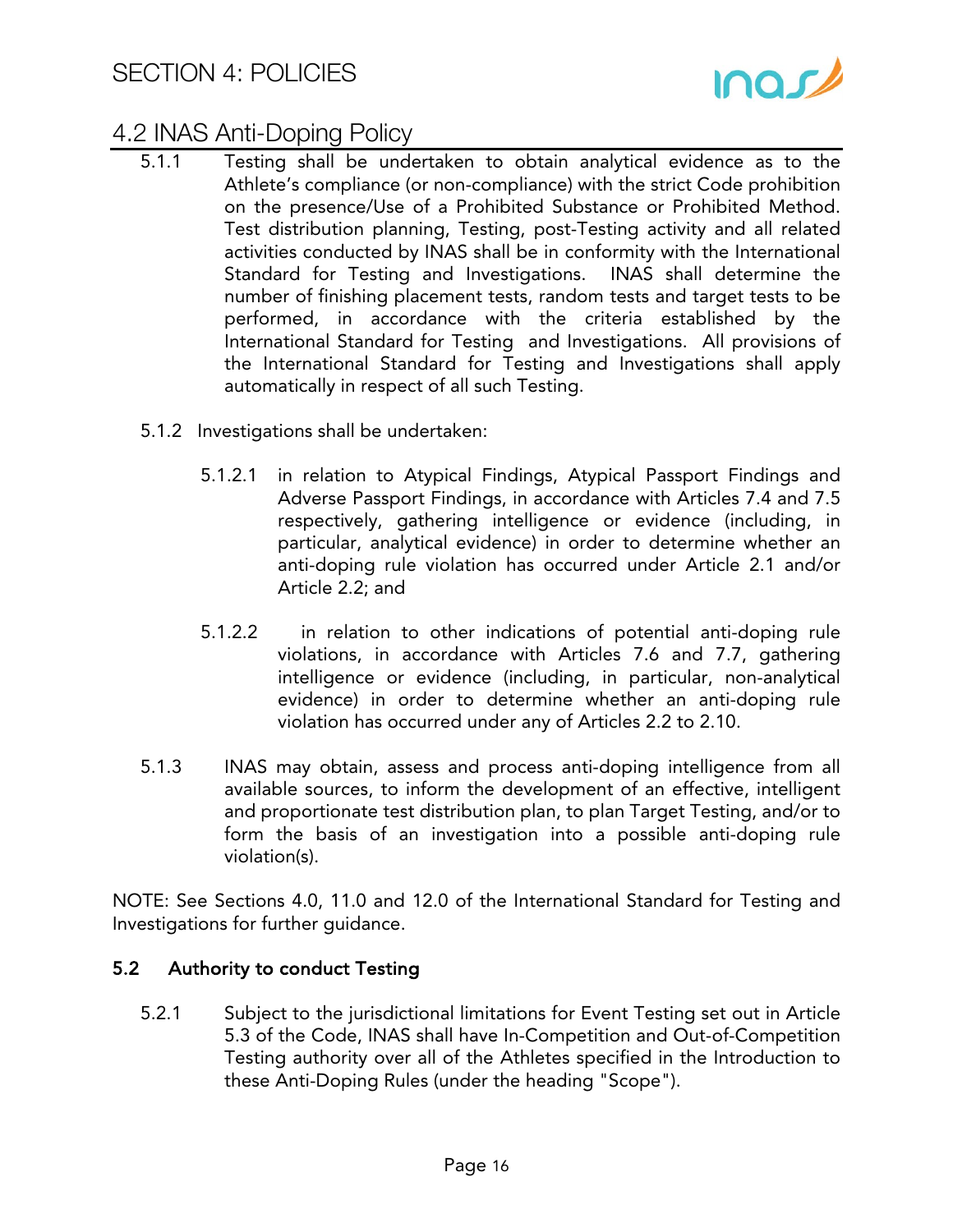

- 5.2.2 INAS may require any Athlete over whom it has Testing authority (including any Athlete serving a period of Ineligibility) to provide a Sample at any time and at any place.
- 5.2.3 WADA shall have In-Competition and Out-of-Competition Testing authority as set out in Article 20.7.8 of the Code.
- 5.2.4 If INAS delegates or contracts any part of Testing to a National Anti-Doping Organization (directly or through a National Federation), that National Anti-Doping Organization may collect additional Samples or direct the laboratory to perform additional types of analysis at the National Anti-Doping Organization's expense. If additional Samples are collected or additional types of analysis are performed, INAS shall be notified.

### 5.3 Event Testing

- 5.3 1 Except as provided in Article 5.3 of the Code, only a single organization should be responsible for initiating and directing Testing at Event Venues during an Event Period. At International Events, the collection of Samples shall be initiated and directed by INAS (or any other international organization which is the ruling body for the Event. At the request of INAS (or any other international organization which is the ruling body for an Event), any Testing during the Event Period outside of the Event Venues shall be coordinated with INAS (or the relevant ruling body of the Event).
- 5.3.2 If an Anti-Doping Organization which would otherwise have Testing authority but is not responsible for initiating and directing Testing at an Event desires to conduct Testing of Athletes at the Event Venues during the Event Period, the Organization shall first confer with INAS (or any other international organization which is the ruling body of the Event) to obtain permission to conduct, and coordinate such Testing. If the Anti-Doping Organization is not satisfied with the response from INAS (or any other international organization which is the ruling body of the Event), the Anti-Doping Organization may ask WADA for permission to conduct Testing and to determine how to coordinate such Testing. in accordance with the procedures set out in the International Standard for Testing and Investigations. WADA shall not grant approval for such Testing before consulting with and informing INAS (or any other international organization which is the ruling body for the Event). WADA's decision shall be final and not subject to appeal. Unless otherwise provided in the authorization to conduct Testing, such tests shall be considered Out-of-Competition tests. Results management for any such test shall be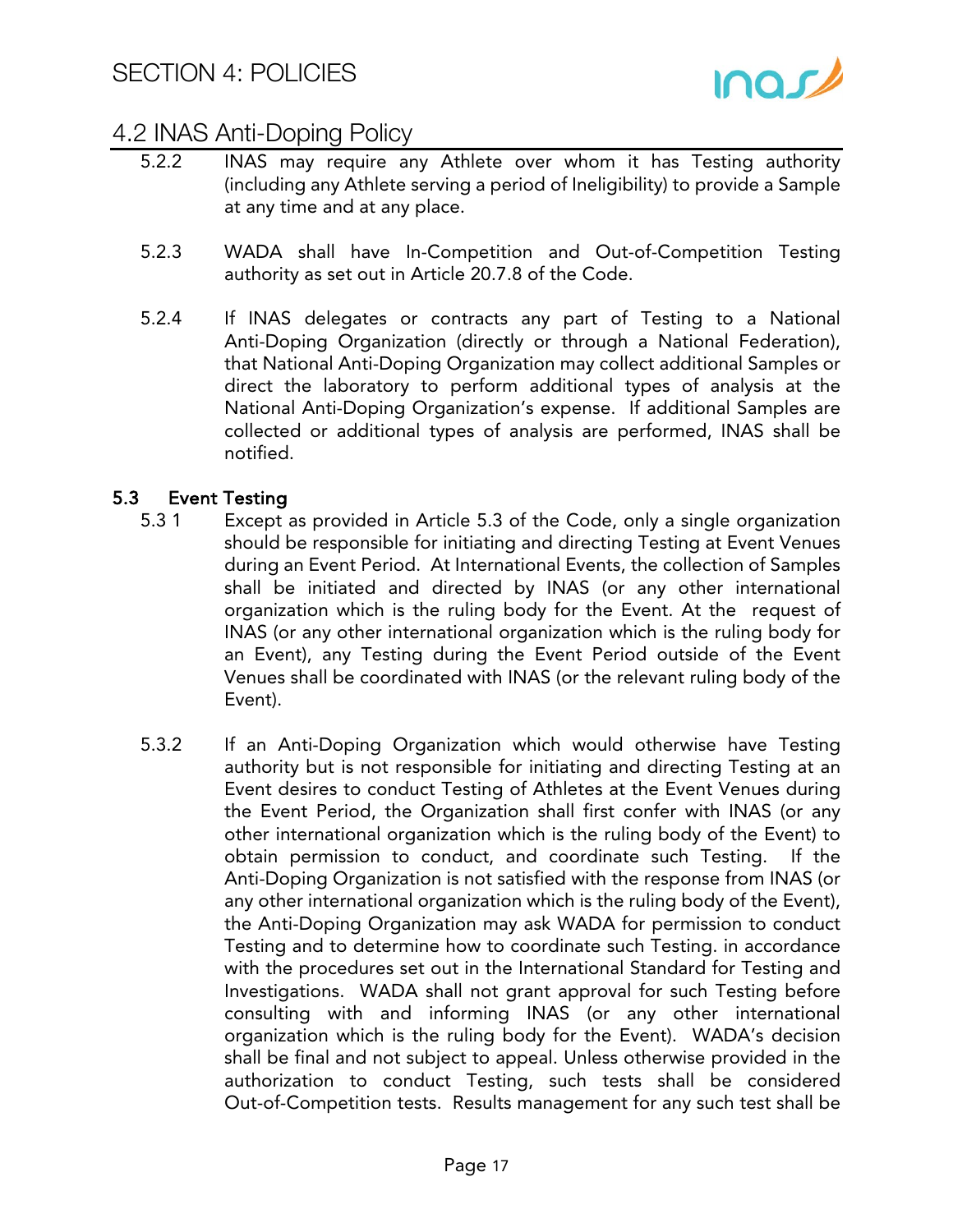

the responsibility of the Anti-Doping Organization initiating the test unless provided otherwise in the rules of the ruling body of the Event.

### 5.4 Test Distribution Planning

Consistent with the International Standard for Testing and Investigations, and in coordination with other Anti-Doping Organizations conducting Testing on the same Athletes, INAS shall develop and implement an effective, intelligent and proportionate test distribution plan that prioritizes appropriately between disciplines, categories of Athletes, types of Testing, types of Samples collected, and types of Sample analysis, all in compliance with the requirements of the International Standard for Testing and Investigations. INAS shall provide WADA upon request with a copy of its current test distribution plan.

#### 5.5 Coordination of Testing

Where reasonably feasible, Testing shall be coordinated through ADAMS or another system approved by WADA in order to maximize the effectiveness of the combined Testing effort and to avoid unnecessary repetitive Testing.

#### 5.6 Athlete Whereabouts Information

- 5.6.1 INAS shall identify a Registered Testing Pool of those Athletes who are required to comply with the whereabouts requirements of Annex I to the International Standard for Testing and Investigations, and shall make available through ADAMS, a list which identifies those Athletes included in its Registered Testing Pool either by name or by clearly defined, specific criteria. INAS shall coordinate with National Anti-Doping Organizations the identification of such Athletes and the collection of their whereabouts information. INAS shall review and update as necessary its criteria for including Athletes in its Registered Testing Pool, and shall revise the membership of its Registered Testing Pool from time to time as appropriate in accordance with the set criteria. Athletes shall be notified before they are included in a Registered Testing Pool and when they are removed from that pool. Each Athlete in the Registered Testing Pool shall do the following, in each case in accordance with Annex I to the International Standard for Testing and Investigations: (a) advise INAS of his/her whereabouts on a quarterly basis the International Standard for Testing; (b) update that information as necessary so that it remains accurate and complete at all times; and (c) make him/herself available for Testing at such whereabouts.
- 5.6.2 For purposes of Article 2.4, an Athlete's failure to comply with the requirements of the International Standard for Testing and Investigations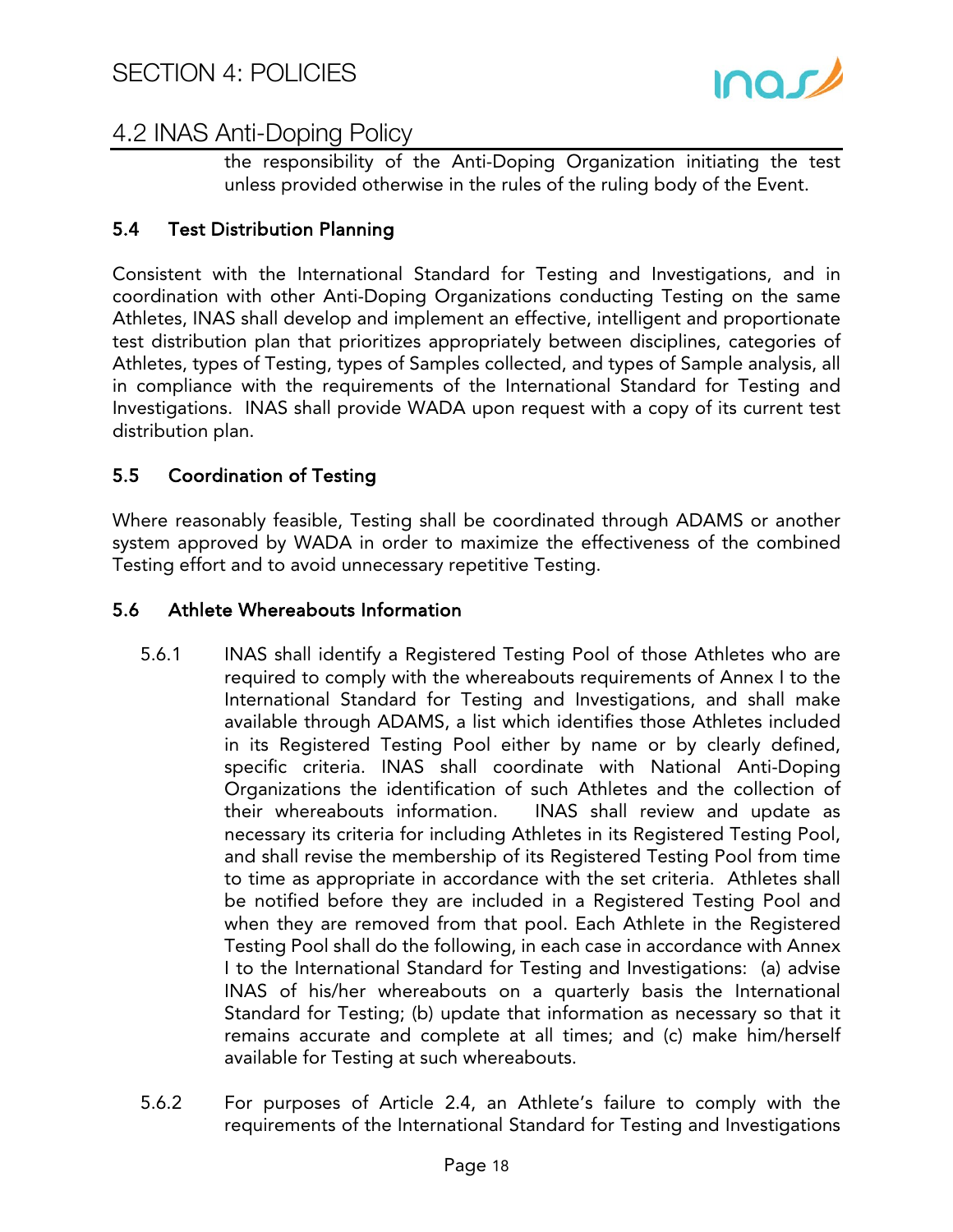

shall be deemed a filing failure or a missed test (as defined in the International Standard for Testing and Investigations) where the conditions set forth in the International Standard for Testing and Investigations for declaring a filing failure or missed test are met.

- 5.6.3 An Athlete in INAS' Registered Testing Pool shall continue to be subject to the obligation to comply with the whereabouts requirements of Annex I to the International Standard for Testing and Investigations unless and until (a) the Athlete gives written notice to that he/she has retired or b) INAS has informed him or her that he/she no longer satisfies the criteria for inclusion in its Registered Testing Pool.
- 5.6.4 Whereabouts information relating to an Athlete shall be shared (through ADAMS) with WADA and other Anti-Doping Organizations having authority to test that Athlete, shall be maintained in strict confidence at all times, shall be used exclusively for the purposes set out in Article 5.6 of the Code, and shall be destroyed in accordance with the International Standard for the Protection of Privacy and Personal Information once it is no longer relevant for these purposes.

### 5.7 Retired Athletes Returning to Competition

- 5.7.1 An Athlete in INAS' Registered Testing Pool who has given notice of retirement to INAS may not resume competing in International Events or National Events until he/she has given INAS written notice of his/her intent to resume competing and has made him/herself available for Testing for a period of six months before returning to Competition, including (if requested) complying with the whereabouts requirements of Annex I to the International Standard for Testing and Investigations. WADA, in consultation with INAS and the Athlete's National Anti-Doping Organization, may grant an exemption to the six-month written notice rule where the strict application of that rule would be manifestly unfair to an Athlete. This decision may be appealed under Article 13. Any competitive results obtained in violation of this Article 5.7.1 shall be Disqualified.
- 5.7.2 If an Athlete retires from sport while subject to a period of Ineligibility, the Athlete shall not resume competing in International Events or National Events until the Athlete has given six months prior written notice (or notice equivalent to the period of Ineligibility remaining as of the date the Athlete retired, if that period was longer than six months) to INAS and to his/her National Anti-Doping Organization of his/her intent to resume competing and has made him/herself available for Testing for that notice period, including (if requested) complying with the whereabouts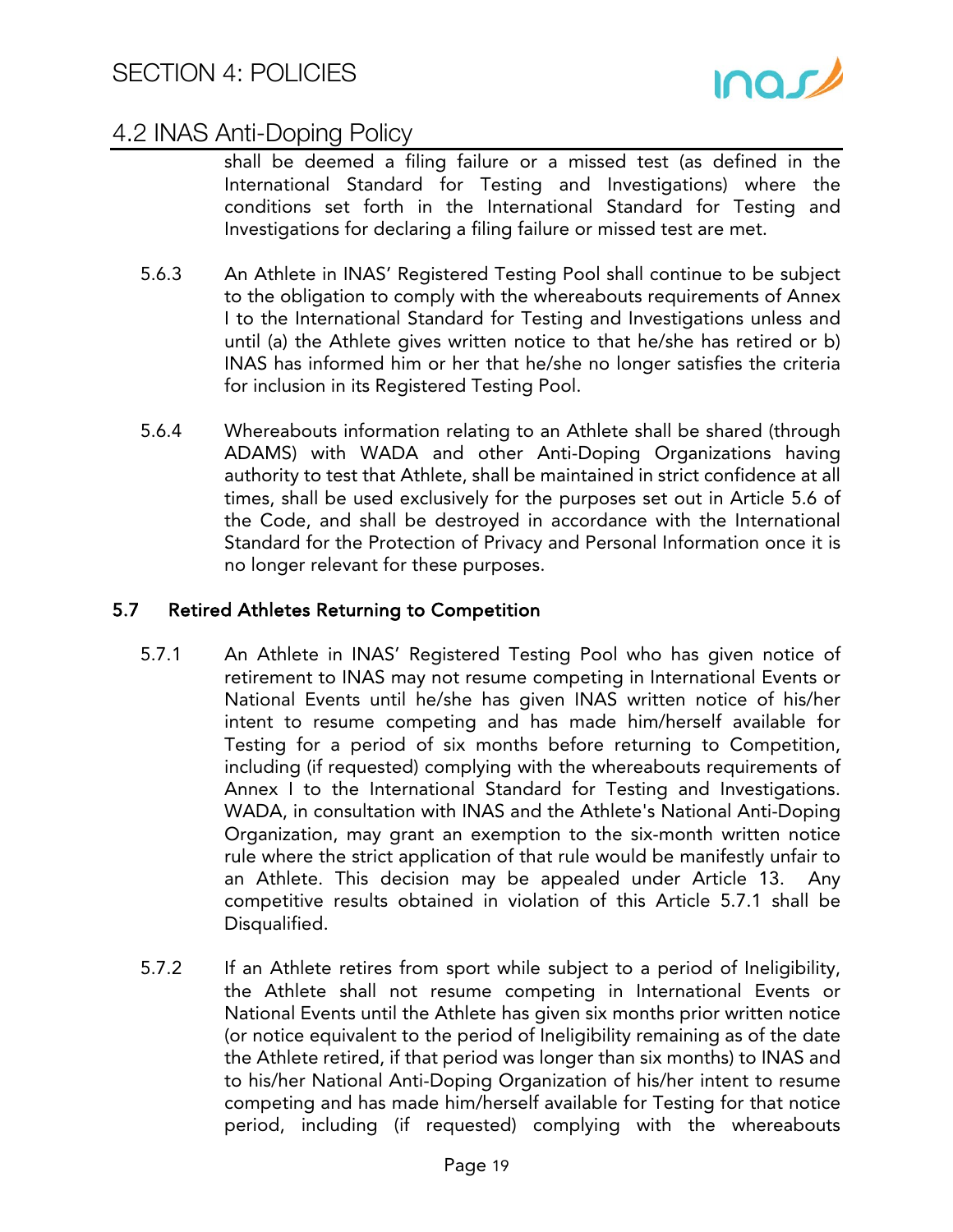

requirements of Annex I to the International Standard for Testing and Investigations.

#### 5.8 Independent Observer Program

INAS and the organizing committees for INAS's Events, as well as the National Federations and the organizing committees for National Events, shall authorize and facilitate the Independent Observer Program at such Events.

### ARTICLE 6 ANALYSIS OF SAMPLES

Samples shall be analyzed in accordance with the following principles:

#### 6.1 Use of Accredited and Approved Laboratories

For purposes of Article 2.1, Samples shall be analyzed only in laboratories accredited or otherwise approved by WADA. The choice of the WADA-accredited or WADA-approved laboratory used for the Sample analysis shall be determined exclusively by INAS.

#### 6.2 Purpose of Analysis of Samples

- 6.2.1 Samples shall be analyzed to detect Prohibited Substances and Prohibited Methods and other substances as may be directed by WADA pursuant to the Monitoring Program described in Article 4.5 of the Code; or to assist INAS in profiling relevant parameters in an Athlete's urine, blood or other matrix, including DNA or genomic profiling,; or for any other legitimate anti-doping purpose. Samples may be collected and stored for future analysis.
- 6.2.2 INAS shall ask laboratories to analyze Samples in conformity with Article 6.4 of the Code and Article 4.7 of the International Standard for Testing and Investigations.

#### 6.3 Research on Samples

No Sample may be used for research without the Athlete's written consent. Samples used for purposes other than Article 6.2 shall have any means of identification removed such that they cannot be traced back to a particular Athlete.

#### 6.4 Standards for Sample Analysis and Reporting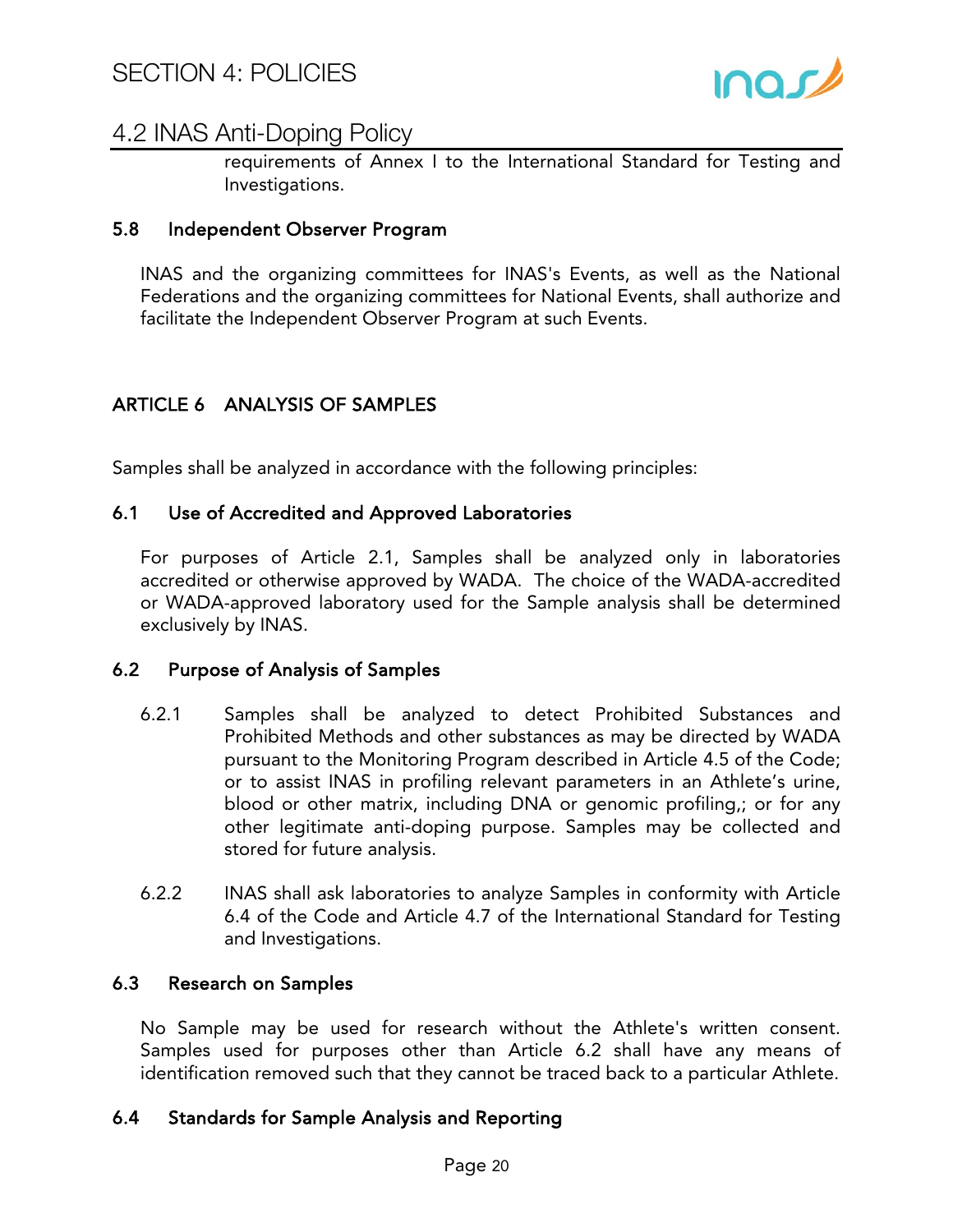

Laboratories shall analyze Samples and report results in conformity with the International Standard for Laboratories. To ensure effective Testing, the Technical Document referenced at Article 5.4.1 of the Code will establish risk assessment-based Sample analysis menus appropriate for particular sports and sport disciplines, and laboratories shall analyze Samples in conformity with those menus, except as follows:

- 6.4.1 INAS may request that laboratories analyze its Samples using more extensive menus than those described in the Technical Document.
- 6.4.2 INAS may request that laboratories analyze its Samples using less extensive menus than those described in the Technical Document only if it has satisfied WADA that, because of the particular circumstances of its sport, as set out in its test distribution plan, less extensive analysis would be appropriate.
- 6.4.3 As provided in the International Standard for Laboratories, laboratories at their own initiative and expense may analyze Samples for Prohibited Substances or Prohibited Methods not included on the Sample analysis menu described in the Technical Document or specified by the Testing authority. Results from any such analysis shall be reported and have the same validity and consequence as any other analytical result.

#### 6.5 Further Analysis of Samples

Any Sample may be stored and subsequently subjected to further analysis for the purposes set out in Article 6.2: (a) by WADA at any time; and/or (b) by INAS at any time before both the A and B Sample analytical results (or A Sample result where B Sample analysis has been waived or will not be performed) have been communicated by INAS to the Athlete as the asserted basis for an Article 2.1 anti-doping rule violation. Such further analysis of Samples shall conform with the requirements of the International Standard for Laboratories and the International Standard for Testing and Investigations.

#### ARTICLE 7 RESULTS MANAGEMENT

#### 7.1 Responsibility for Conducting Results Management for Tests Initiated by INAS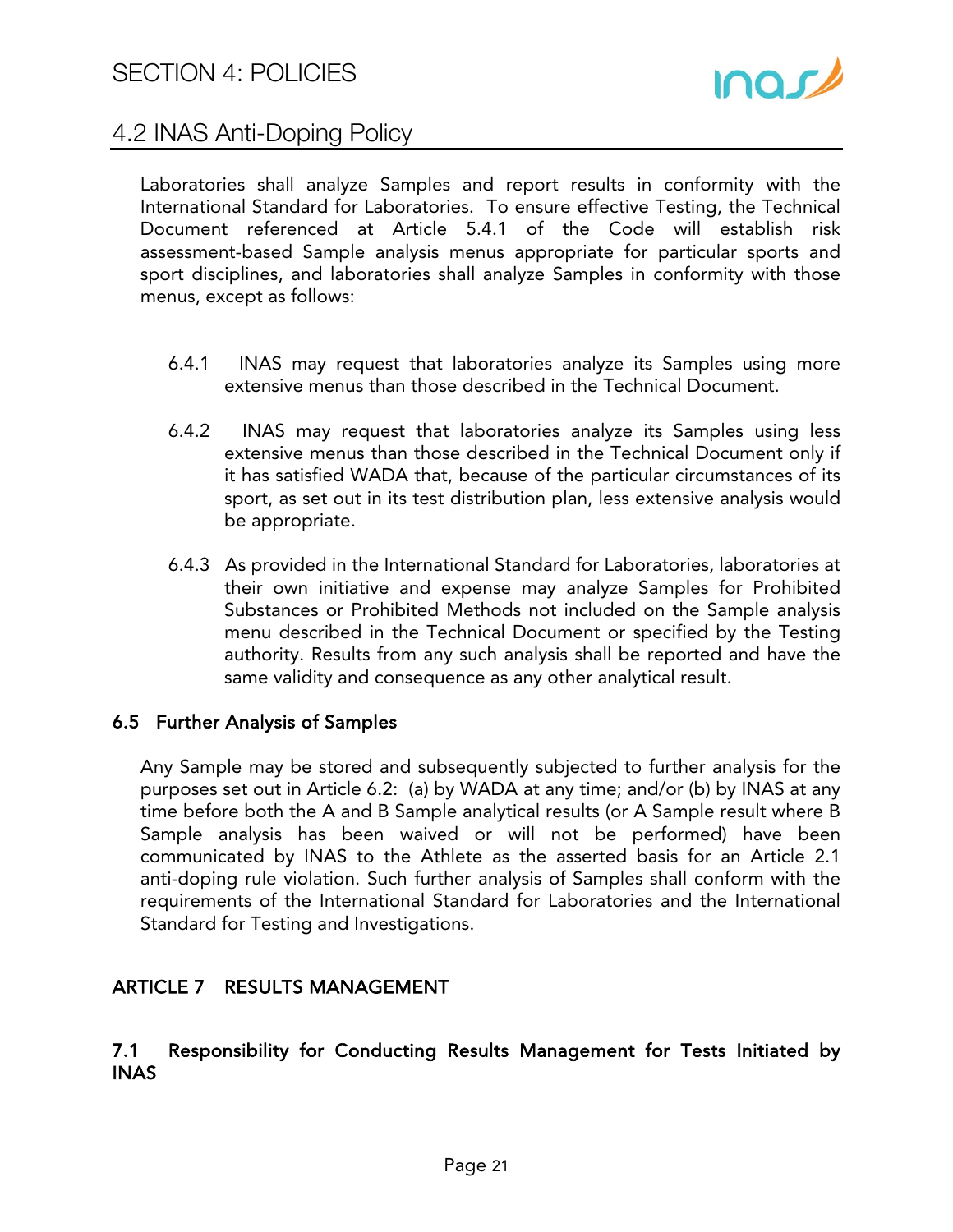

- 7.1.1 The circumstances in which INAS shall take responsibility for conducting results management in respect of anti-doping rule violations involving Athletes and other Persons under its jurisdiction shall be determined by reference to and in accordance with Article 7 of the Code.
- 7.1.2 The INAS Governing Board shall appoint the Anti-Doping and Medical Committee consisting of a Chair and up to 4 other members with experience in anti-doping. Each panel member shall serve a term of four years. When a potential violation is referred to the Anti-Doping Committee by INAS, the Chair of the Committee shall appoint one or more members of the Panel (which may include the Chair) to conduct the review discussed in this Article 7.

#### 7.2 Review of Adverse Analytical Findings From Tests Initiated by INAS

Results management in respect of the results of tests initiated by INAS (including tests performed by WADA pursuant to agreement with INAS) shall proceed as follows:

- 7.2.1 The results from all analyses must be sent to INAS in encoded form, in a report signed by an representative of the laboratory. All communication must be conducted confidentially and in conformity with ADAMS.
- 7.2.2 Upon receipt of an Adverse Analytical Finding, INAS shall conduct a review to determine whether: (a) an applicable TUE has been granted or will be granted as provided in the International Standard for Therapeutic Use Exemptions, or (b) there is any apparent departure from the International Standard for Testing and Investigations or International Standard for Laboratories that caused the Adverse Analytical Finding.
- 7.2.3 If the review of an Adverse Analytical Finding under Article 7.2.2 reveals an applicable TUE or departure from the International Standard for Testing and Investigations or the International Standard for Laboratories that caused the Atypical Finding, the entire test shall be considered negative and the Athlete, the Athlete's National Anti-Doping Organization and WADA shall be so informed.

#### 7.3 Notification After Review Regarding Adverse Analytical Findings

7.3.1 If the review of an Adverse Analytical Finding under Article 7.2.2 does not reveal an applicable TUE or entitlement to a TUE as provided in the International Standard for Therapeutic Use Exemptions, or departure from the International Standard for Testing and Investigations or the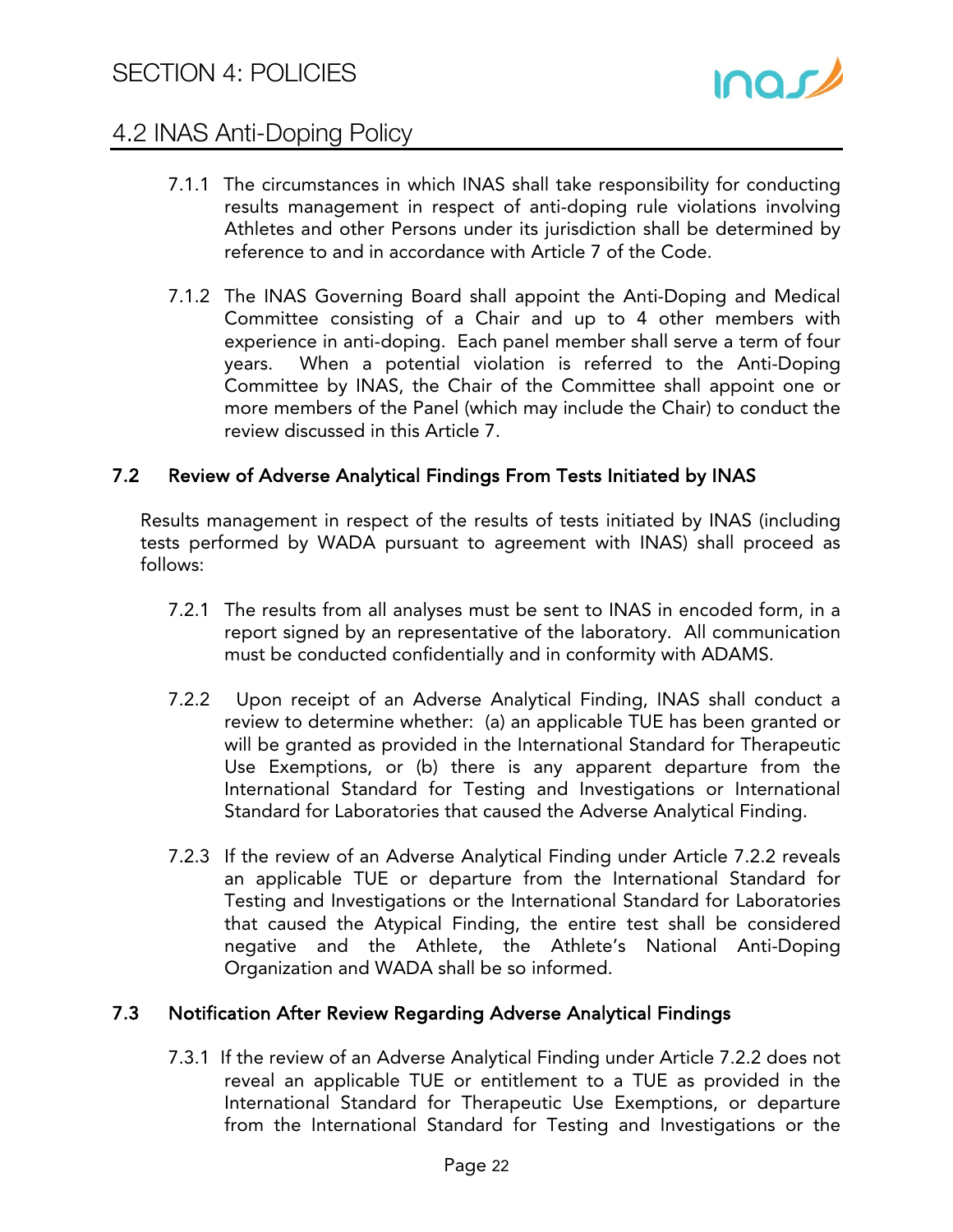

International Standard for Laboratories that caused the Adverse Analytical Finding, INAS shall promptly notify the Athlete, and simultaneously the Athlete's National Anti-Doping Organization and WADA, in the manner set out in Article 14.1, of: (a) the Adverse Analytical Finding; (b) the anti-doping rule violated; (c) the Athlete's right to promptly request the analysis of the B Sample or, failing such request, that the B Sample analysis may be deemed waived; (d) the scheduled date, time and place for the B Sample analysis if the Athlete or INAS chooses to request an analysis of the B Sample; (e) the opportunity for the Athlete and/or the Athlete's representative to attend the B Sample opening and analysis in accordance with the International Standard for Laboratories if such analysis is requested; and (f) the Athlete's right to request copies of the A and B Sample laboratory documentation package which includes information as required by the International Standard for Laboratories. If INAS decides not to bring forward the Adverse Analytical Finding as an anti-doping rule violation, it shall so notify the Athlete, the Athlete's National Anti-Doping Organization and WADA.

- 7.3.2 Where requested by the Athlete or INAS, arrangements shall be made to analyze the B Sample in accordance with the International Standard for Laboratories. An Athlete may accept the A Sample analytical results by waiving the requirement for B Sample analysis. INAS may nonetheless elect to proceed with the B Sample analysis.
- 7.3.3 The Athlete and/or his representative shall be allowed to be present at the analysis of the B Sample. Also, a representative of INAS shall be allowed to be present.
- 7.3.4 If the B Sample analysis does not confirm the A Sample analysis, then (unless INAS takes the case forward as an anti-doping rule violation under Article 2.2) the entire test shall be considered negative and the Athlete, the Athlete's National Anti-Doping Organization and WADA shall be so informed.
- 7.3.5 If the B Sample analysis confirms the A Sample analysis, the findings shall be reported to the Athlete, the Athlete's National Anti-Doping Organization and to WADA.

#### 7.4 Review of Atypical Findings

7.4.1 As provided in the International Standard for Laboratories, in some circumstances laboratories are directed to report the presence of Prohibited Substances, which may also be produced endogenously, as Atypical Findings, i.e., as findings that are subject to further investigation.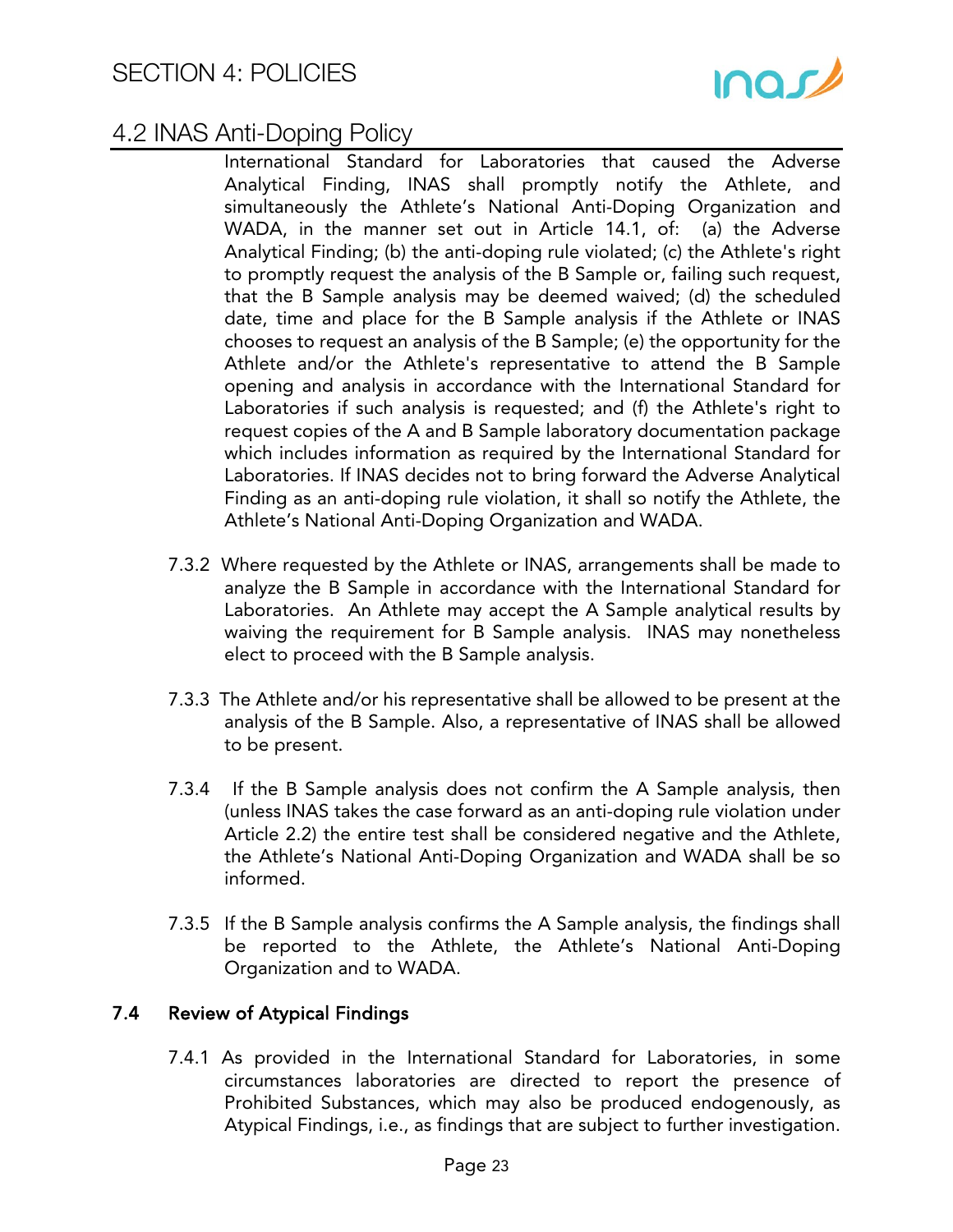

- 7.4.2 Upon receipt of an Atypical Finding, INAS shall conduct a review to determine whether: (a) an applicable TUE has been granted or will be granted as provided in the International Standard for Therapeutic Use Exemptions, or (b) there is any apparent departure from the International Standard for Testing and Investigations or International Standard for Laboratories that caused the Atypical Finding.
- 7.4.3 If the review of an Atypical Finding under Article 7.4.2 reveals an applicable TUE or a departure from the International Standard for Testing and Investigations or the International Standard for Laboratories that caused the Atypical Finding, the entire test shall be considered negative and the Athlete, the Athlete's National Anti-Doping Organization, and WADA shall be so informed.
- 7.4.4 If that review does not reveal an applicable TUE or a departure from the International Standard for Testing and Investigations or the International Standard for Laboratories that caused the Atypical Finding, INAS shall conduct the required investigation or cause it to be conducted. After the investigation is completed, either the Atypical Finding will be brought forward as an Adverse Analytical Finding, in accordance with Article 7.3.1, or else the Athlete, the Athlete's National Anti-Doping Organization and WADA shall be notified that the Atypical Finding will not be brought forward as an Adverse Analytical Finding.
- 7.4.5 INAS will not provide notice of an Atypical Finding until it has completed its investigation and has decided whether it will bring the Atypical Finding forward as an Adverse Analytical Finding unless one of the following circumstances exists:
	- 7.4.5.1 If INAS determines the B Sample should be analyzed prior to the conclusion of its investigation, it may conduct the B Sample analysis after notifying the Athlete, with such notice to include a description of the Atypical Finding and the information described in Article 7.3.1(d)-(f).
	- 7.4.5.2 If INAS is asked (a) by a Major Event Organization shortly before one of its International Events, or (b) by a sport organization responsible for meeting an imminent deadline for selecting team members for an International Event, to disclose whether any Athlete identified on a list provided by the Major Event Organization or sport organization has a pending Atypical Finding, INAS shall so advise the Major Event Organization or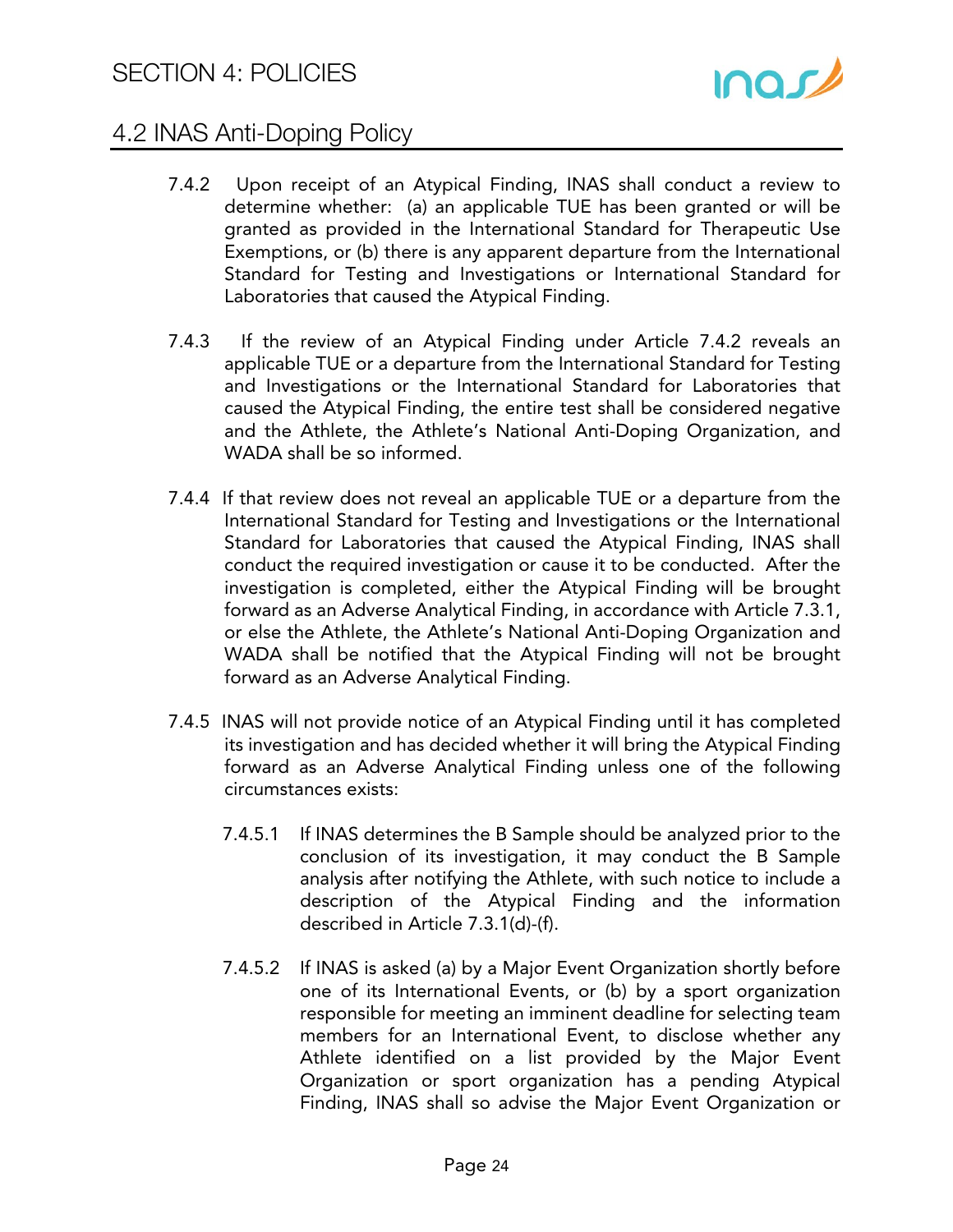

sports organization after first providing notice of the Atypical Finding to the Athlete.

#### 7.5 Review of Atypical Passport Findings and Adverse Passport Findings

Review of Atypical Passport Findings and Adverse Passport Findings shall take place as provided in the International Standard for Testing and Investigations and International Standard for Laboratories. At such time as INAS is satisfied that an anti-doping rule violation has occurred, it shall promptly give the Athlete (and simultaneously the Athlete's National Anti-Doping Organization and WADA) notice of the anti-doping rule violation asserted and the basis of that assertion.

#### 7.6 Review of Whereabouts Failures

INAS shall review potential filing failures and missed tests, as defined in the International Standard for Testing and Investigations, in respect of Athletes who file their whereabouts information with INAS, in accordance with Annex I to the International Standard for Testing and Investigations. At such time as INAS is satisfied that an Article 2.4 anti-doping rule violation has occurred, it shall promptly give the Athlete (and simultaneously the Athlete's National Anti-Doping Organization and WADA) notice that it is asserting a violation of Article 2.4 and the basis of that assertion.

7.7 Review of Other Anti-Doping Rule Violations Not Covered by Articles 7.2–7.6 INAS shall conduct any follow-up investigation required into a possible anti-doping rule violation not covered by Articles 7.2- 7.6. At such time as INAS is satisfied that an anti-doping rule violation has occurred, it shall promptly give the Athlete or other Person (and simultaneously the Athlete's or other Person's National Anti-Doping Organization and WADA) notice of the anti-doping rule violation asserted and the basis of that assertion.

#### 7.8 Identification of Prior Anti-Doping Rule Violations

Before giving an Athlete or other Person notice of an asserted anti-doping rule violation as provided above, INAS shall refer to ADAMS and contact WADA and other relevant Anti-Doping Organizations to determine whether any prior anti-doping rule violation exists.

### 7.9 Provisional Suspensions

7.9.1 Mandatory Provisional Suspension: If analysis of an A Sample has resulted in an Adverse Analytical Finding for a Prohibited Substance that is not a Specified Substance, or for a Prohibited Method, and a review in accordance with Article 7.2.2 does not reveal an applicable TUE or departure from the International Standard for Testing and Investigations or the International Standard for Laboratories that caused the Adverse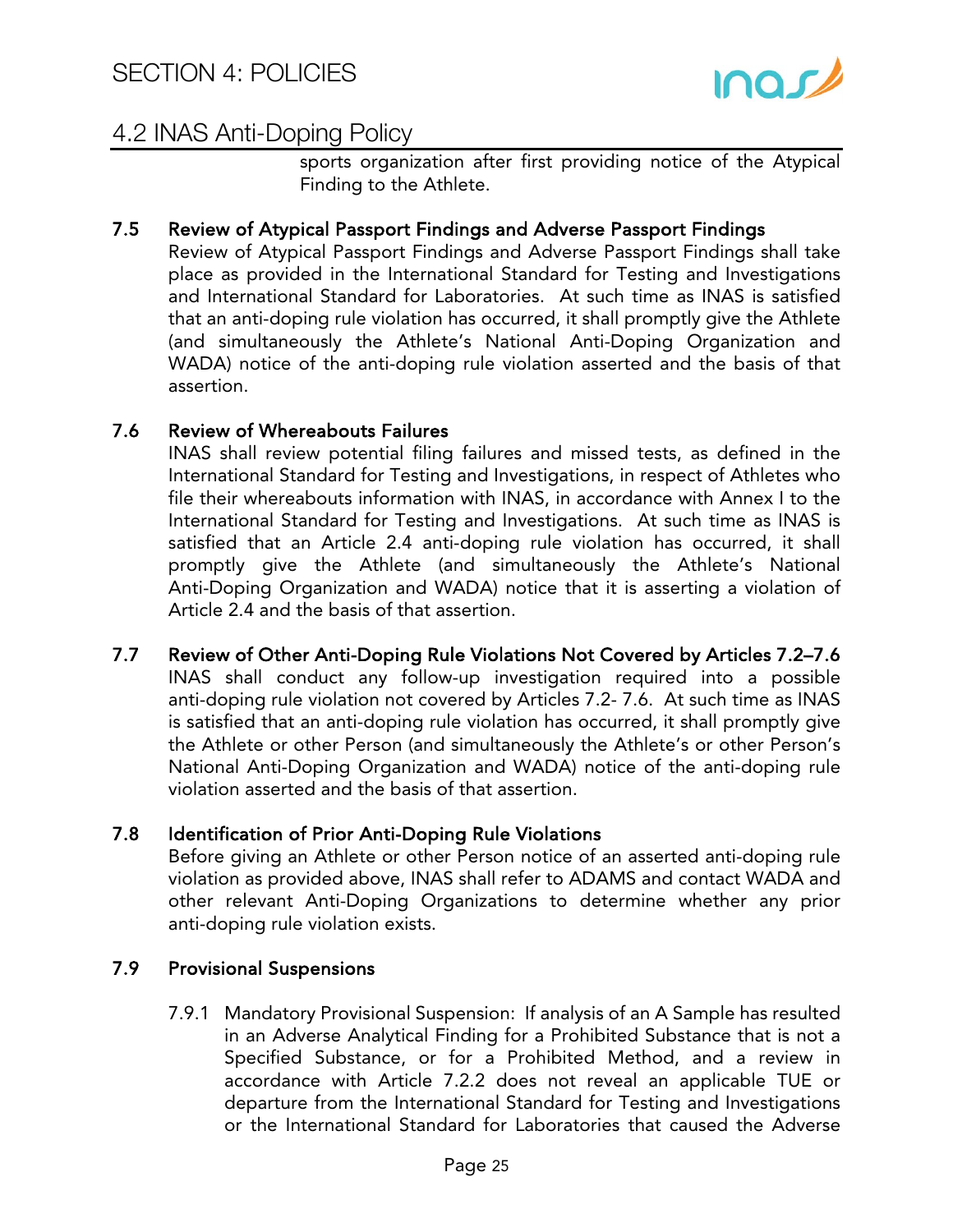

Analytical Finding, a Provisional Suspension shall be imposed upon or promptly after the notification described in Articles 7.2, 7.3 or 7.5.

- 7.9.2 Optional Provisional Suspension: In case of an Adverse Analytical Finding for a Specified Substance, or in the case of any other anti-doping rule violations not covered by Article 7.9.1, INAS may impose a Provisional Suspension on the Athlete or other Person against whom the anti-doping rule violation is asserted at any time after the review and notification described in Articles 7.2–7.7 and prior to the final hearing as described in Article 8.
- 7.9.3 Where a Provisional Suspension is imposed pursuant to Article 7.9.1 or Article 7.9.2, the Athlete or other Person shall be given either: (a) an opportunity for a Provisional Hearing either before or on a timely basis after imposition of the Provisional Suspension; or (b) an opportunity for an expedited final hearing in accordance with Article 8 on a timely basis after imposition of the Provisional Suspension. Furthermore, the Athlete or other Person has a right to appeal from the Provisional Suspension in accordance with Article 13.2 (save as set out in Article 7.9.3.1).
	- 7.9.3.1 The Provisional Suspension may be lifted if the Athlete demonstrates to the hearing panel that the violation is likely to have involved a Contaminated Product. A hearing panel's decision not to lift a mandatory Provisional Suspension on account of the Athlete's assertion regarding a Contaminated Product shall not be appealable.
- 7.9.4 If a Provisional Suspension is imposed based on an A Sample Adverse Analytical Finding and subsequent analysis of the B Sample does not confirm the A Sample analysis, then the Athlete shall not be subject to any further Provisional Suspension on account of a violation of Article 2.1. In circumstances where the Athlete (or the Athlete's team) has been removed from a Competition based on a violation of Article 2.1 and the subsequent B Sample analysis does not confirm the A Sample finding, then if it is still possible for the Athlete or team to be reinserted, without otherwise affecting the Competition, the Athlete or team may continue to take part in the Competition. In addition, the Athlete or team may thereafter take part in other Competitions in the same Event.
- 7.9.5 In all cases where an Athlete or other Person has been notified of an anti-doping rule violation but a Provisional Suspension has not been imposed on him or her, the Athlete or other Person shall be offered the opportunity to accept a Provisional Suspension voluntarily pending the resolution of the matter.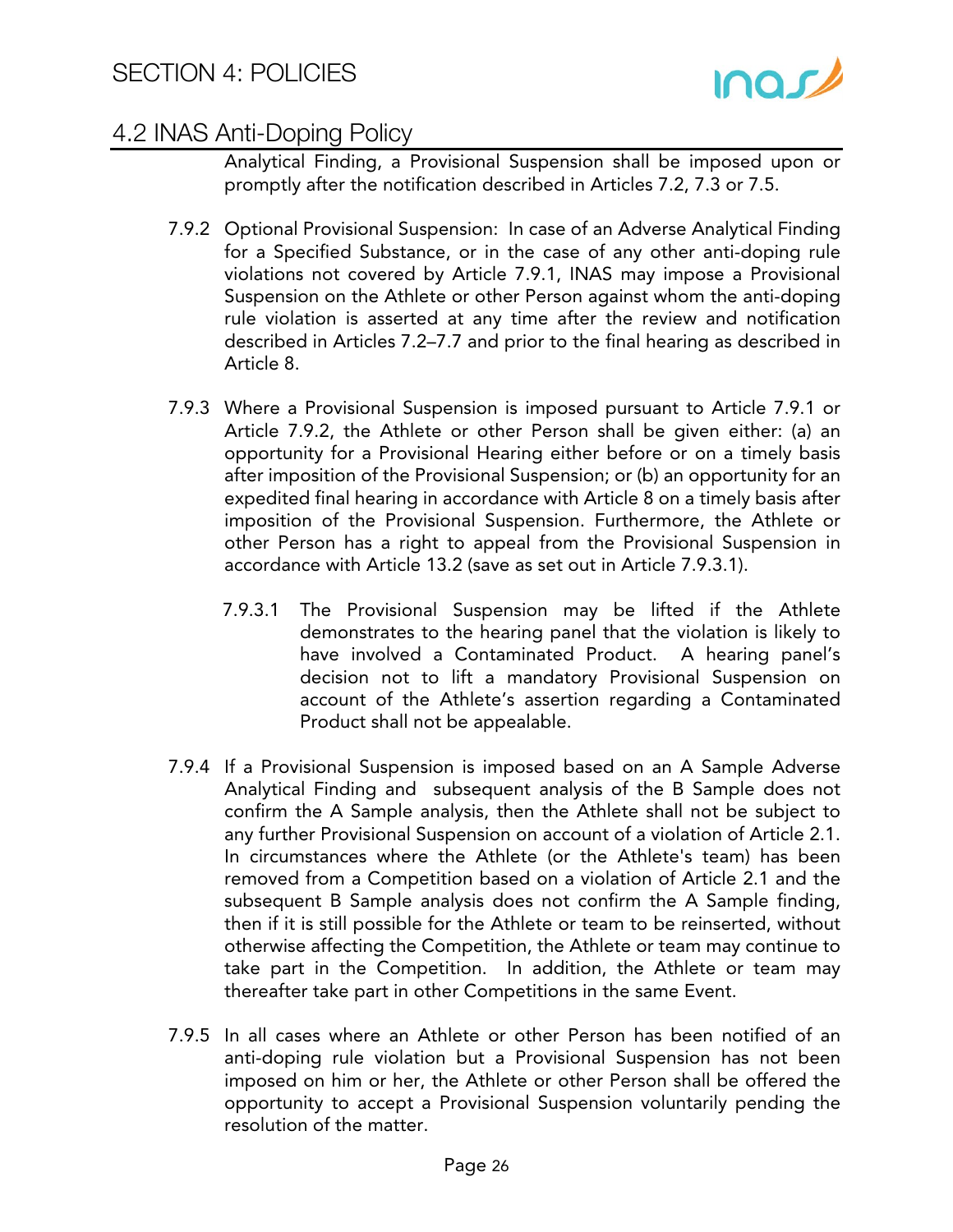

#### 7.10 Resolution Without a Hearing

- 7.10.1 An Athlete or other Person against whom an anti-doping rule violation is asserted may admit that violation at any time, waive a hearing, and accept the Consequences that are mandated by these Anti-Doping Rules or (where some discretion as to Consequences exists under these Anti-Doping Rules) that have been offered by INAS.
- 7.10.2 Alternatively, if the Athlete or other Person against whom an anti-doping rule violation is asserted fails to dispute that assertion within the deadline specified in the notice sent by the INAS asserting the violation, then he/she shall be deemed to have admitted the violation, to have waived a hearing, and to have accepted the Consequences that are mandated by these Anti-Doping Rules or (where some discretion as to Consequences exists under these Anti-Doping Rules) that have been offered by INAS.
- 7.10.3 In cases where Article 7.10.1 or Article 7.10.2 applies, a hearing before a hearing panel shall not be required. Instead INAS shall promptly issue a written decision confirming the commission of the anti-doping rule violation and the Consequences imposed as a result, and setting out the full reasons for any period of Ineligibility imposed, including (if applicable) a justification for why the maximum potential period of Ineligibility was not imposed. INAS shall send copies of that decision to other Anti-Doping Organizations with a right to appeal under Article 13.2.3, and shall Publicly Disclose that decision in accordance with Article 14.3.2.

#### 7.11 Notification of Results Management Decisions

In all cases where INAS has asserted the commission of an anti-doping rule violation, withdrawn the assertion of an anti-doping rule violation, imposed a Provisional Suspension, or agreed with an Athlete or other Person on the imposition of Consequences without a hearing, INAS shall give notice thereof in accordance with Article 14.2.1 to other Anti-Doping Organizations with a right to appeal under Article 13.2.3.

#### 7.12 Retirement from Sport

If an Athlete or other Person retires while INAS is conducting the results management process, INAS retains jurisdiction to complete its results management process. If an Athlete or other Person retires before any results management process has begun, and INAS would have had results management authority over the Athlete or other Person at the time the Athlete or other Person committed an anti-doping rule violation, INAS has authority to conduct results management in respect of that anti-doping rule violation.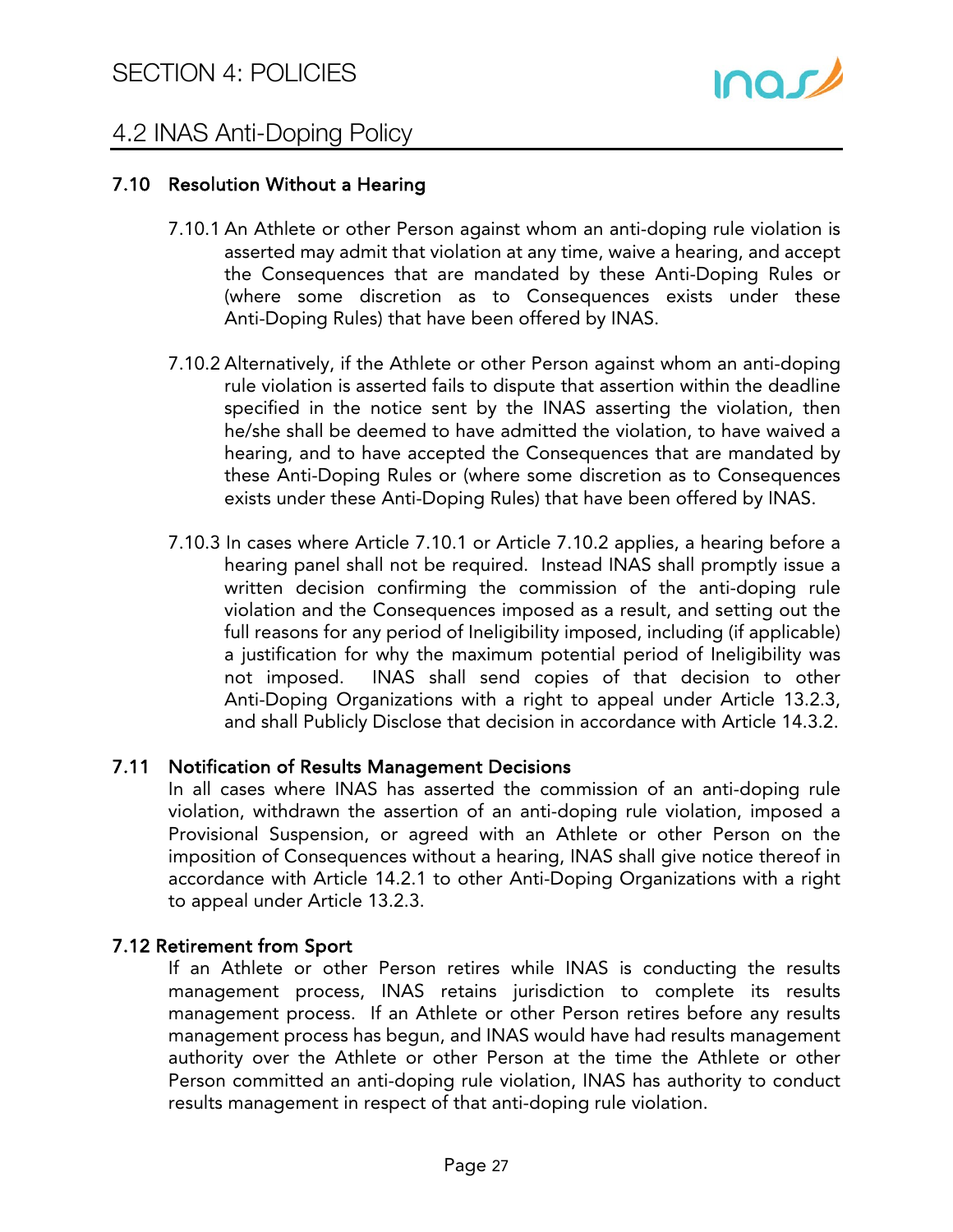

### ARTICLE 8 RIGHT TO A FAIR HEARING

#### 8.1 Principles for a Fair Hearing

- 8.1.1 When INAS sends a notice to an Athlete or other Person asserting an anti-doping rule violation, and the Athlete or other Person does not waive a hearing in accordance with Article 7.10.1 or Article 7.10.2, then the case shall be referred to the appointed Hearing Panel of the INAS Anti-Doping Committee for hearing and adjudication.
- 8.1.2 Hearings shall be scheduled and completed within a reasonable time. Hearings held in connection with Events that are subject to these Anti-Doping Rules may be conducted by an expedited process where permitted by the hearing panel.
- 8.1.3 The Hearing Panel shall determine the procedure to be followed at the hearing.
- 8.1.4 WADA and the National Federation of the Athlete or other Person may attend the hearing as observers. In any event, INAS shall keep WADA fully apprised as to the status of pending cases and the result of all hearings.
- 8.1.5 The Hearing Panel shall act in a fair and impartial manner towards all parties at all times.

#### 8.2 Decisions

- 8.2.1 At the end of the hearing, or on a timely basis thereafter, the Hearing Panel shall issue a written decision that includes the full reasons for the decision and for any period of Ineligibility imposed, including (if applicable) a justification for why the greatest potential Consequences were not imposed.
- 8.2.2 The decision may be appealed to the CAS as provided in Article 13. Copies of the decision shall be provided to the Athlete or other Person and to other Anti-Doping Organizations with a right to appeal under Article 13.2.3.
- 8.2.3 If no appeal is brought against the decision, then (a) if the decision is that an anti-doping rule violation was committed, the decision shall be Publicly Disclosed as provided in Article 14.3.2; but (b) if the decision is that no anti-doping rule violation was committed, then the decision shall only be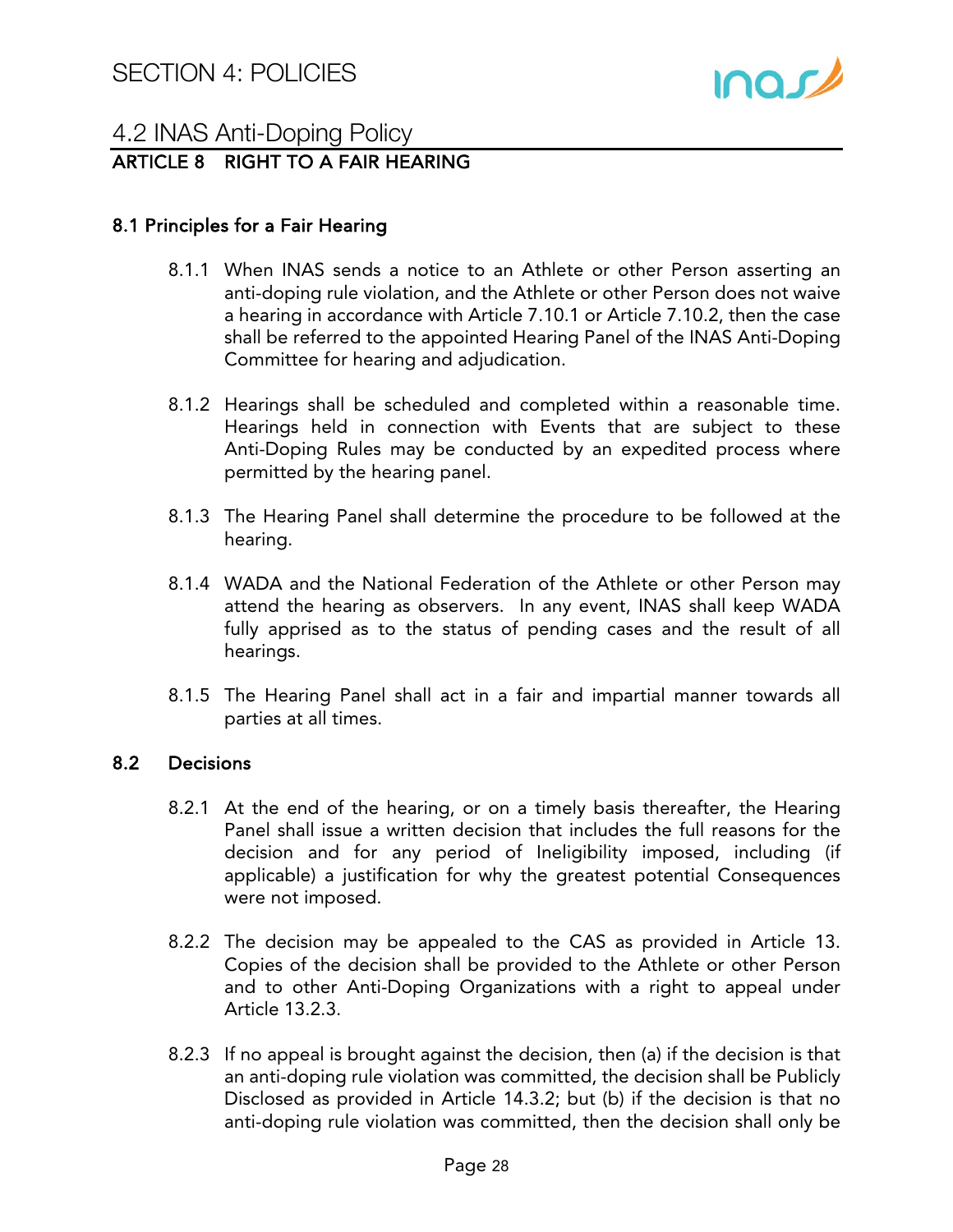

Publicly Disclosed with the consent of the Athlete or other Person who is the subject of the decision. INAS shall use reasonable efforts to obtain such consent, and if consent is obtained, shall Publicly Disclose the decision in its entirety or in such redacted form as the Athlete or other Person may approve. The principles contained at Article 14.3.6 shall be applied in cases involving a Minor.

### 8.3 Single Hearing Before CAS

Cases asserting anti-doping rule violations may be heard directly at CAS, with no requirement for a prior hearing, with the consent of the Athlete, INAS, WADA, and any other Anti-Doping Organization that would have had a right to appeal a first instance hearing decision to CAS.

### ARTICLE 9 AUTOMATIC DISQUALIFICATION OF INDIVIDUAL RESULTS

An anti-doping rule violation in Individual Sports in connection with an In-Competition test automatically leads to Disqualification of the result obtained in that Competition with all resulting Consequences, including forfeiture of any medals, points and prizes.

### ARTICLE 10 SANCTIONS ON INDIVIDUALS

10.1 Disqualification of Results in the Event during which an Anti-Doping Rule Violation Occurs

An anti-doping rule violation occurring during or in connection with an Event may, upon the decision of the ruling body of the Event, lead to Disqualification of all of the Athlete's individual results obtained in that Event with all Consequences, including forfeiture of all medals, points and prizes, except as provided in Article 10.1.1.

- 10.1.1 If the Athlete establishes that he or she bears No Fault or Negligence for the violation, the Athlete's individual results in the other Competitions shall not be Disqualified, unless the Athlete's results in Competitions other than the Competition in which the anti-doping rule violation occurred were likely to have been affected by the Athlete's anti-doping rule violation.
- 10.2 Ineligibility for Presence, Use or Attempted Use, or Possession of a Prohibited Substance or Prohibited Method

The period of Ineligibility for a violation of Articles 2.1, 2.2 or 2.6 shall be as follows, subject to potential reduction or suspension pursuant to Articles 10.4, 10.5 or 10.6: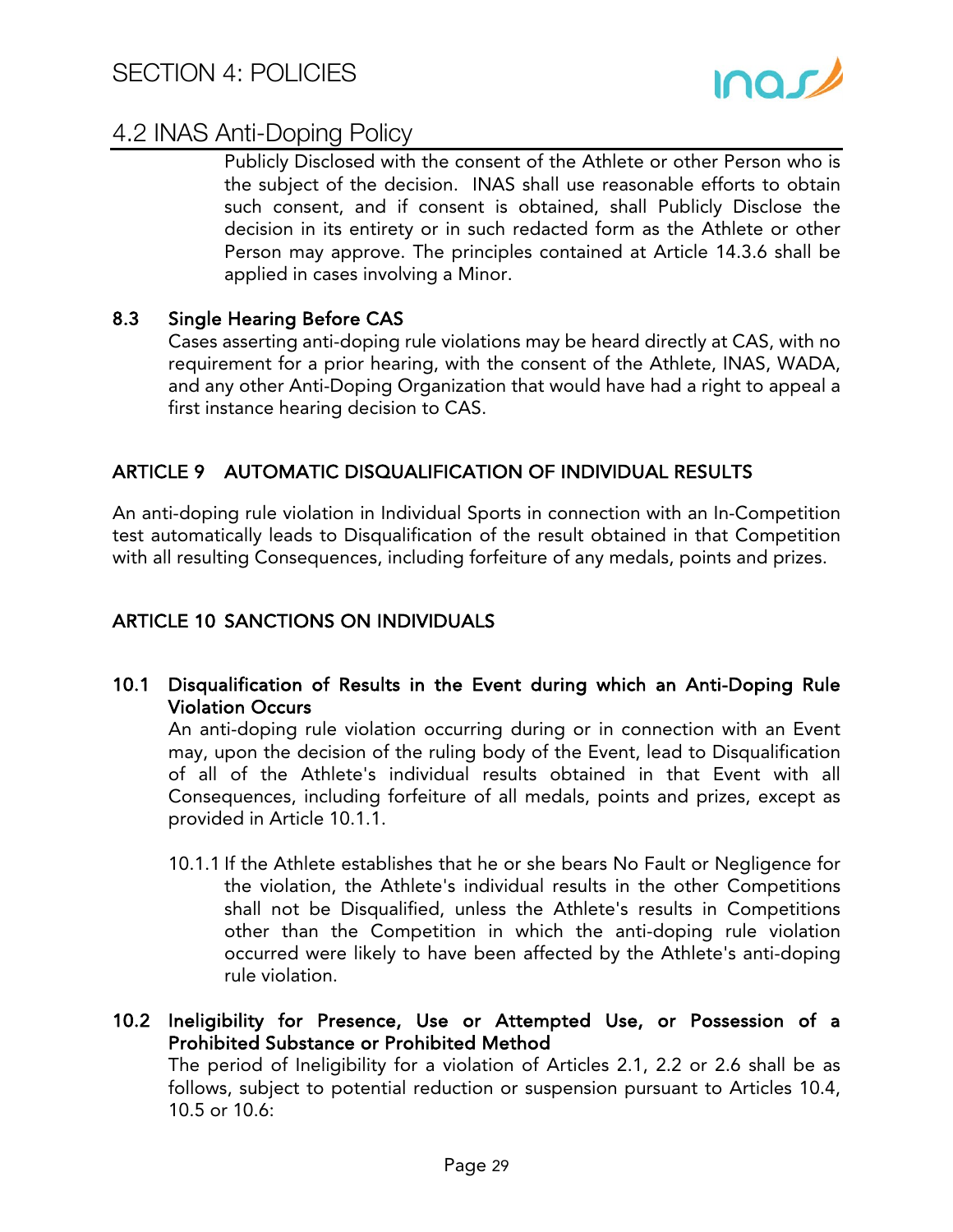

- 10.2.1 The period of Ineligibility shall be four years where:
	- 10.2.1.1 The anti-doping rule violation does not involve a Specified Substance, unless the Athlete or other Person can establish that the anti-doping rule violation was not intentional.
	- 10.2.1.2 The anti-doping rule violation involves a Specified Substance and INAS can establish that the anti-doping rule violation was intentional.
- 10.2.2 If Article 10.2.1 does not apply, the period of Ineligibility shall be two years.
- 10.2.3 As used in Articles 10.2 and 10.3, the term "intentional" is meant to identify those Athletes who cheat. The term therefore requires that the Athlete or other Person engaged in conduct which he or she knew constituted an anti-doping rule violation or knew that there was a significant risk that the conduct might constitute or result in an anti-doping rule violation and manifestly disregarded that risk. An anti-doping rule violation resulting from an Adverse Analytical Finding for a substance which is only prohibited In-Competition shall be rebuttably presumed to be not intentional if the substance is a Specified Substance and the Athlete can establish that the Prohibited Substance was Used Out-of-Competition. An anti-doping rule violation resulting from an Adverse Analytical Finding for a substance which is only prohibited In-Competition shall not be considered intentional if the substance is not a Specified Substance and the Athlete can establish that the Prohibited Substance was Used Out-of-Competition in a context unrelated to sport performance.

#### 10.3 Ineligibility for Other Anti-Doping Rule Violations

The period of Ineligibility for anti-doping rule violations other than as provided in Article 10.2 shall be as follows, unless Articles 10.5 or 10.6 are applicable:

- 10.3.1 For violations of Article 2.3 or Article 2.5, the period of Ineligibility shall be four years unless, in the case of failing to submit to Sample collection, the Athlete can establish that the commission of the anti-doping rule violation was not intentional (as defined in Article 10.2.3), in which case the period of Ineligibility shall be two years.
- 10.3.2 For violations of Article 2.4, the period of Ineligibility shall be two years, subject to reduction down to a minimum of one year, depending on the Athlete's degree of Fault. The flexibility between two years and one year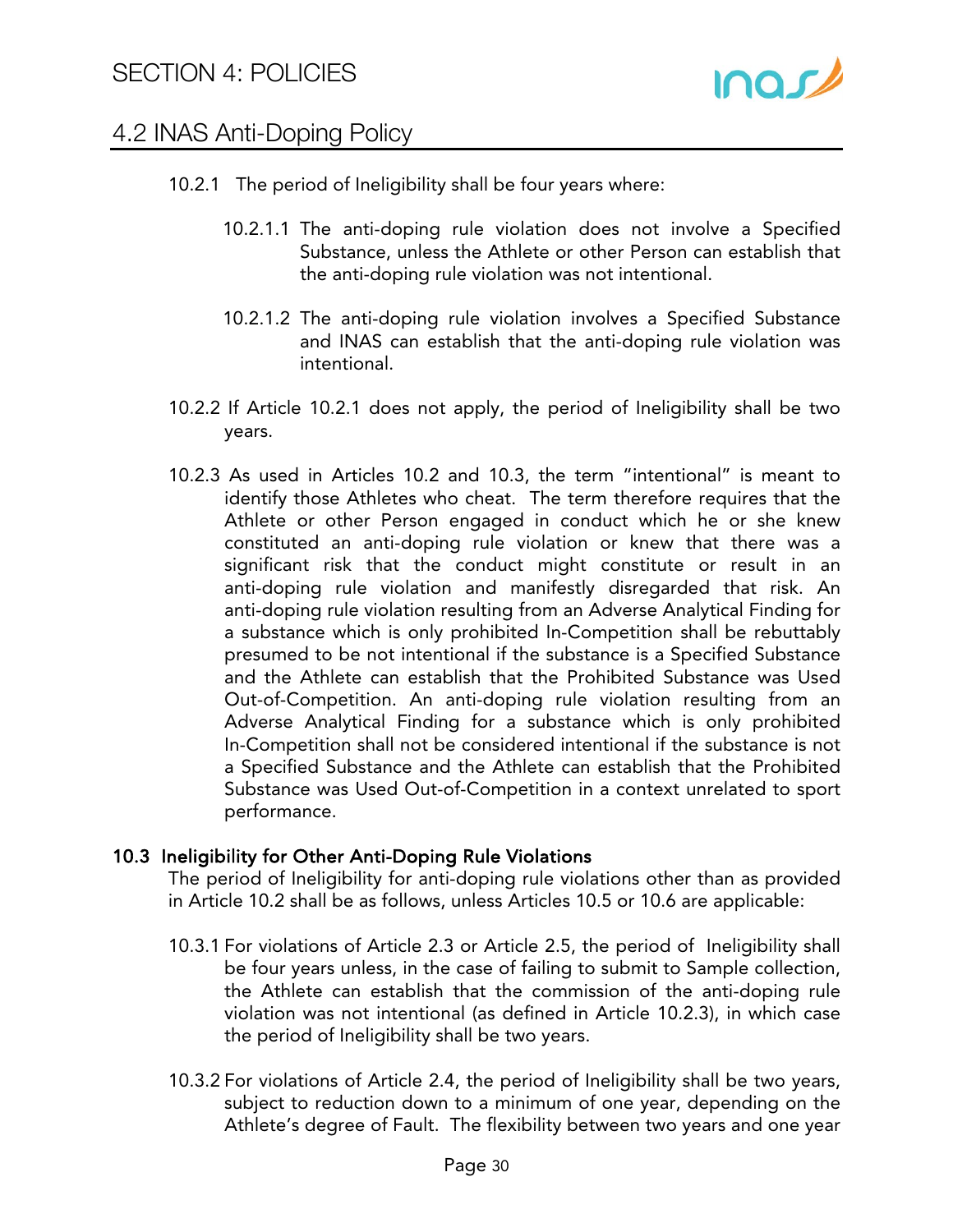

of Ineligibility in this Article is not available to Athletes where a pattern of last-minute whereabouts changes or other conduct raises a serious suspicion that the Athlete was trying to avoid being available for Testing.

- 10.3.3 For violations of Article 2.7 or 2.8, the period of Ineligibility shall be a minimum of four years up to lifetime Ineligibility, depending on the seriousness of the violation. An Article 2.7 or Article 2.8 violation involving a Minor shall be considered a particularly serious violation, and, if committed by Athlete Support Personnel for violations other than for Specified Substances, shall result in lifetime Ineligibility for Athlete Support Personnel. In addition, significant violations of Article 2.7 or 2.8 which may also violate non-sporting laws and regulations, shall be reported to the competent administrative, professional or judicial authorities.
- 10.3.4 For violations of Article 2.9, the period of Ineligibility shall be a minimum of two years, up to four years, depending on the seriousness of the violation.
- 10.3.5 For violations of Article 2.10, the period of Ineligibility shall be two years, subject to reduction down to a minimum of one year, depending on the Athlete or other Person's degree of Fault and other circumstances of the case.

### 10.4 Elimination of the Period of Ineligibility where there is No Fault or **Negligence**

If an Athlete or other Person establishes in an individual case that he or she bears No Fault or Negligence, then the otherwise applicable period of Ineligibility be eliminated.

#### 10.5 Reduction of the Period of Ineligibility based on No Significant Fault or Negligence

- 10.5.1 Reduction of Sanctions for Specified Substances or Contaminated Products for Violations of Article 2.1, 2.2 or 2.6.
	- 10.5.1.1 Specified Substances

Where the anti-doping rule violation involves a Specified Substance, and the Athlete or other Person can establish No Significant Fault or Negligence, then the period of Ineligibility shall be, at a minimum, a reprimand and no period of Ineligibility, and at a maximum, two years of Ineligibility, depending on the Athlete's or other Person's degree of Fault.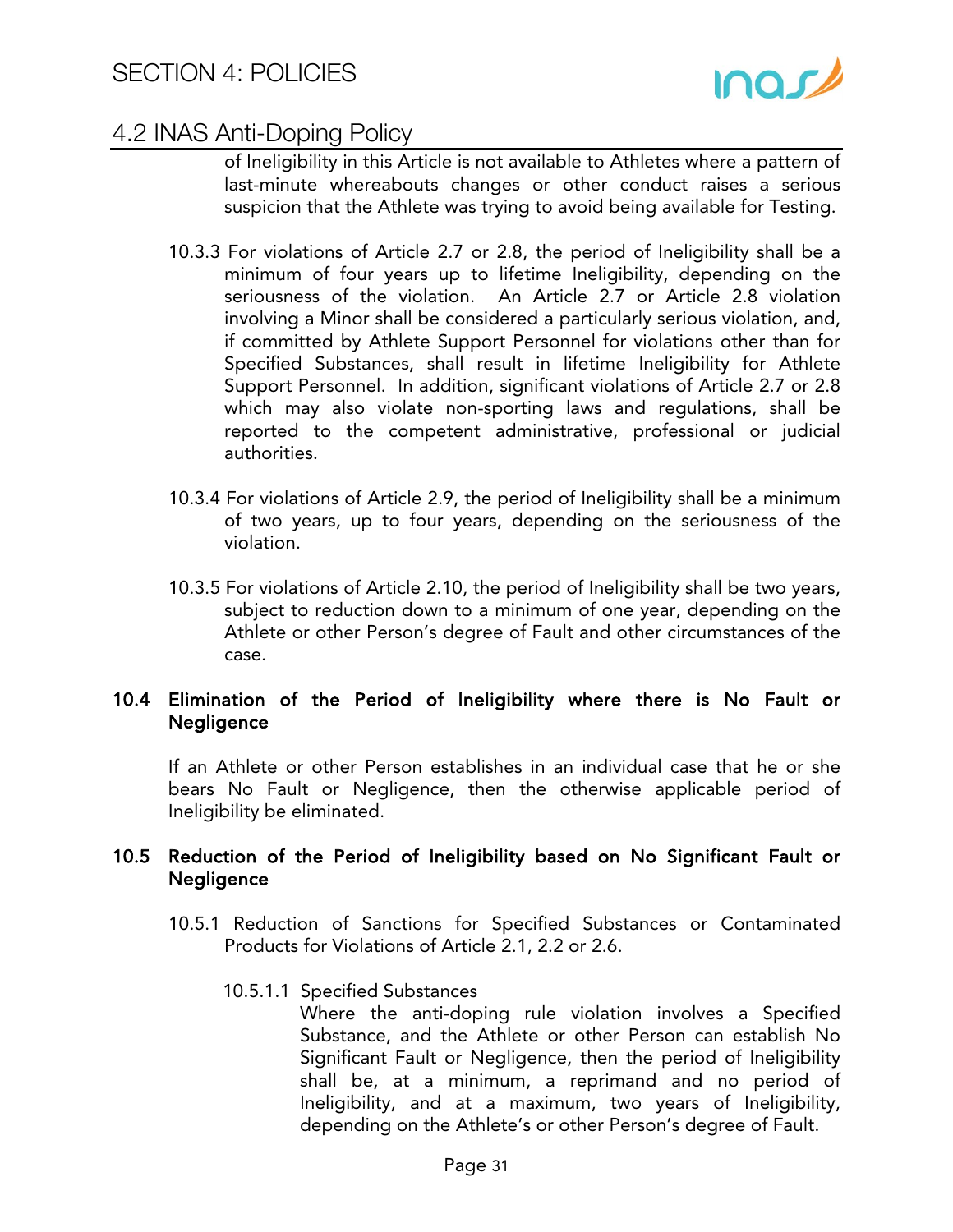

10.5.1.2 Contaminated Products

In cases where the Athlete or other Person can establish No Significant Fault or Negligence and that the detected Prohibited Substance came from a Contaminated Product, then the period of Ineligibility shall be, at a minimum, a reprimand and no period of Ineligibility, and at a maximum, two years Ineligibility, depending on the Athlete's or other Person's degree of Fault.

10.5.2 Application of No Significant Fault or Negligence beyond the Application of Article 10.5.1

If an Athlete or other Person establishes in an individual case where Article 10.5.1 is not applicable that he or she bears No Significant Fault or Negligence, then, subject to further reduction or elimination as provided in Article 10.6, the otherwise applicable period of Ineligibility may be reduced based on the Athlete or other Person's degree of Fault, but the reduced period of Ineligibility may not be less than one-half of the period of Ineligibility otherwise applicable. If the otherwise applicable period of Ineligibility is a lifetime, the reduced period under this Article may be no less than eight years.

#### 10.6 Elimination, Reduction, or Suspension of Period of Ineligibility or other Consequences for Reasons Other than Fault

- 10.6.1 Substantial Assistance in Discovering or Establishing Anti-Doping Rule Violations
	- 10.6.1.1 INAS may, prior to a final appellate decision under Article 13 or the expiration of the time to appeal, suspend a part of the period of Ineligibility imposed in an individual case in which it has results management authority where the Athlete or other Person has provided Substantial Assistance to an Anti-Doping Organization, criminal authority or professional disciplinary body which results in: (i) the Anti-Doping Organization discovering or bringing forward an anti-doping rule violation by another Person, or (ii) which results in a criminal or disciplinary body discovering or bringing forward a criminal offense or the breach of professional rules committed by another Person and the information provided by the Person providing Substantial Assistance is made available to INAS. After a final appellate decision under Article 13 or the expiration of time to appeal, INAS may only suspend a part of the otherwise applicable period of Ineligibility with the approval of WADA. The extent to which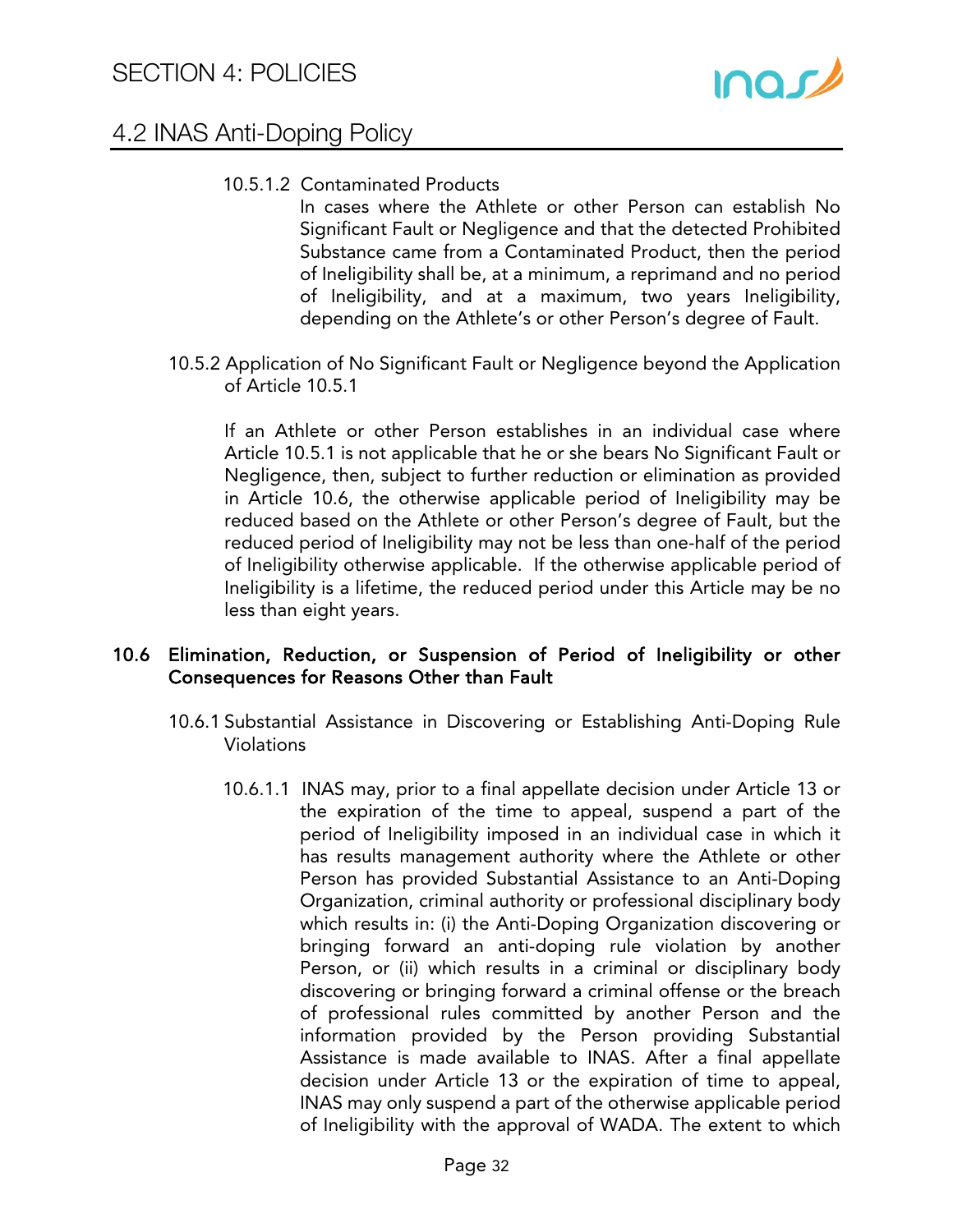

the otherwise applicable period of Ineligibility may be suspended shall be based on the seriousness of the anti-doping rule violation committed by the Athlete or other Person and the significance of the Substantial Assistance provided by the Athlete or other Person to the effort to eliminate doping in sport. No more than three-quarters of the otherwise applicable period of Ineligibility may be suspended. If the otherwise applicable period of Ineligibility is a lifetime, the non-suspended period under this Article must be no less than eight years. If the Athlete or other Person fails to continue to cooperate and to provide the complete and credible Substantial Assistance upon which a suspension of the period of Ineligibility was based, INAS shall reinstate the original period of Ineligibility. If INAS decides to reinstate a suspended period of Ineligibility or decides not to reinstate a suspended period of Ineligibility, that decision may be appealed by any Person entitled to appeal under Article 13.

- 10.6.1.2 To further encourage Athletes and other Persons to provide Substantial Assistance to Anti-Doping Organizations, at the request of INAS or at the request of the Athlete or other Person who has (or has been asserted to have) committed an anti-doping rule violation, WADA may agree at any stage of the results management process, including after a final appellate decision under Article 13, to what it considers to be an appropriate suspension of the otherwise-applicable period of Ineligibility and other Consequences. In exceptional circumstances, WADA may agree to suspensions of the period of Ineligibility and other Consequences for Substantial Assistance greater than those otherwise provided in this Article, or even no period of Ineligibility, and/or no return of prize money or payment of fines or costs. WADA's approval shall be subject to reinstatement of sanction, as otherwise provided in this Article. Notwithstanding Article 13, WADA's decisions in the context of this Article may not be appealed by any other Anti-Doping Organization.
- 10.6.1.3 If INAS suspends any part of an otherwise applicable sanction because of Substantial Assistance, then notice providing justification for the decision shall be provided to the other Anti-Doping Organizations with a right to appeal under Article 13.2.3 as provided in Article 14.2. In unique circumstances where WADA determines that it would be in the best interest of anti-doping, WADA may authorize INAS to enter into appropriate confidentiality agreements limiting or delaying the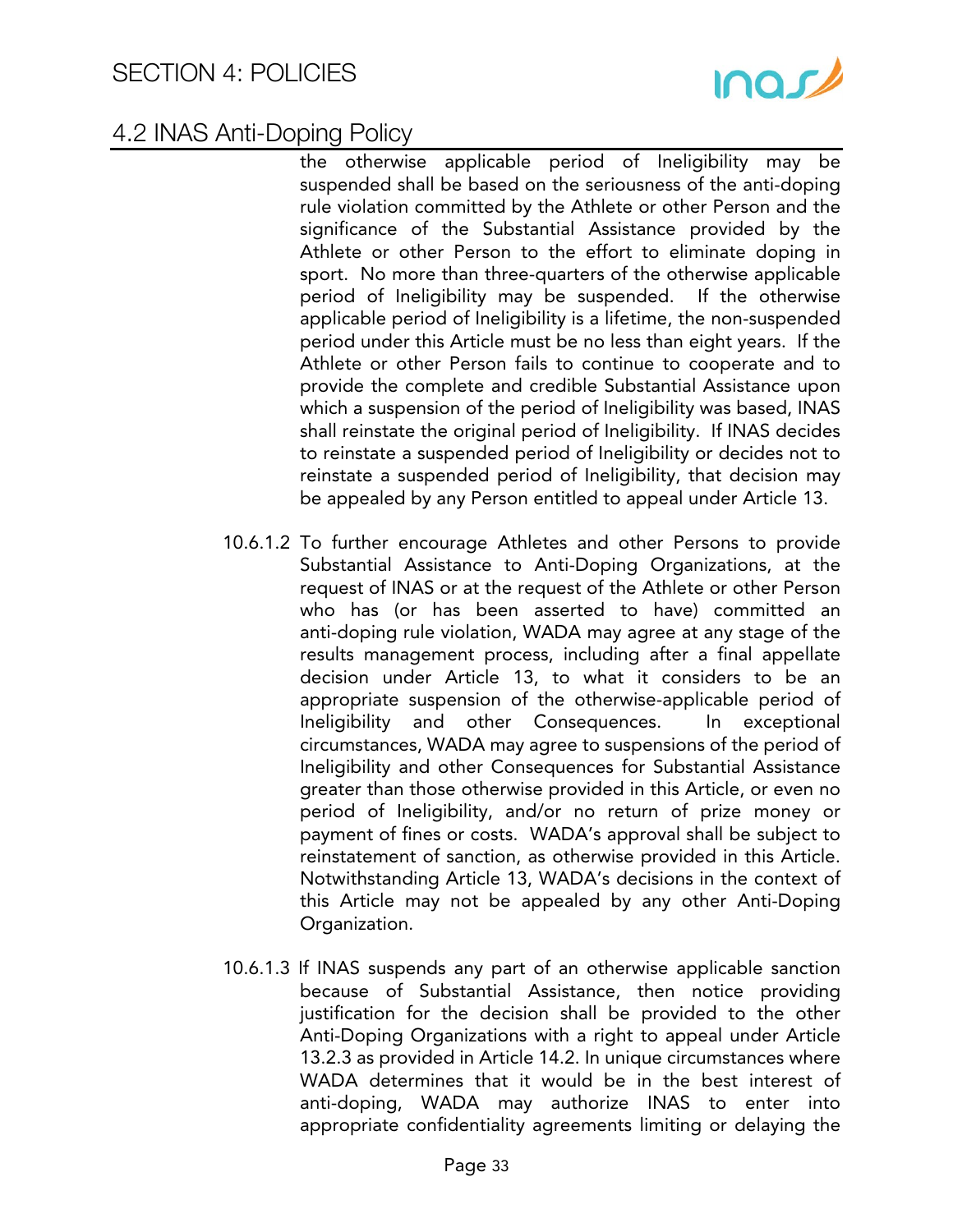

disclosure of the Substantial Assistance agreement or the nature of Substantial Assistance being provided.

10.6.2 Admission of an Anti-Doping Rule Violation in the Absence of Other Evidence

Where an Athlete or other Person voluntarily admits the commission of an anti-doping rule violation before having received notice of a Sample collection which could establish an anti-doping rule violation (or, in the case of an anti-doping rule violation other than Article 2.1, before receiving first notice of the admitted violation pursuant to Article 7) and that admission is the only reliable evidence of the violation at the time of admission, then the period of Ineligibility may be reduced, but not below one-half of the period of Ineligibility otherwise applicable.

10.6.3 Prompt Admission of an Anti-Doping Rule Violation after being Confronted with a Violation Sanctionable under Article 10.2.1 or Article 10.3.1

An Athlete or other Person potentially subject to a four-year sanction under Article 10.2.1 or 10.3.1 (for evading or refusing Sample Collection or Tampering with Sample Collection), by promptly admitting the asserted anti-doping rule violation after being confronted by INAS, and also upon the approval and at the discretion of both WADA and INAS, may receive a reduction in the period of Ineligibility down to a minimum of two years, depending on the seriousness of the violation and the Athlete or other Person's degree of Fault.

10.6.4 Application of Multiple Grounds for Reduction of a Sanction

Where an Athlete or other Person establishes entitlement to reduction in sanction under more than one provision of Article 10.4, 10.5 or 10.6, before applying any reduction or suspension under Article 10.6, the otherwise applicable period of Ineligibility shall be determined in accordance with Articles 10.2, 10.3, 10.4, and 10.5. If the Athlete or other Person establishes entitlement to a reduction or suspension of the period of Ineligibility under Article 10.6, then the period of Ineligibility may be reduced or suspended, but not below one-fourth of the otherwise applicable period of Ineligibility.

#### 10.7 Multiple Violations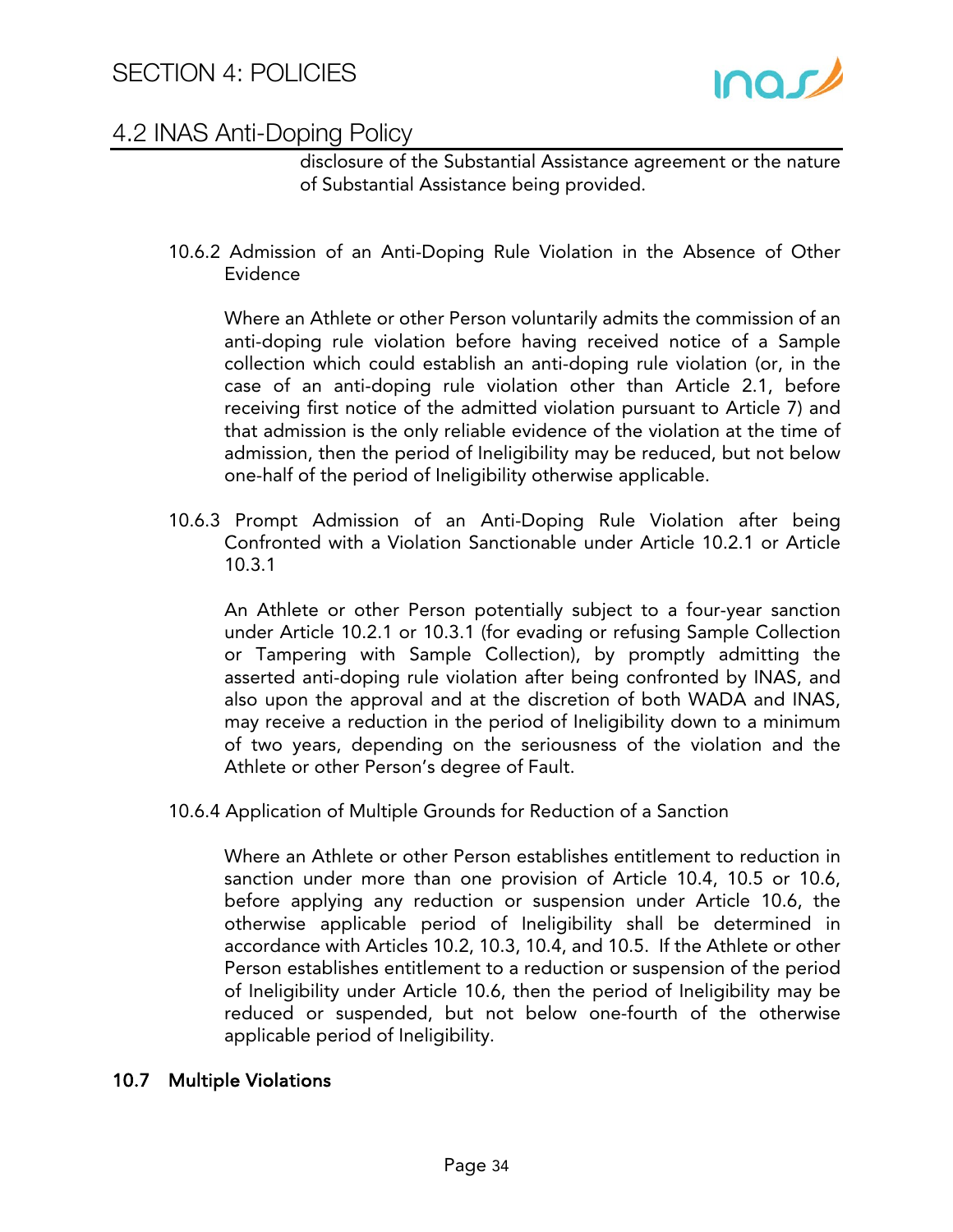

- 10.7.1 For an Athlete or other Person's second anti-doping rule violation, the period of Ineligibility shall be the greater of:
	- a) six months;
	- b) one-half of the period of Ineligibility imposed for the first anti-doping rule violation without taking into account any reduction under Article 10.6; or
	- c) the period of Ineligibility otherwise applicable to the second anti-doping rule violation treated as if it were a first violation, without taking into account any reduction under Article 10.6.

The period of Ineligibility established above may then be further reduced by the application of Article 10.6.

- 10.7.2 A third anti-doping rule violation will always result in a lifetime period of Ineligibility, except if the third violation fulfills the condition for elimination or reduction of the period of Ineligibility under Article 10.4 or 10.5, or involves a violation of Article 2.4. In these particular cases, the period of Ineligibility shall be from eight years to lifetime Ineligibility.
- 10.7.3 An anti-doping rule violation for which an Athlete or other Person has established No Fault or Negligence shall not be considered a prior violation for purposes of this Article.
- 10.7.4 Additional Rules for Certain Potential Multiple Violations
	- 10.7.4.1 For purposes of imposing sanctions under Article 10.7, an anti-doping rule violation will only be considered a second violation if INAS can establish that the Athlete or other Person committed the second anti-doping rule violation after the Athlete or other Person received notice pursuant to Article 7, or after INAS made reasonable efforts to give notice, of the first anti-doping rule violation. If INAS cannot establish this, the violations shall be considered together as one single first violation, and the sanction imposed shall be based on the violation that carries the more severe sanction.
	- 10.7.4.2 If, after the imposition of a sanction for a first anti-doping rule violation, INAS discovers facts involving an anti-doping rule violation by the Athlete or other Person which occurred prior to notification regarding the first violation, then INAS shall impose an additional sanction based on the sanction that could have been imposed if the two violations had been adjudicated at the same time. Results in all Competitions dating back to the earlier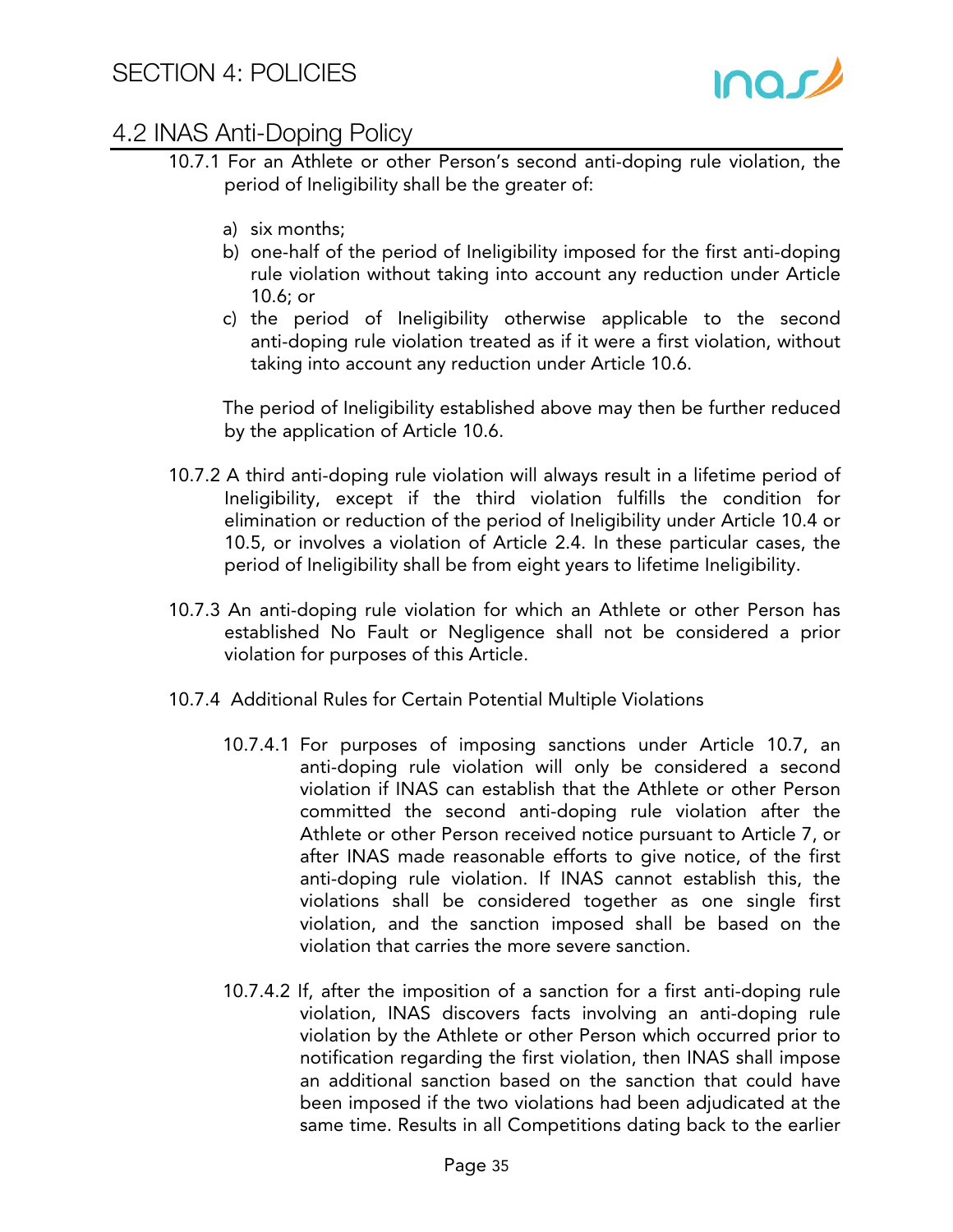

anti-doping rule violation will be Disqualified as provided in Article 10.8.

10.7.5 Multiple Anti-Doping Rule Violations during Ten-Year Period For purposes of Article 10.7, each anti-doping rule violation must take place within the same ten-year period in order to be considered multiple violations.

#### 10.8 Disqualification of Results in Competitions Subsequent to Sample Collection or Commission of an Anti-Doping Rule Violation

In addition to the automatic Disqualification of the results in the Competition which produced the positive Sample under Article 9, all other competitive results of the Athlete obtained from the date a positive Sample was collected (whether In-Competition or Out-of-Competition), or other anti-doping rule violation occurred, through the commencement of any Provisional Suspension or Ineligibility period, shall, unless fairness requires otherwise, be Disqualified with all of the resulting Consequences including forfeiture of any medals, points and prizes.

### 10.9 Allocation of CAS Cost Awards and Forfeited Prize Money

The priority for repayment of CAS cost awards and forfeited prize money shall be: first, payment of costs awarded by CAS; and second, reimbursement of the expenses of INAS.

#### 10.10 Financial Consequences

Where an Athlete or other Person commits an anti-doping rule violation, INAS may, in its discretion and subject to the principle of proportionality, elect to a) recover from the Athlete or other Person costs associated with the anti-doping rule violation, regardless of the period of Ineligibility imposed and/or b) fine the Athlete or other Person in an amount up to \$1000 U.S. Dollars, only in cases where the maximum period of Ineligibility otherwise applicable has already been imposed.

The imposition of a financial sanction or the INAS's recovery of costs shall not be considered a basis for reducing the Ineligibility or other sanction which would otherwise be applicable under these Anti-Doping Rules or the Code.

#### 10.11 Commencement of Ineligibility Period

Except as provided below, the period of Ineligibility shall start on the date of the final hearing decision providing for Ineligibility or, if the hearing is waived or there is no hearing, on the date Ineligibility is accepted or otherwise imposed.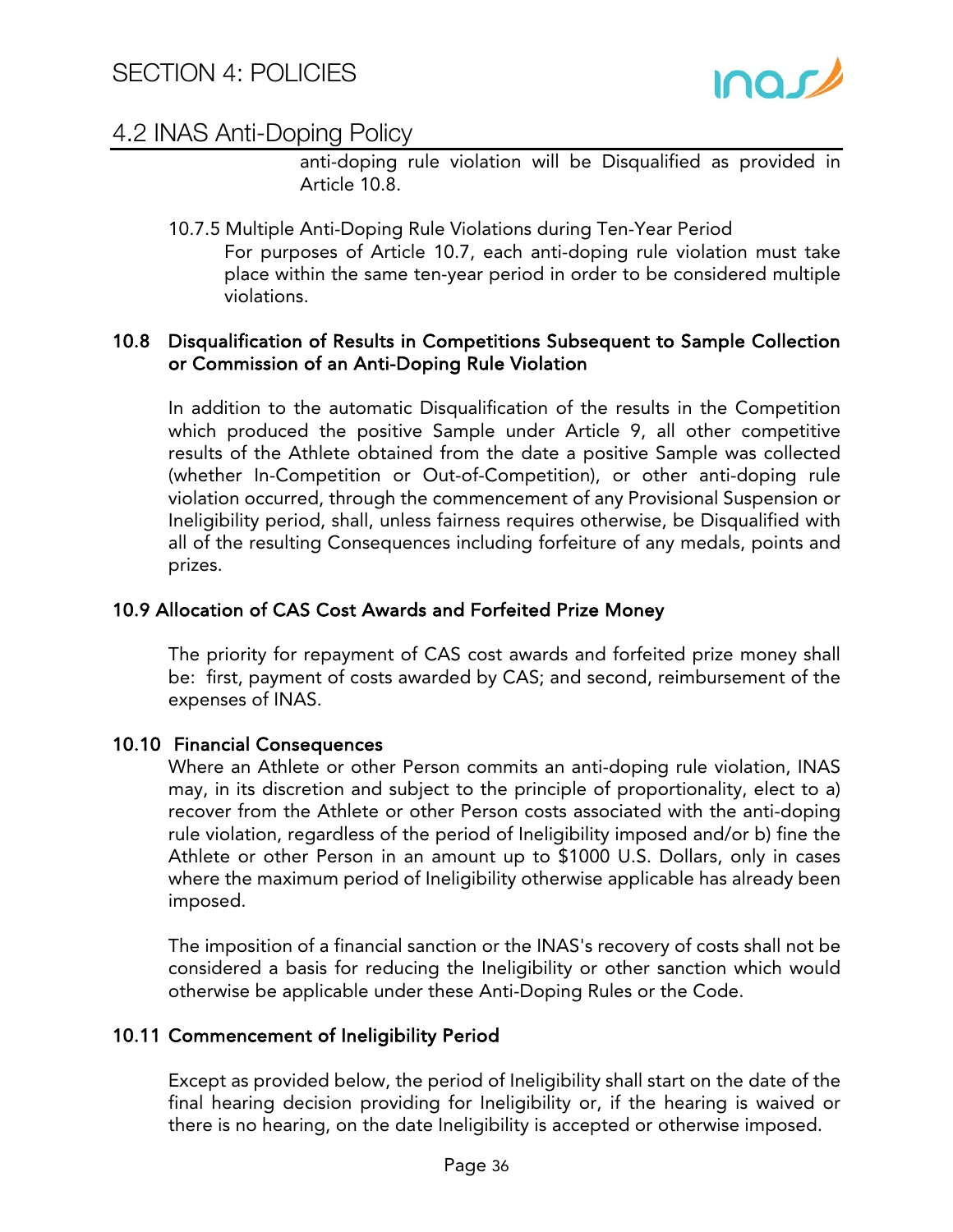

#### 10.11.1 Delays Not Attributable to the Athlete or other Person

Where there have been substantial delays in the hearing process or other aspects of Doping Control not attributable to the Athlete or other Person, INAS may start the period of Ineligibility at an earlier date commencing as early as the date of Sample collection or the date on which another anti-doping rule violation last occurred. All competitive results achieved during the period of Ineligibility, including retroactive Ineligibility, shall be Disqualified.

10.11.2 Timely Admission

Where the Athlete or other Person promptly (which, in all events, for an Athlete means before the Athlete competes again) admits the anti-doping rule violation after being confronted with the anti-doping rule violation by INAS, the period of Ineligibility may start as early as the date of Sample collection or the date on which another anti-doping rule violation last occurred. In each case, however, where this Article is applied, the Athlete or other Person shall serve at least one-half of the period of Ineligibility going forward from the date the Athlete or other Person accepted the imposition of a sanction, the date of a hearing decision imposing a sanction, or the date the sanction is otherwise imposed.

- 10.11.3 Credit for Provisional Suspension or Period of Ineligibility Served
	- 10.11.3.1 If a Provisional Suspension is imposed and respected by the Athlete or other Person, then the Athlete or other Person shall receive a credit for such period of Provisional Suspension against any period of Ineligibility which may ultimately be imposed. If a period of Ineligibility is served pursuant to a decision that is subsequently appealed, then the Athlete or other Person shall receive a credit for such period of Ineligibility served against any period of Ineligibility which may ultimately be imposed on appeal.
	- 10.11.3.2 If an Athlete or other Person voluntarily accepts a Provisional Suspension in writing from INAS and thereafter respects the Provisional Suspension, the Athlete or other Person shall receive a credit for such period of voluntary Provisional Suspension against any period of Ineligibility which may ultimately be imposed. A copy of the Athlete or other Person's voluntary acceptance of a Provisional Suspension shall be provided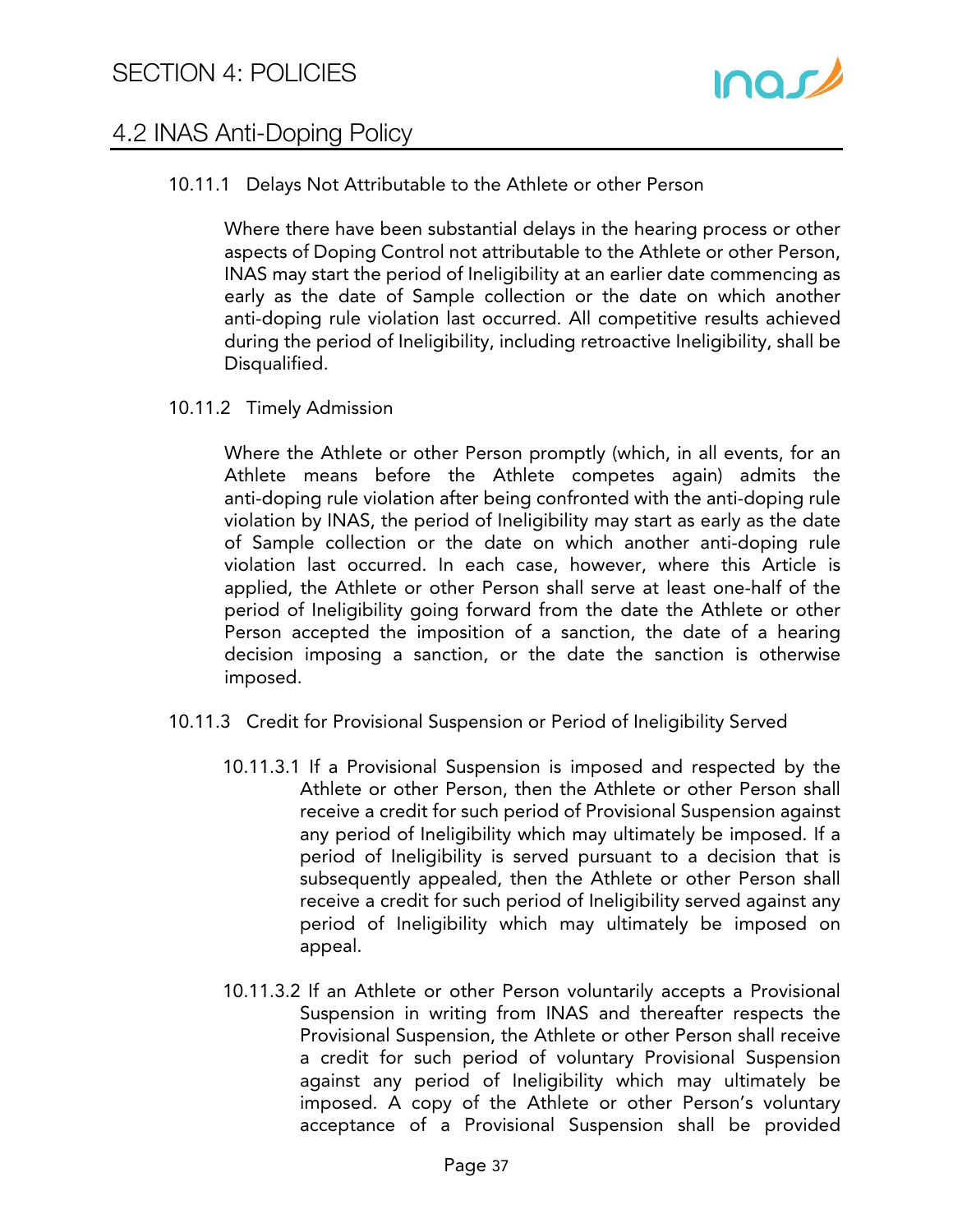

promptly to each party entitled to receive notice of an asserted anti-doping rule violation under Article 14.1.

- 10.11.3.3 No credit against a period of Ineligibility shall be given for any time period before the effective date of the Provisional Suspension or voluntary Provisional Suspension regardless of whether the Athlete elected not to compete or was suspended by his or her team.
- 10.11.3.4 In Team Sports, where a period of Ineligibility is imposed upon a team, unless fairness requires otherwise, the period of Ineligibility shall start on the date of the final hearing decision providing for Ineligibility or, if the hearing is waived, on the date Ineligibility is accepted or otherwise imposed. Any period of team Provisional Suspension (whether imposed or voluntarily accepted) shall be credited against the total period of Ineligibility to be served.

#### 10.12 Status During Ineligibility

10.12.1 Prohibition Against Participation During Ineligibility

No Athlete or other Person who has been declared Ineligible may, during the period of Ineligibility, participate in any capacity in a Competition or activity (other than authorized anti-doping education or rehabilitation programs) authorized or organized by INAS or any National Federation or a club or other member organization of INAS or any National Federation, or in Competitions authorized or organized by any professional league or any international or national level Event organization or any elite or national-level sporting activity funded by a governmental agency.

An Athlete or other Person subject to a period of Ineligibility longer than four years may, after completing four years of the period of Ineligibility, participate as an Athlete in local sport events not sanctioned or otherwise under the jurisdiction of a Code Signatory or member of a Code Signatory, but only so long as the local sport event is not at a level that could otherwise qualify such Athlete or other Person directly or indirectly to compete in (or accumulate points toward) a national championship or International Event, and does not involve the Athlete or other Person working in any capacity with Minors.

An Athlete or other Person subject to a period of Ineligibility shall remain subject to Testing.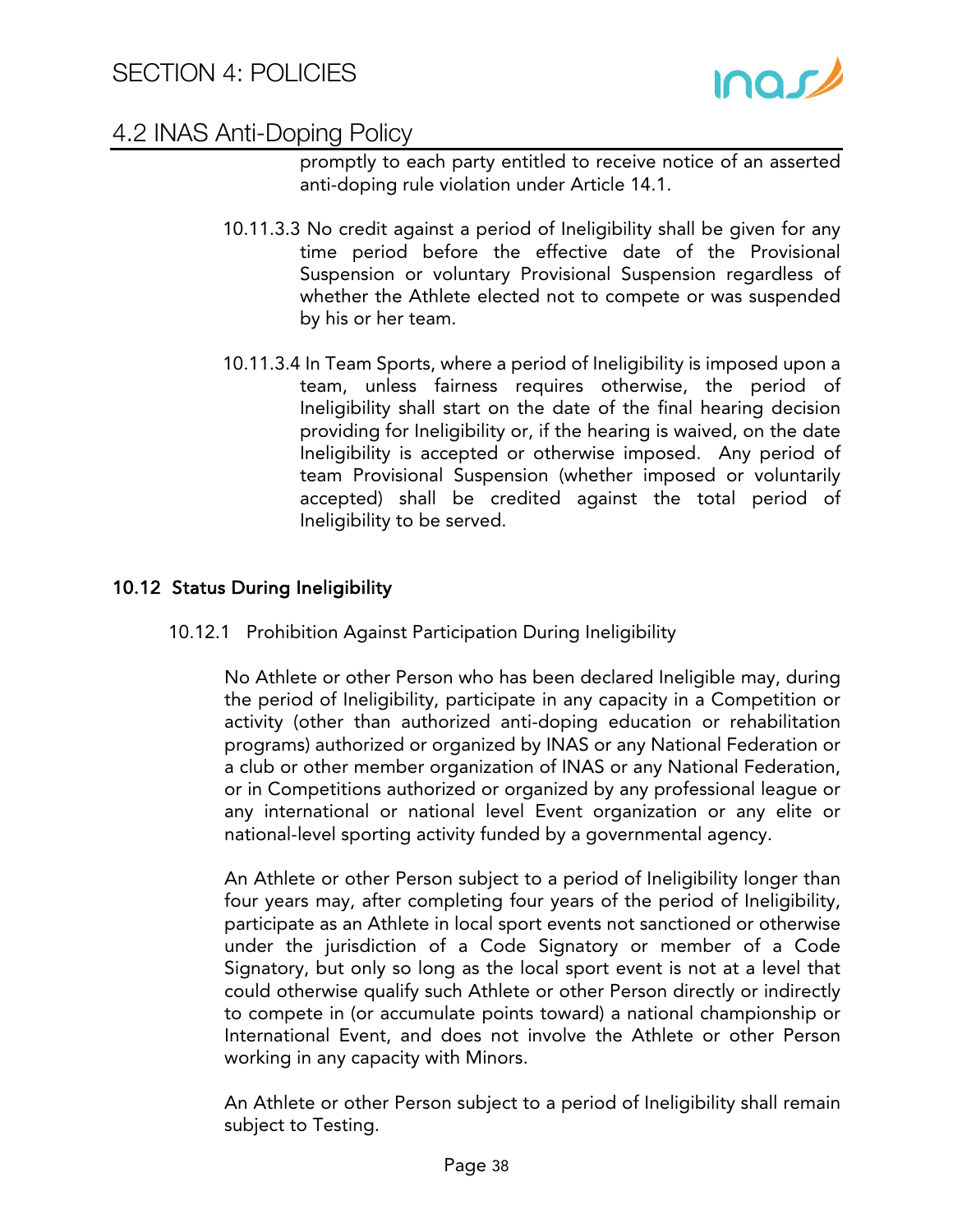

#### 10.12.2 Return to Training

As an exception to Article 10.12.1, an Athlete may return to train with a team or to use the facilities of a club or other member organization of INAS's member organization during the shorter of: (1) the last two months of the Athlete's period of Ineligibility, or (2) the last one-quarter of the period of Ineligibility imposed.

10.12.3 Violation of the Prohibition of Participation During Ineligibility

Where an Athlete or other Person who has been declared Ineligible violates the prohibition against participation during Ineligibility described in Article,10.12.1, the results of such participation shall be Disqualified and a new period of Ineligibility equal in length up to the original period of Ineligibility shall be added to the end of the original period of Ineligibility. The new period of Ineligibility may be adjusted based on the Athlete or other Person's degree of Fault and other circumstances of the case. The determination of whether an Athlete or other Person has violated the prohibition against participation, and whether an adjustment is appropriate, shall be made by INAS. This decision may be appealed under Article 13.

Where an Athlete Support Person or other Person assists a Person in violating the prohibition against participation during Ineligibility, INAS shall impose sanctions for a violation of Article 2.9 for such assistance.

10.12.4 Withholding of Financial Support during Ineligibility

In addition, for any anti-doping rule violation not involving a reduced sanction as described in Article 10.4 or 10.5, some or all sport-related financial support or other sport-related benefits received by such Person will be withheld by INAS and its National Federations.

#### 10.13 Automatic Publication of Sanction

A mandatory part of each sanction shall include automatic publication, as provided in Article 14.3.

#### ARTICLE 11 CONSEQUENCES TO TEAMS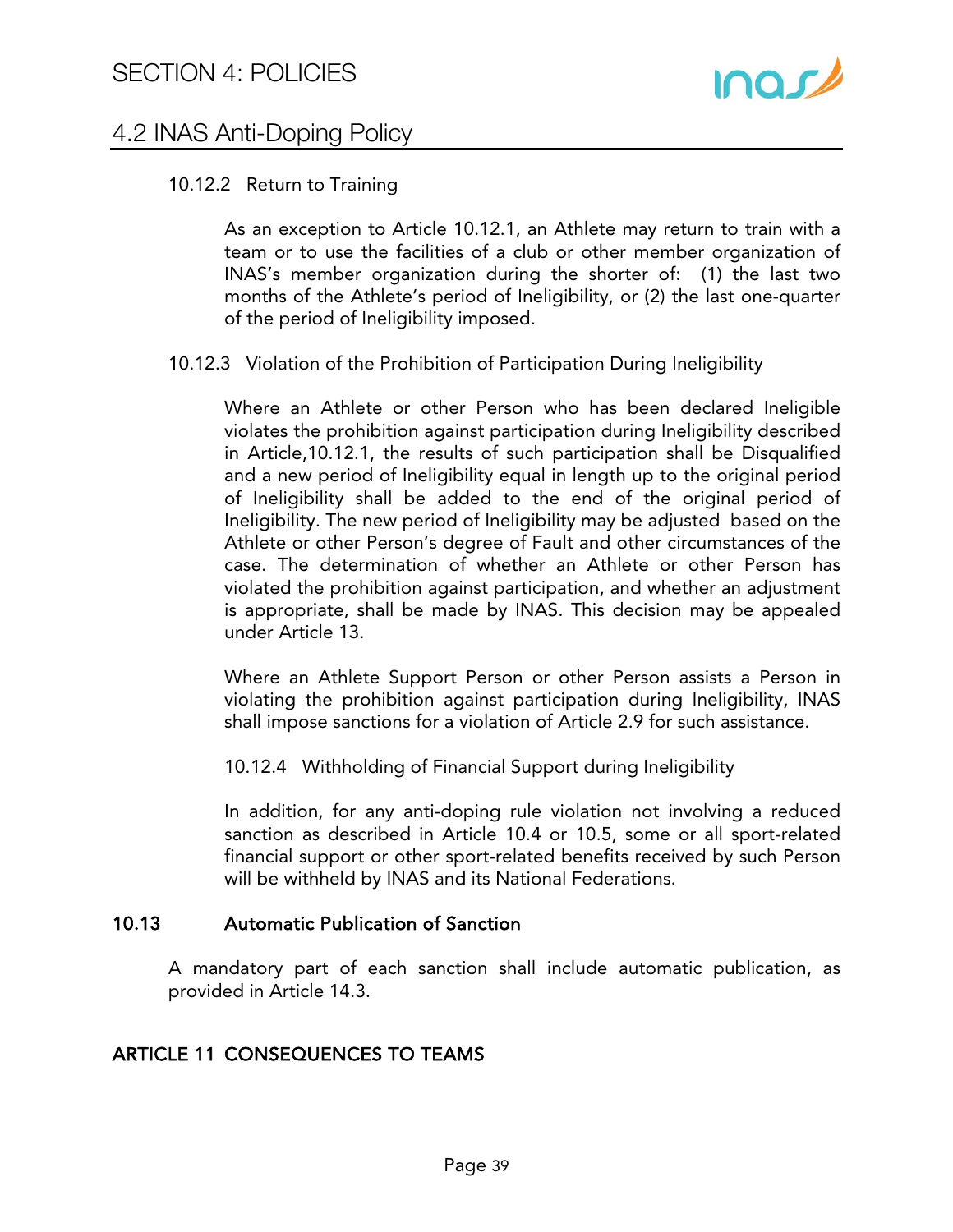

### 11.1 Testing of Team Sports.

Where more than one member of a team in a Team Sport has been notified of an anti-doping rule violation under Article 7 in connection with an Event, the ruling body for the Event shall conduct appropriate Target Testing of the team during the Event Period.

#### 11.2 Consequences for Team Sports.

If more than two members of a team in a Team Sport are found to have committed an anti-doping rule violation during an Event Period, the ruling body of the Event shall impose an appropriate sanction on the team (e.g., loss of points, Disqualification from a Competition or Event, or other sanction) in addition to any Consequences imposed upon the individual Athletes committing the anti-doping rule violation.

#### 11.3 Event Ruling Body may Establish Stricter Consequences for Team Sports.

The ruling body for an Event may elect to establish rules for the Event which impose Consequences for Team Sports stricter than those in Article 11.2 for purposes of the Event.

#### ARTICLE 12 SANCTIONS AND COSTS ASSESSED AGAINST SPORTING BODIES

- 12.1 INAS has the authority to withhold some or all funding or other non-financial support to National Federations that are not in compliance with these Anti-Doping Rules.
- 12.2 National Federations shall be obligated to reimburse nas for all costs (including but not limited to laboratory fees, hearing expenses and travel) related to a violation of these Anti-Doping Rules committed by an Athlete or other Person affiliated with that National Federation.
- 12.3 INAS may elect to take additional disciplinary action against National Federations with respect to recognition, the eligibility of its officials and Athletes to participate in International Events and fines based on the following:
	- 12.3.1 Four or more violations of these Anti-Doping Rules (other than violations involving Article 2.4) are committed by Athletes or other Persons affiliated with a National Federation within a 12-month period in testing conducted by INAS or Anti-Doping Organizations other than the National Federation or its National Anti-Doping Organization. In such event INAS may in its discretion elect to: (a)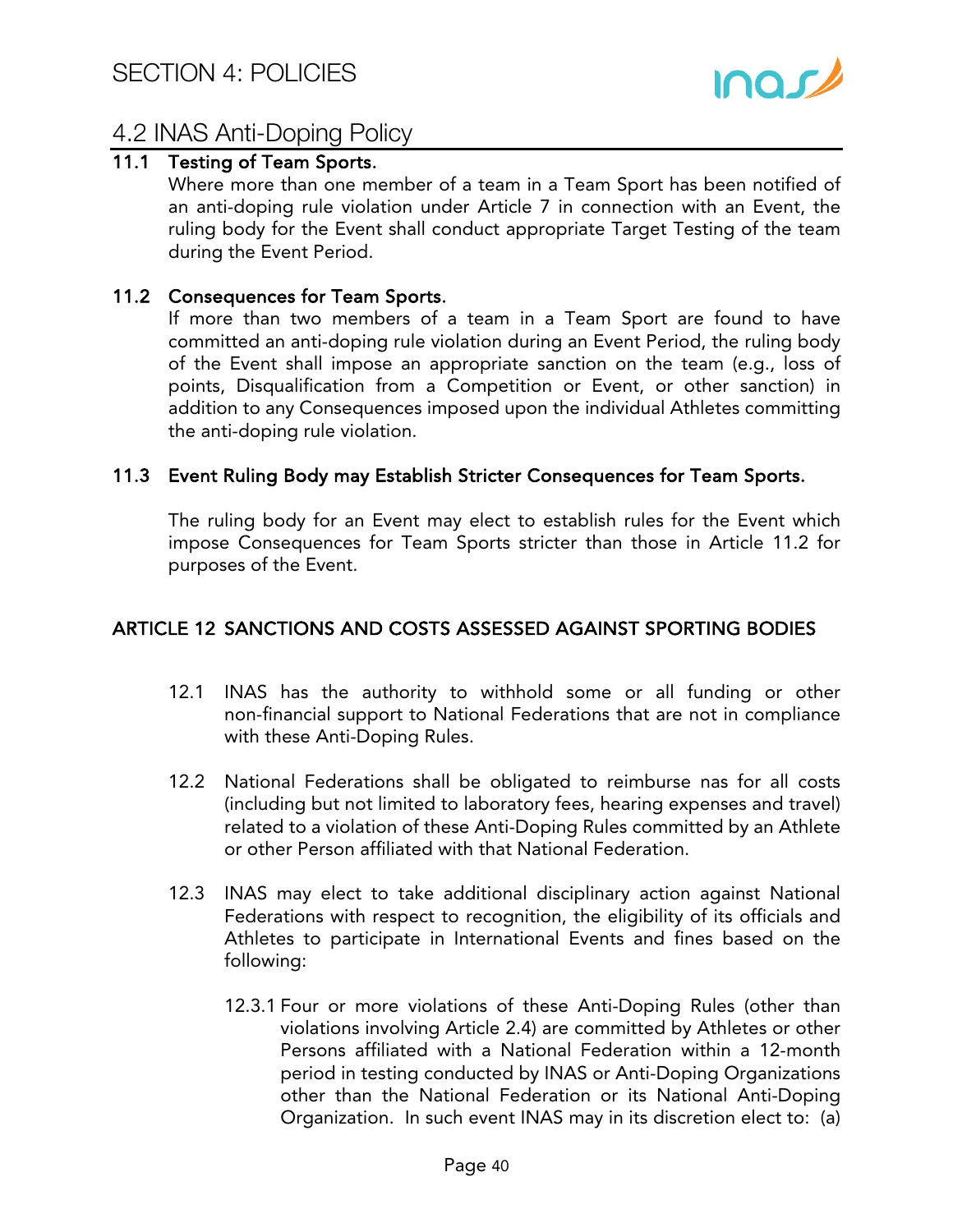

ban all officials from that National Federation for participation in any INAS activities for a period of up to two years and/or (b) fine the National Federation in an amount up to \$5000 U.S. Dollars. (For purposes of this Rule, any fine paid pursuant to Rule 12.3.2 shall be credited against any fine assessed.)

12.3.1.1 If four or more violations of these Anti-Doping Rules (other than violations involving Articles 2.4) are committed in addition to the violations described in Article 12.3.1 by Athletes or other Persons affiliated with a National Federation within a 12-month period in Testing conducted by-INAS or Anti-Doping Organizations other than the National Federation or its National Anti-Doping Organization, then INAS may suspend that National Federation's membership for a period of up to 4 years.

- 12.3.2 More than one Athlete or other Person from a National Federation commits an Anti-Doping Rule violation during an International Event. [In such event INAS may fine that National Federation in an amount up to \$1000 U.S. Dollars.
- 12.3.3 A National Federation has failed to make diligent efforts to keep the INAS informed about an Athlete's whereabouts after receiving a request for that information from the INAS.

#### ARTICLE 13 APPEALS

#### 13.1 Decisions Subject to Appeal

Decisions made under these Anti-Doping Rules may be appealed as set forth below in Article 13.2 through 13.7 or as otherwise provided in these Anti-Doping Rules, the Code or the International Standards. Such decisions shall remain in effect while under appeal unless the appellate body orders otherwise. Before an appeal is commenced, any post-decision review provided in the Anti-Doping Organization's rules must be exhausted, provided that such review respects the principles set forth in Article 13.2.2 below (except as provided in Article 13.1.3).

13.1.1 Scope of Review Not Limited

The scope of review on appeal includes all issues relevant to the matter and is expressly not limited to the issues or scope of review before the initial decision maker.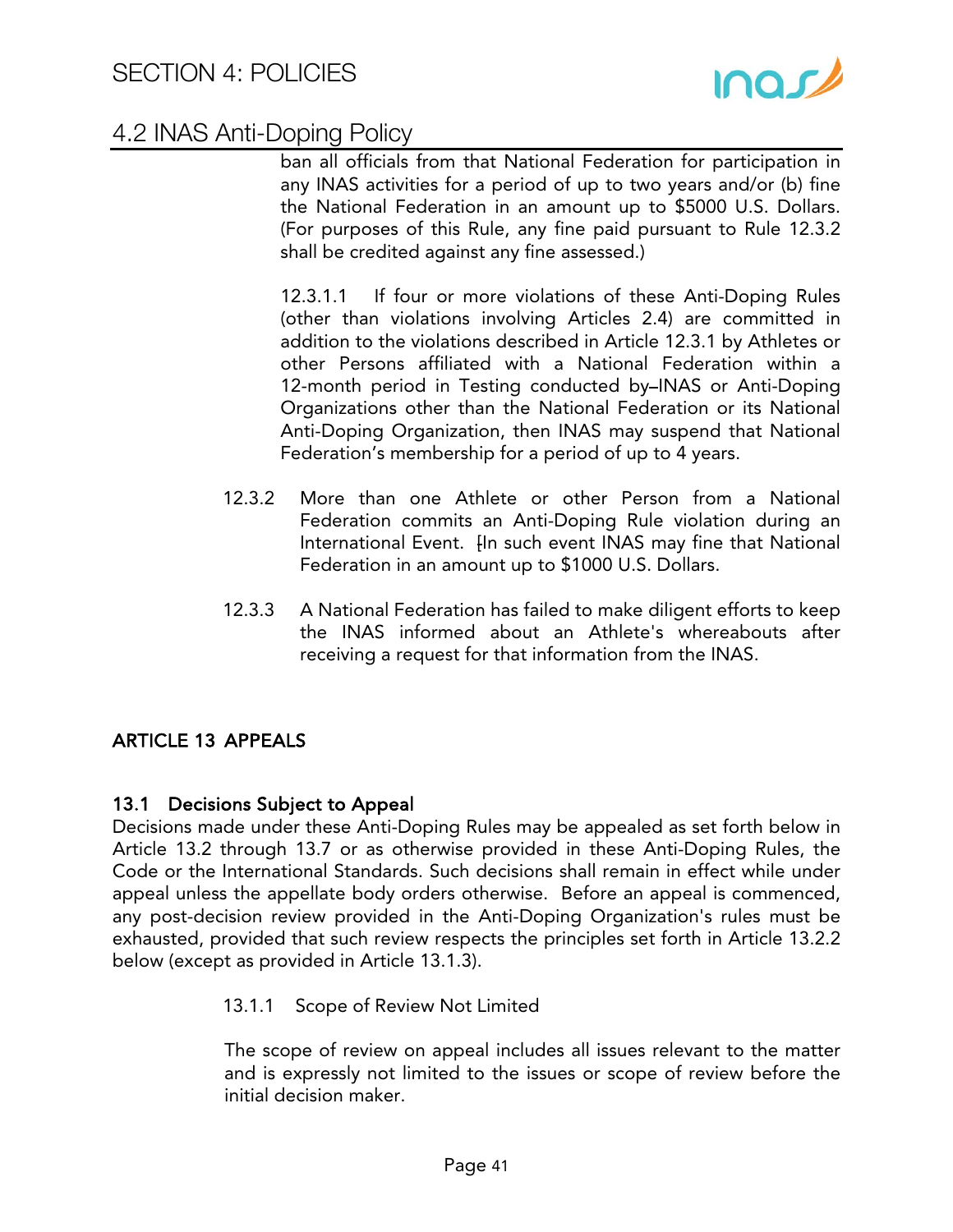

13.1.2 CAS Shall Not Defer to the Findings Being Appealed

In making its decision, CAS need not give deference to the discretion exercised by the body whose decision is being appealed.

13.1.3 WADA Not Required to Exhaust Internal Remedies

Where WADA has a right to appeal under Article 13 and no other party has appealed a final decision within INAS's process, WADA may appeal such decision directly to CAS without having to exhaust other remedies in INAS's process.

#### 13.2 Appeals from Decisions Regarding Anti-Doping Rule Violations, Consequences, Provisional Suspensions, Recognition of Decisions and Jurisdiction

A decision that an anti-doping rule violation was committed, a decision imposing Consequences or not imposing Consequences for an anti-doping rule violation, or a decision that no anti-doping rule violation was committed; a decision that an anti-doping rule violation proceeding cannot go forward for procedural reasons (including, for example, prescription); a decision by WADA not to grant an exception to the six months notice requirement for a retired Athlete to return to Competition under Article 5.7.1; a decision by WADA assigning results management under Article 7.1 of the Code; a decision by INAS not to bring forward an Adverse Analytical Finding or an Atypical Finding as an anti-doping rule violation, or a decision not to go forward with an anti-doping rule violation after an investigation under Article 7.7; a decision to impose a Provisional Suspension as a result of a Provisional Hearing; [INAS's] failure to comply with Article 7.9; a decision that INAS lacks jurisdiction to rule on an alleged anti-doping rule violation or its Consequences; a decision to suspend, or not suspend, a period of Ineligibility or to reinstate, or not reinstate, a suspended period of Ineligibility under Article 10.6.1; a decision under Article 10.12.3; and a decision by INAS not to recognize another Anti-Doping Organization's decision under Article 15, may be appealed exclusively as provided in Articles 13.2 – 13.7.

> 13.2.1 Appeals Involving International-Level Athletes or International Events

> In cases arising from participation in an International Event or in cases involving International-Level Athletes, the decision may be appealed exclusively to CAS.

13.2.2 Appeals Involving Other Athletes or Other Persons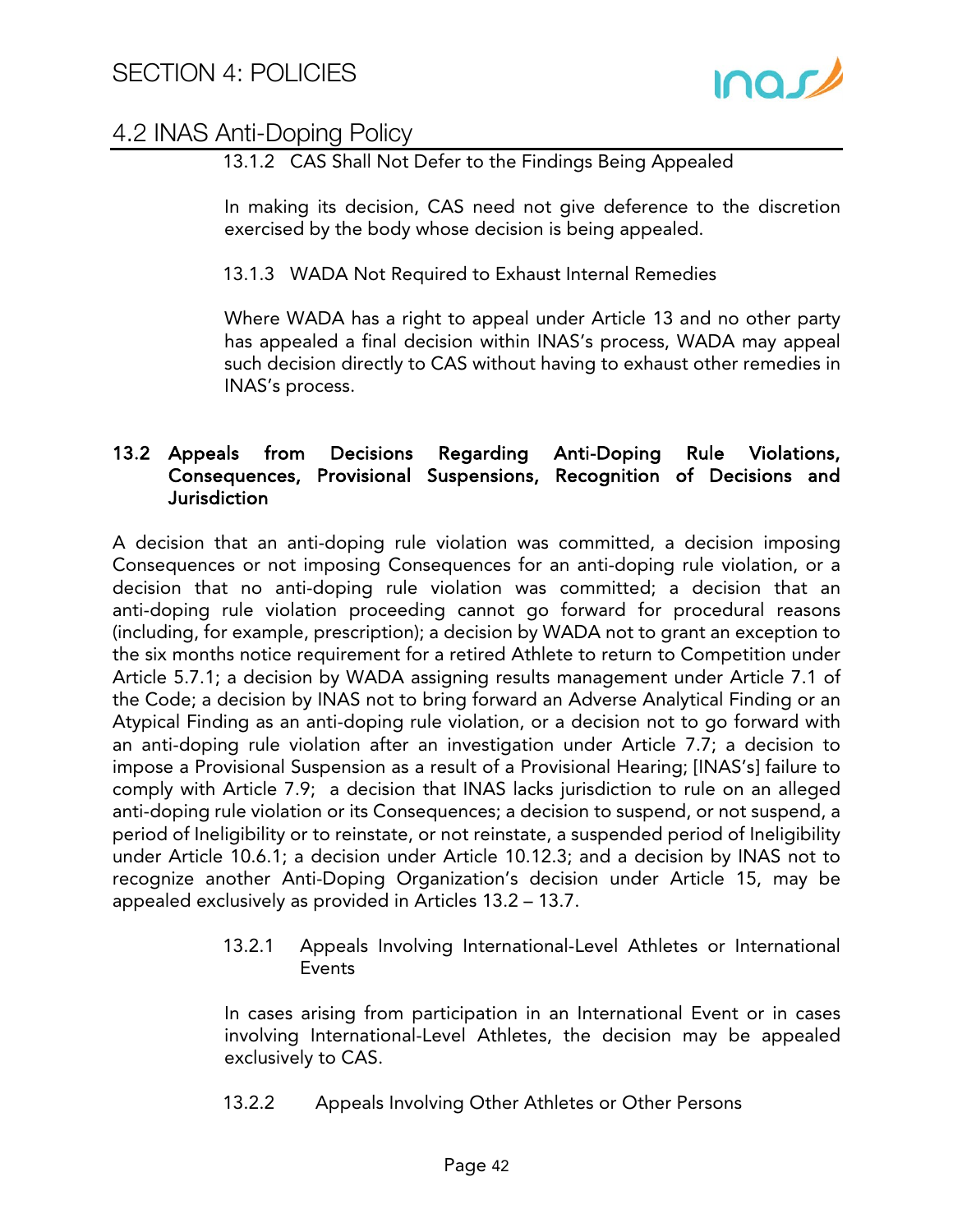

In cases where Article 13.2.1 is not applicable, the decision may be appealed to a national-level appeal body, being an independent and impartial body established in accordance with rules adopted by the National Anti-Doping Organization having jurisdiction over the Athlete or other Person. The rules for such appeal shall respect the following principles: a timely hearing; a fair and impartial hearing panel; the right to be represented by counsel at the Person's own expense; and a timely, written, reasoned decision. If the National Anti-Doping Organization has not established such a body, the decision may be appealed to CAS in accordance with the provisions applicable before such court.

#### 13.2.3 Persons Entitled to Appeal

In cases under Article 13.2.1, the following parties shall have the right to appeal to CAS: (a) the Athlete or other Person who is the subject of the decision being appealed; (b) the other party to the case in which the decision was rendered; (c) INAS; (d) the National Anti-Doping Organization of the Person's country of residence or countries where the Person is a national or license holder; (e) the International Olympic Committee or International Paralympic Committee, as applicable, where the decision may have an effect in relation to the Olympic Games or Paralympic Games, including decisions affecting eligibility for the Olympic Games or Paralympic Games; and (f) WADA.

In cases under Article 13.2.2, the parties having the right to appeal to the national-level appeal body shall be as provided in the National Anti-Doping Organization's rules but, at a minimum, shall include the following parties: (a) the Athlete or other Person who is the subject of the decision being appealed; (b) the other party to the case in which the decision was rendered; (c) INAS; (d) the National Anti-Doping Organization of the Person's country of residence; (e) the International Olympic Committee or International Paralympic Committee, as applicable, where the decision may have an effect in relation to the Olympic Games or Paralympic Games, including decisions affecting eligibility for the Olympic Games or Paralympic Games; and (f) WADA. For cases under Article 13.2.2, WADA, the International Olympic Committee, the International Paralympic Committee, and INAS shall also have the right to appeal to CAS with respect to the decision of the national-level appeal body. Any party filing an appeal shall be entitled to assistance from CAS to obtain all relevant information from the Anti-Doping Organization whose decision is being appealed and the information shall be provided if CAS so directs.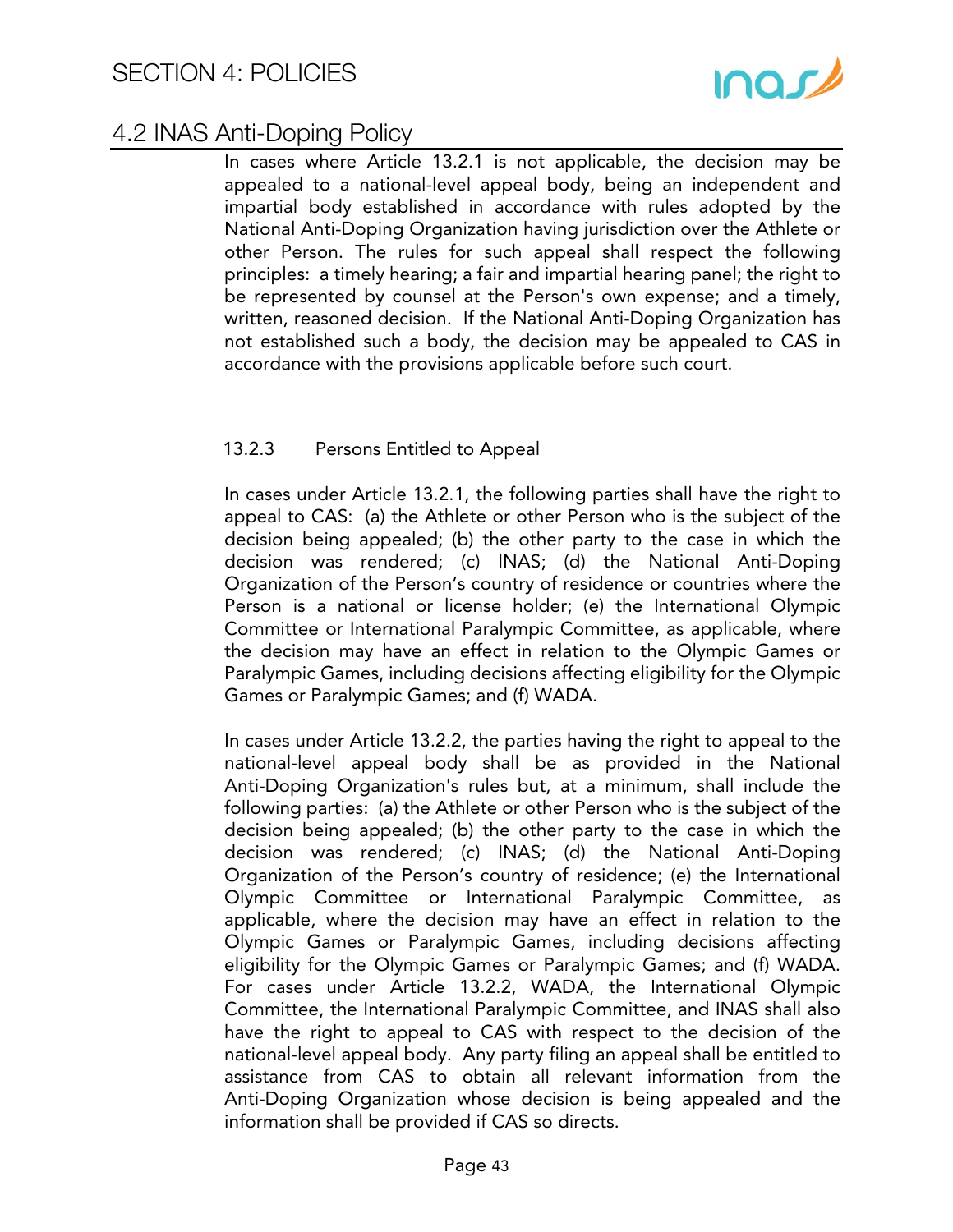

Notwithstanding any other provision herein, the only Person who may appeal from a Provisional Suspension is the Athlete or other Person upon whom the Provisional Suspension is imposed.

13.2.4 Cross Appeals and other Subsequent Appeals Allowed

Cross appeals and other subsequent appeals by any respondent named in cases brought to CAS under the Code are specifically permitted. Any party with a right to appeal under this Article 13 must file a cross appeal or subsequent appeal at the latest with the party's answer.

#### 13.3 Failure to Render a Timely Decision by INAS

Where, in a particular case, INAS fails to render a decision with respect to whether an anti-doping rule violation was committed within a reasonable deadline set by WADA, WADA may elect to appeal directly to CAS as if INAS had rendered a decision finding no anti-doping rule violation. If the CAS hearing panel determines that an anti-doping rule violation was committed and that WADA acted reasonably in electing to appeal directly to CAS, then WADA's costs and attorney fees in prosecuting the appeal shall be reimbursed to WADA by INAS.

#### 13.4 Appeals Relating to TUEs

TUE decisions may be appealed exclusively as provided in Article 4.4.

#### 13.5 Notification of Appeal Decisions

Any Anti-Doping Organization that is a party to an appeal shall promptly provide the appeal decision to the Athlete or other Person and to the other Anti-Doping Organizations that would have been entitled to appeal under Article 13.2.3 as provided under Article. 14.2.

#### 13.6 Appeal from Decisions Pursuant to Article 12

Decisions by INAS pursuant to Article 12 may be appealed exclusively to CAS by the National Federation.

#### 13.7 Time for Filing Appeals

#### 13.7.1 Appeals to CAS

The time to file an appeal to CAS shall be twenty-one days from the date of receipt of the decision by the appealing party. The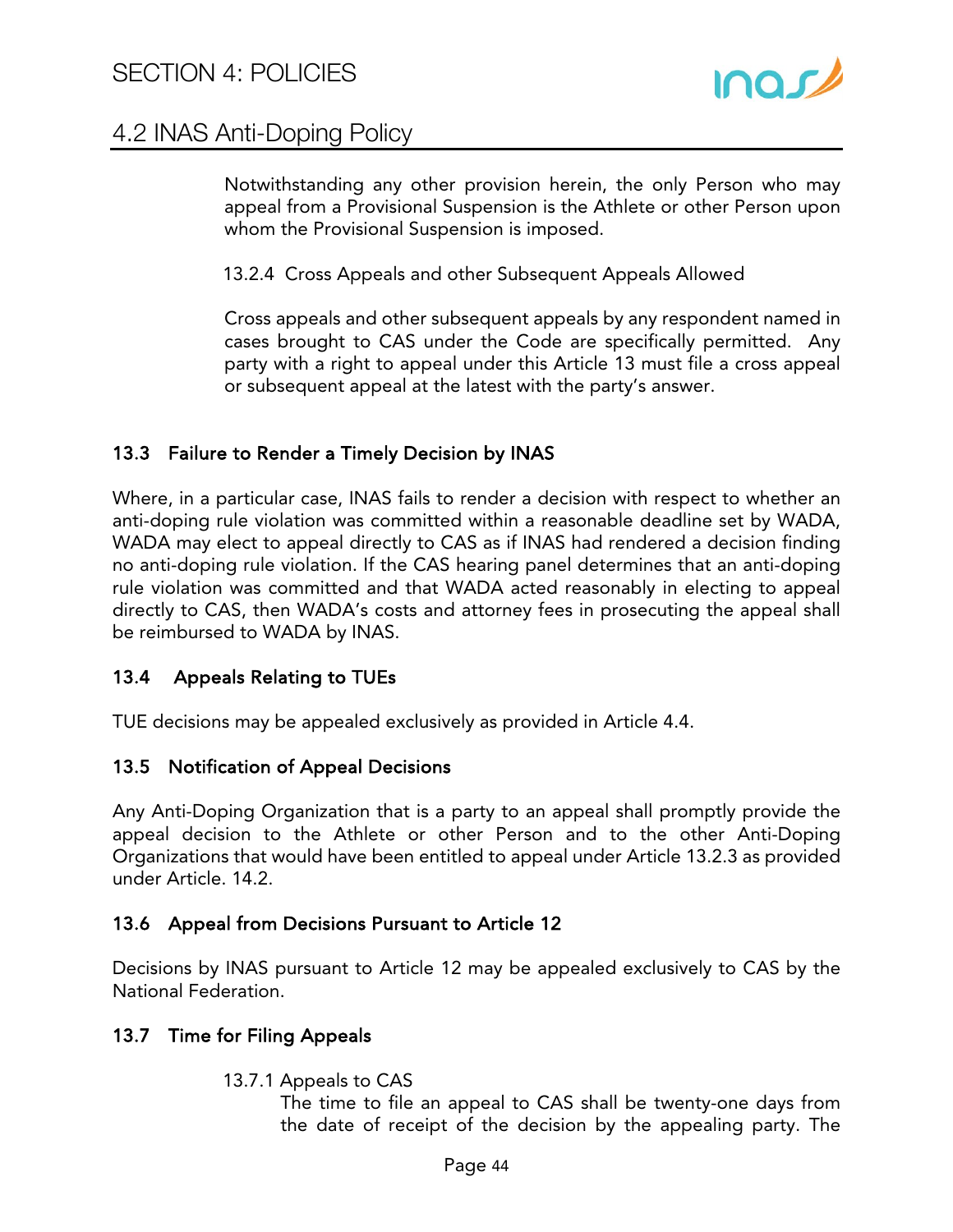

above notwithstanding, the following shall apply in connection with appeals filed by a party entitled to appeal but which was not a party to the proceedings that led to the decision being appealed:

a) Within fifteen days from notice of the decision, such party/ies shall have the right to request a copy of the case file from the body that issued the decision;

b) If such a request is made within the fifteen-day period, then the party making such request shall have twenty-one days from receipt of the file to file an appeal to CAS.

The above notwithstanding, the filing deadline for an appeal filed by WADA shall be the later of:

a) Twenty-one days after the last day on which any other party in the case could have appealed; or

b) Twenty-one days after WADA's receipt of the complete file relating to the decision.

13.7.2 Appeals Under Article 13.2.2

The time to file an appeal to an independent and impartial body established at national level in accordance with rules established by the National Anti-Doping Organization shall be indicated by the same rules of the National Anti-Doping Organization.

The above notwithstanding, the filing deadline for an appeal or intervention filed by WADA shall be the later of:

(a) Twenty-one days after the last day on which any other party in the case could have appealed, or

(b) Twenty-one-days after WADA's receipt of the complete file relating to the decision.

#### ARTICLE 14 CONFIDENTIALITY AND REPORTING

14.1 Information Concerning Adverse Analytical Findings, Atypical Findings, and Other Asserted Anti-Doping Rule Violations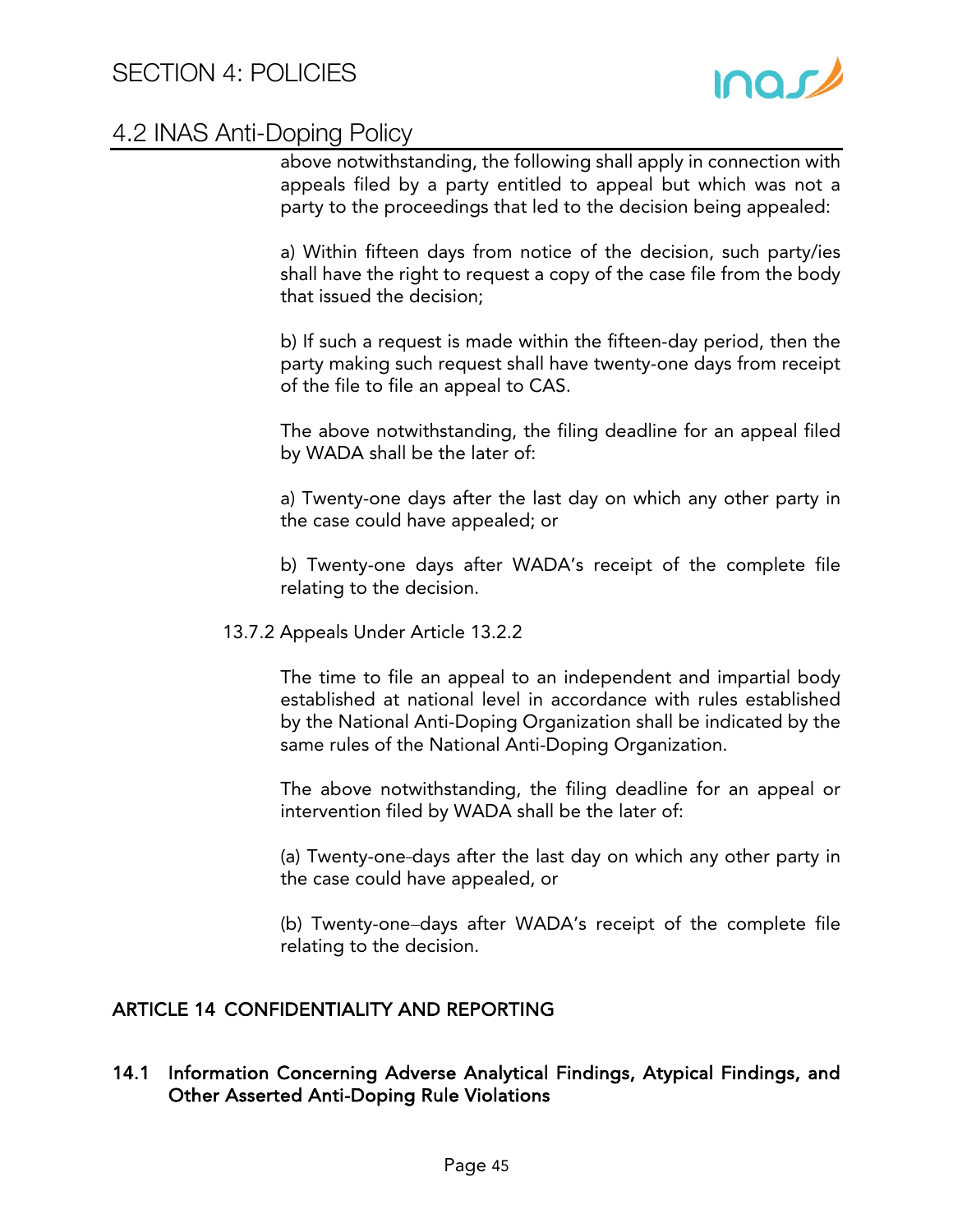

14.1.1 Notice of Anti-Doping Rule Violations to Athletes and other Persons.

Notice to Athletes or other Persons of anti-doping rule violations asserted against them shall occur as provided under Articles 7 and 14 of these Anti-Doping Rules. Notice to an Athlete or other Person who is a member of a National Federation may be accomplished by delivery of the notice to the National Federation.

14.1.2 Notice of Anti-Doping Rule Violations to National Anti-Doping Organizations and WADA.

Notice of the assertion of an anti-doping rule violation to National Anti-Doping Organizations, and WADA shall occur as provided under. Articles 7 and 14 of these Anti-Doping Rules, simultaneously with the notice to the Athlete or other Person.

14.1.3 Content of an Anti-Doping Rule Violation Notice

Notification of an anti-doping rule violation under Article 2.1 shall include: the Athlete's name, country, sport and discipline within the sport, the Athlete's competitive level, whether the test was In-Competition or Out-of-Competition, the date of Sample collection, the analytical result reported by the laboratory, and other information as required by the International Standard for Testing and Investigations.

Notice of anti-doping rule violations other than under Article 2.1 shall include the rule violated and the basis of the asserted violation.

#### 14.1.4 Status Reports.

Except with respect to investigations which have not resulted in notice of an anti-doping rule violation pursuant to Article 14.1.1, National Anti-Doping Organizations and WADA shall be regularly updated on the status and findings of any review or proceedings conducted pursuant to Article 7, 8 or 13 and shall be provided with a prompt written reasoned explanation or decision explaining the resolution of the matter.

#### 14.1.5 Confidentiality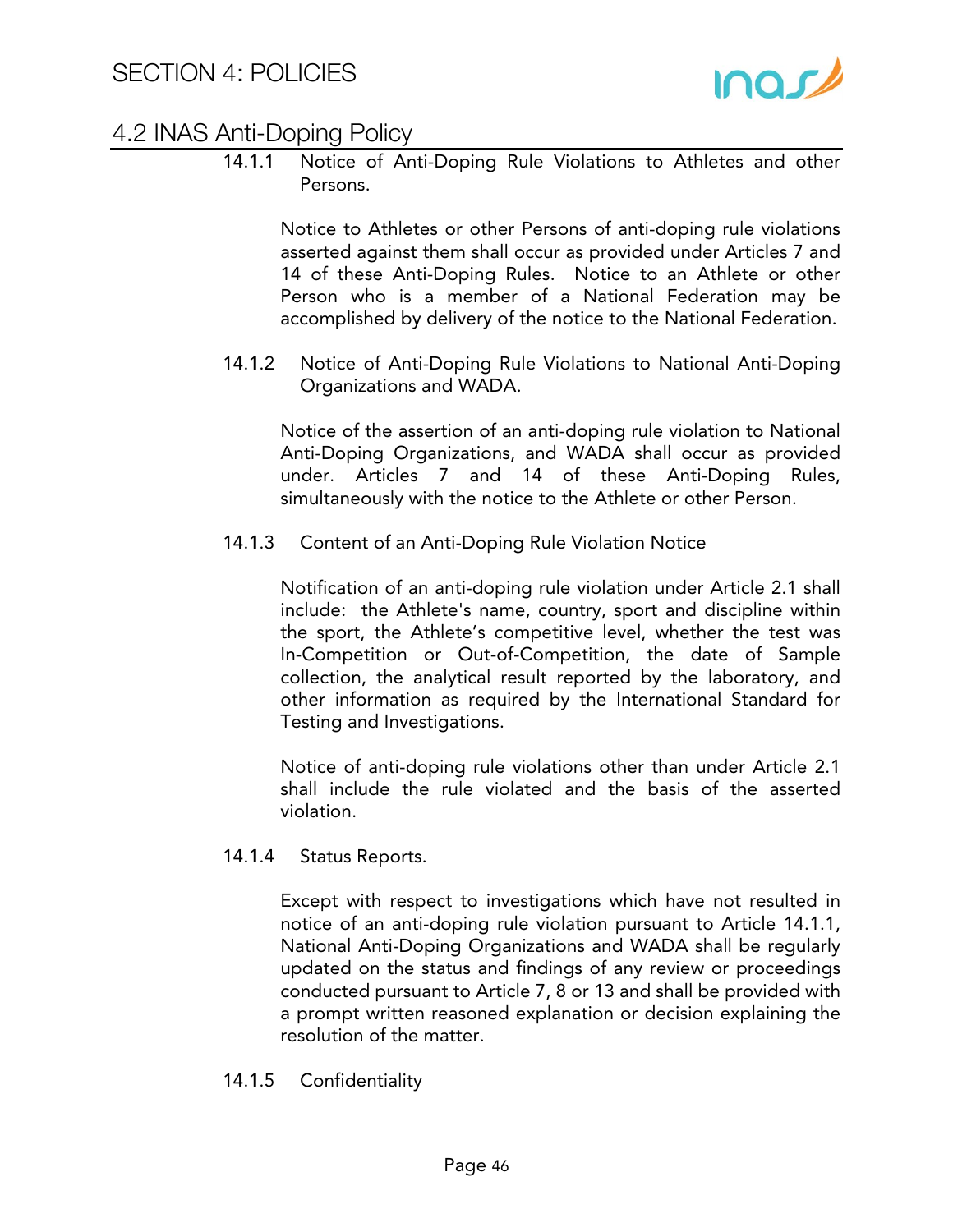

The recipient organizations shall not disclose this information beyond those Persons with a need to know (which would include the appropriate personnel at the applicable National Olympic Committee, National Federation, and team in a Team Sport) until INAS has made Public Disclosure or has failed to make Public Disclosure as required in Article 14.3.

INAS's policy on confidentiality can be found in the INAS Data Protection and Information Handling Policy.

#### 14.2 Notice of Anti-Doping Rule Violation Decisions and Request for Files

- 14.2.1 Anti-doping rule violation decisions rendered pursuant to Article 7.11, 8.2, 10.4, 10.5, 10.6, 10.12.3 or 13.5 shall include the full reasons for the decision, including, if applicable, a justification for why the greatest possible Consequences were not imposed. Where the decision is not in English or French, INAS shall provide a short English or French summary of the decision and the supporting reasons.
- 14.2.2 An Anti-Doping Organization having a right to appeal a decision received pursuant to Article 14.2.1 may, within fifteen days of receipt, request a copy of the full case file pertaining to the decision.

#### 14.3 Public Disclosure

- 14.3.1 The identity of any Athlete or other Person who is asserted by INAS to have committed an anti-doping rule violation may be Publicly Disclosed by INAS only after notice has been provided to the Athlete or other Person in accordance with Article 7.3, 7.4, 7.5, 7.6 or 7.7 and simultaneously to WADA and the National Anti-Doping Organization of the Athlete or other Person in accordance with Article 14.1.2.
- 14.3.2 No later than twenty days after it has been determined in a final appellate decision under Article 13.2.1 or 13.2.2, or such appeal has been waived, or a hearing in accordance with Article 8 has been waived, or the assertion of an anti-doping rule violation has not been timely challenged, INAS must Publicly Report the disposition of the matter, including the sport, the anti-doping rule violated, the name of the Athlete or other Person committing the violation, the Prohibited Substance or Prohibited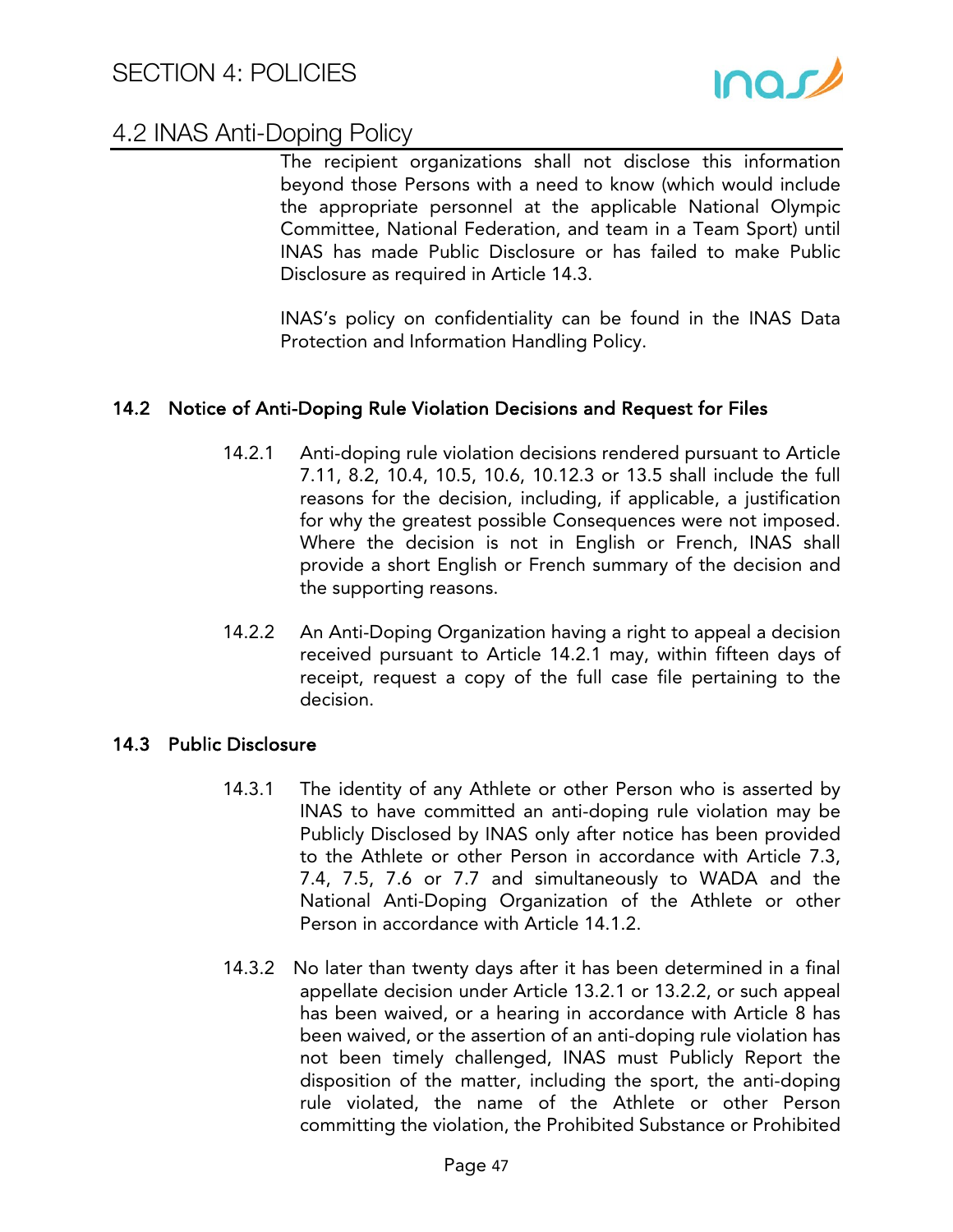

Method involved (if any), and the Consequences imposed. INAS must also Publicly Report within twenty days the results of final appeal decisions concerning anti-doping rule violations, including the information described above.

- 14.3.3 In any case where it is determined, after a hearing or appeal, that the Athlete or other Person did not commit an anti-doping rule violation, the decision may be Publicly Disclosed only with the consent of the Athlete or other Person who is the subject of the decision. INAS shall use reasonable efforts to obtain such consent. If consent is obtained, INAS shall Publicly Disclose the decision in its entirety or in such redacted form as the Athlete or other Person may approve.
- 14.3.4 Publication shall be accomplished at a minimum by placing the required information on the INAS website or publishing it through other means and leaving the information up for he longer of one month or the duration of any period of Ineligibility.
- 14.3.5 Neither INAS, nor its National Federations, nor any official of either body, shall publicly comment on the specific facts of any pending case (as opposed to general description of process and science) except in response to public comments attributed to the Athlete or other Person against whom an anti-doping rule violation is asserted, or their representatives.
- 14.3.6 The mandatory Public Reporting required in Article 14.3.2 shall not be required where the Athlete or other Person who has been found to have committed an anti-doping rule violation is a Minor. Any optional Public Reporting in a case involving a Minor shall be proportionate to the facts and circumstances of the case.

#### 14.4 Statistical Reporting.

INAS shall publish at least annually a general statistical report of its Doping Control activities, with a copy provided to WADA. INAS may also publish reports showing the name of each Athlete tested and the date of each Testing.

#### 14.5 Doping Control Information Clearinghouse.

To facilitate coordinated test distribution planning and to avoid unnecessary duplication in Testing by the various Anti-Doping Organizations, INAS shall report all In-Competition and Out-of-Competition tests on such Athletes to the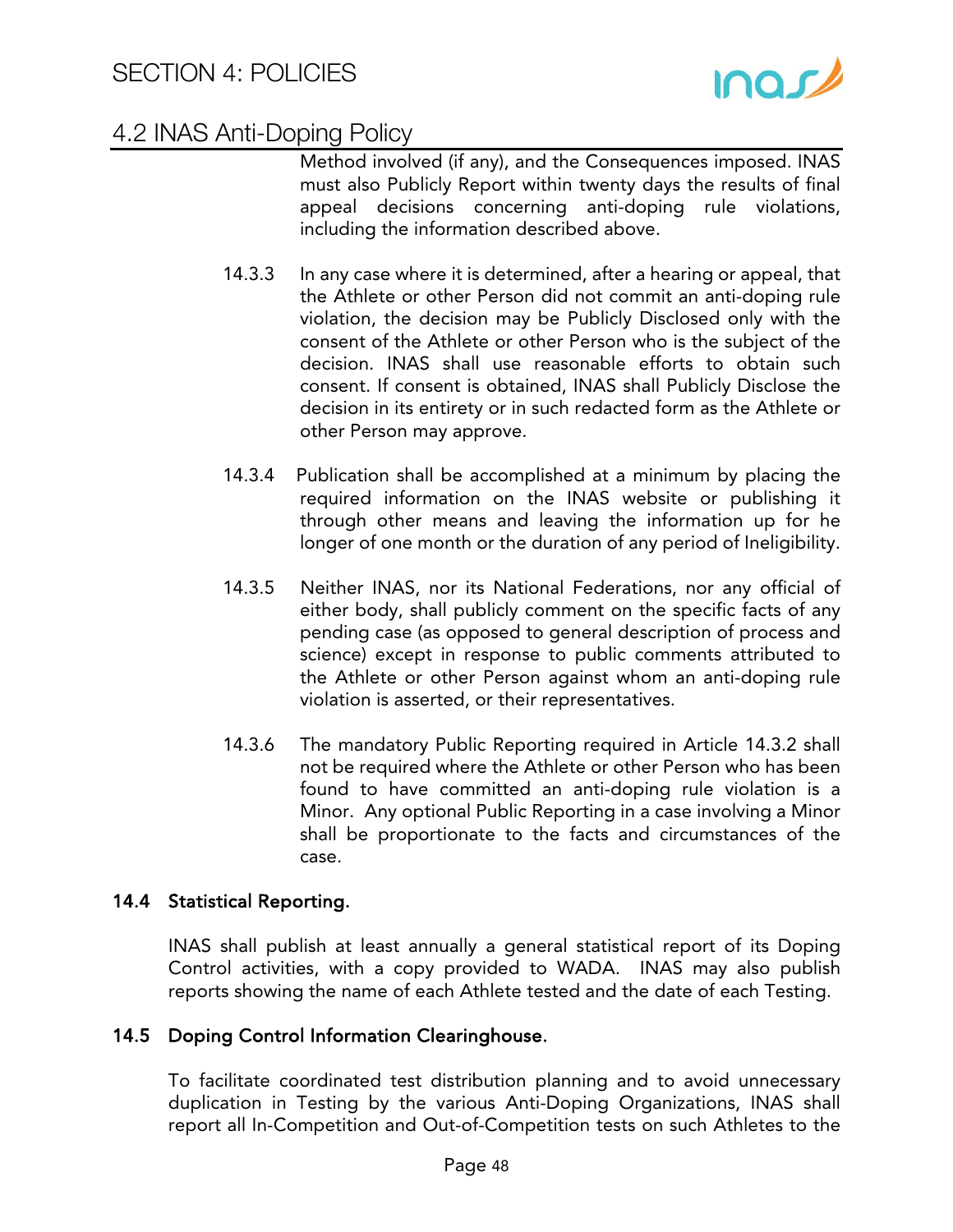

WADA clearinghouse, using ADAMS, as soon as possible after such tests have been conducted. This information will be made accessible, where appropriate and in accordance with the applicable rules, to the Athlete, the Athlete's National Anti-Doping Organization and any other Anti-Doping Organizations with Testing authority over the Athlete.

#### 14.6 Data Privacy.

- 14.6.1 INAS may collect, store, process or disclose personal information relating to Athletes and other Persons where necessary and appropriate to conduct their anti-doping activities under the Code, the International Standards (including specifically the International Standard for the Protection of Privacy and Personal Information) and these Anti-Doping Rules.
- 14.6.2 Any Participant who submits information including personal data to any Person in accordance with these Anti-Doping Rules shall be deemed to have agreed, pursuant to applicable data protection laws and otherwise, that such information may be collected, processed, disclosed and used by such Person for the purposes of the implementation of these Anti-Doping Rules, in accordance with the International Standard for the Protection of Privacy and Personal Information and otherwise as required to implement these Anti-Doping Rules.

#### ARTICLE 15 APPLICATION AND RECOGNITION OF DECISIONS

- 15.1 Subject to the right to appeal provided in Article 13, Testing, hearing results or other final adjudications of any Signatory which are consistent with the Code and are within that Signatory's authority, shall be applicable worldwide and shall be recognized and respected by INAS and all its National Federations.
- 15.2 INAS and its National Federations shall recognize the measures taken by other bodies which have not accepted the Code if the rules of those bodies are otherwise consistent with the Code.
- 15.3 Subject to the right to appeal provided in Article 13, any decision of the INAS regarding a violation of these Anti-Doping Rules shall be recognized by all National Federations, which shall take all necessary action to render such decision effective.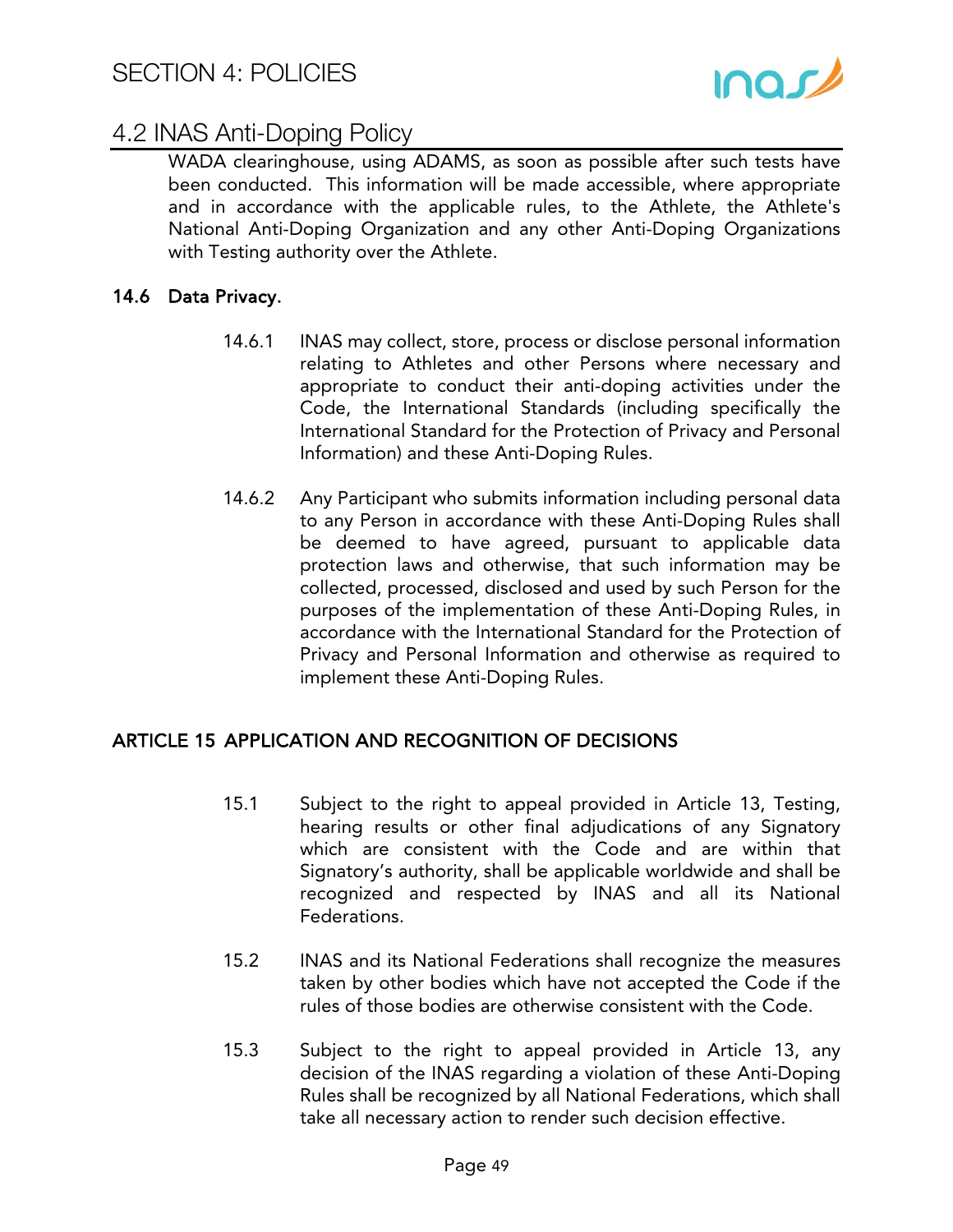

#### ARTICLE 16 INCORPORATION OF INAS ANTI-DOPING RULES AND OBLIGATIONS OF NATIONAL FEDERATIONS

- 16.1 All National Federations and their members shall comply with these Anti-Doping Rules. All National Federations and other members shall include in their regulations the provisions necessary to ensure that INAS may enforce these Anti-Doping Rules directly as against Athletes under their anti-doping jurisdiction (including National-Level Athletes). These Anti-Doping Rules shall also be incorporated either directly or by reference into each National Federation's rules so that the National Federation may enforce them itself directly as against Athletes under its anti-doping jurisdiction (including National-Level Athletes).
- 16.2 All National Federations shall establish rules requiring all Athletes and each Athlete Support Personnel who participates as coach, trainer, manager, team staff, official, medical or paramedical personnel in a Competition or activity authorized or organized by a National Federation or one of its member organizations to agree to be bound by these Anti-Doping Rules and to submit to the results management authority of the Anti-Doping Organization responsible under the Code as a condition of such participation.
- 16.3 All National Federations shall report any information suggesting or relating to an anti-doping rule violation to INAS and to their National Anti-Doping Organizations, and shall cooperate with investigations conducted by any Anti-Doping Organization with authority to conduct the investigation.
- 16.4 All National Federations shall have disciplinary rules in place to prevent Athlete Support Personnel who are Using Prohibited Substances or Prohibited Methods without valid justification from providing support to Athletes under the jurisdiction of INAS or the National Federation.
- 16.5 All National Federations shall be required to conduct anti-doping education in coordination with their National Anti-Doping Organizations.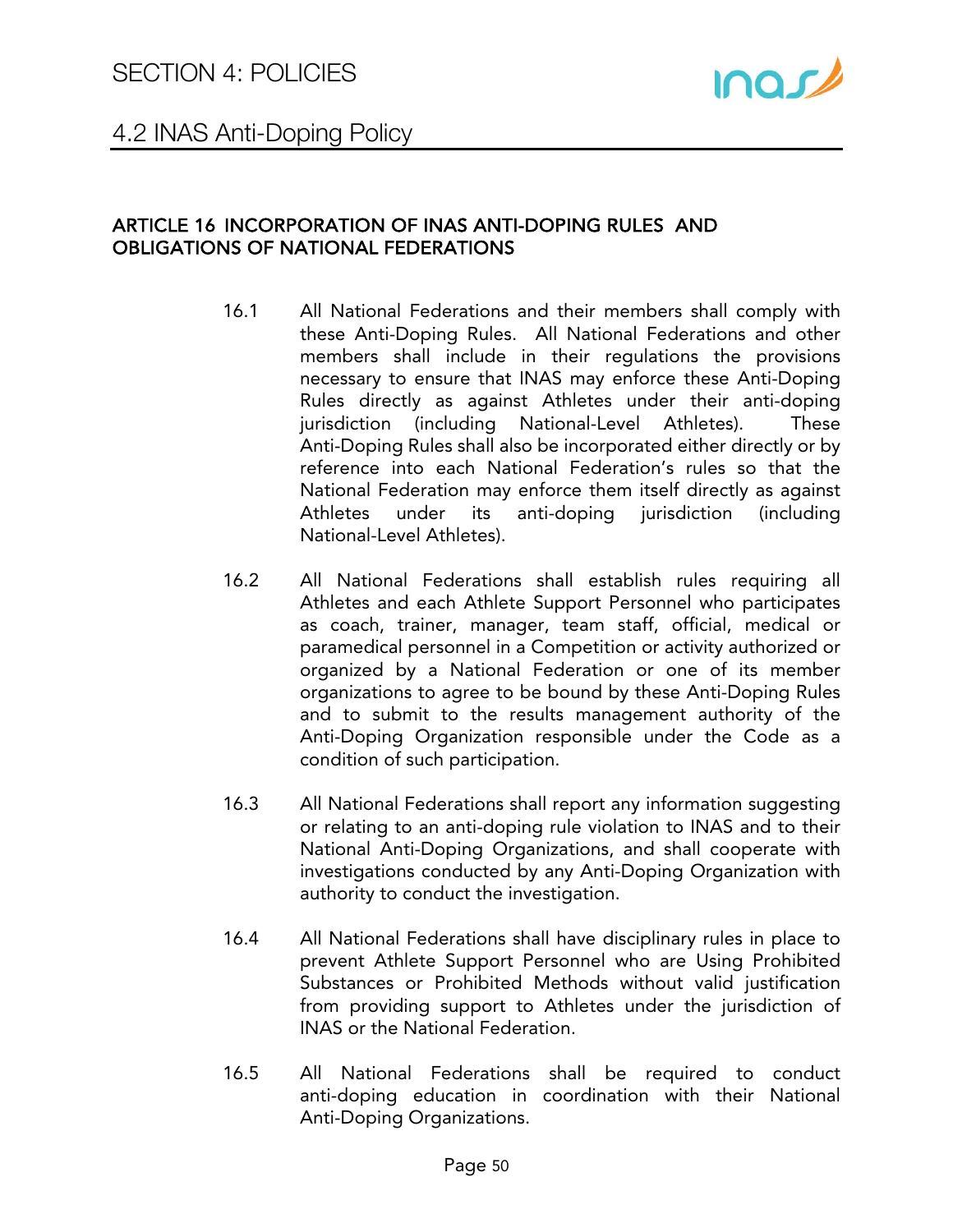

#### ARTICLE 17 STATUTE OF LIMITATIONS

No anti-doping rule violation proceeding may be commenced against an Athlete or other Person unless he or she has been notified of the anti-doping rule violation as provided in Article 7, or notification has been reasonably attempted, within ten years from the date the violation is asserted to have occurred.

#### ARTICLE 18 INAS COMPLIANCE REPORTS TO WADA

INAS will report to WADA on INAS's compliance with the Code in accordance with Article 23.5.2 of the Code.

#### ARTICLE 19 EDUCATION

INAS shall plan, implement, evaluate and monitor information, education and prevention programs for doping-free sport on at least the issues listed at Article 18.2 of the Code, and shall support active participation by Athletes and Athlete Support Personnel in such programs.

#### ARTICLE 20 AMENDMENT AND INTERPRETATION OF ANTI-DOPING RULES

20.1 These Anti-Doping Rules may be amended from time to time by the INAS.

20.2 These Anti-Doping Rules shall be interpreted as an independent and autonomous text and not by reference to existing law or statutes.

20.3 The headings used for the various Parts and Articles of these Anti-Doping Rules are for convenience only and shall not be deemed part of the substance of these Anti-Doping Rules or to affect in any way the language of the provisions to which they refer.

20.4 The Code and the International Standards shall be considered integral parts of these Anti-Doping Rules and shall prevail in case of conflict.

20.5 These Anti-Doping Rules have been adopted pursuant to the applicable provisions of the Code and shall be interpreted in a manner that is consistent with applicable provisions of the Code. The Introduction shall be considered an integral part of these Anti-Doping Rules.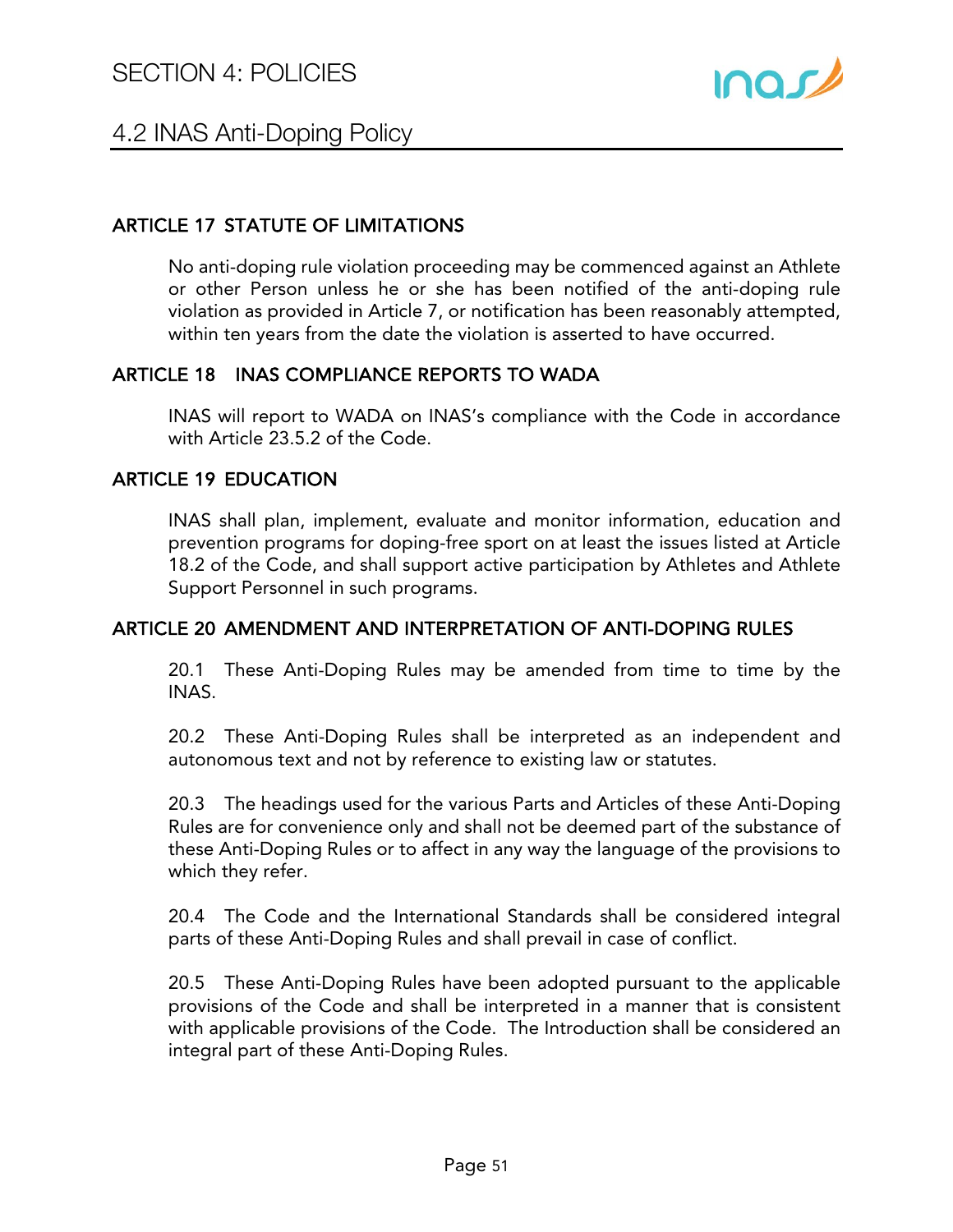

20.6 The comments annotating various provisions of the Code are incorporated by reference into these Anti-Doping Rules, shall be treated as if set out in full herein, and shall be used to interpret these Anti-Doping Rules.

20.7 These Anti-Doping Rules have come into full force and effect on 1 January 2015 (the "Effective Date"). They shall not apply retroactively to matters pending before the Effective Date; provided, however, that:

- 20.7.1 Anti-doping rule violations taking place prior to the Effective Date count as "first violations" or "second violations" for purposes of determining sanctions under Article 10 for violations taking place after the Effective Date.
- 20.7.2 The retrospective periods in which prior violations can be considered for purposes of multiple violations under Article 10.7.5 and the statute of limitations set forth in Article 17 are procedural rules and should be applied retroactively; provided, however, that Article 17 shall only be applied retroactively if the statute of limitations period has not already expired by the Effective Date. Otherwise, with respect to any anti-doping rule violation case which is pending as of the Effective Date and any anti-doping rule violation case brought after the Effective Date based on an anti-doping rule violation which occurred prior to the Effective Date, the case shall be governed by the substantive anti-doping rules in effect at the time the alleged anti-doping rule violation occurred unless the panel hearing the case determines the principle of "lex mitior" appropriately applies under the circumstances of the case.
- 20.7.3 Any Article 2.4 whereabouts failure (whether a Filing Failure or a Missed Test, as those terms are defined in the International Standard for Testing and Investigations) prior to the Effective Date shall be carried forward and may be relied upon, prior to expiry, in accordance with the International Standard for Testing. and Investigation, but it shall be deemed to have expired 12 months after it occurred.
- 20.7.4 With respect to cases where a final decision finding an anti-doping rule violation has been rendered prior to the Effective Date, but the Athlete or other Person is still serving the period of Ineligibility as of the Effective Date, the Athlete or other Person may apply to the Anti-Doping Organization which had results management responsibility for the anti-doping rule violation to consider a reduction in the period of Ineligibility in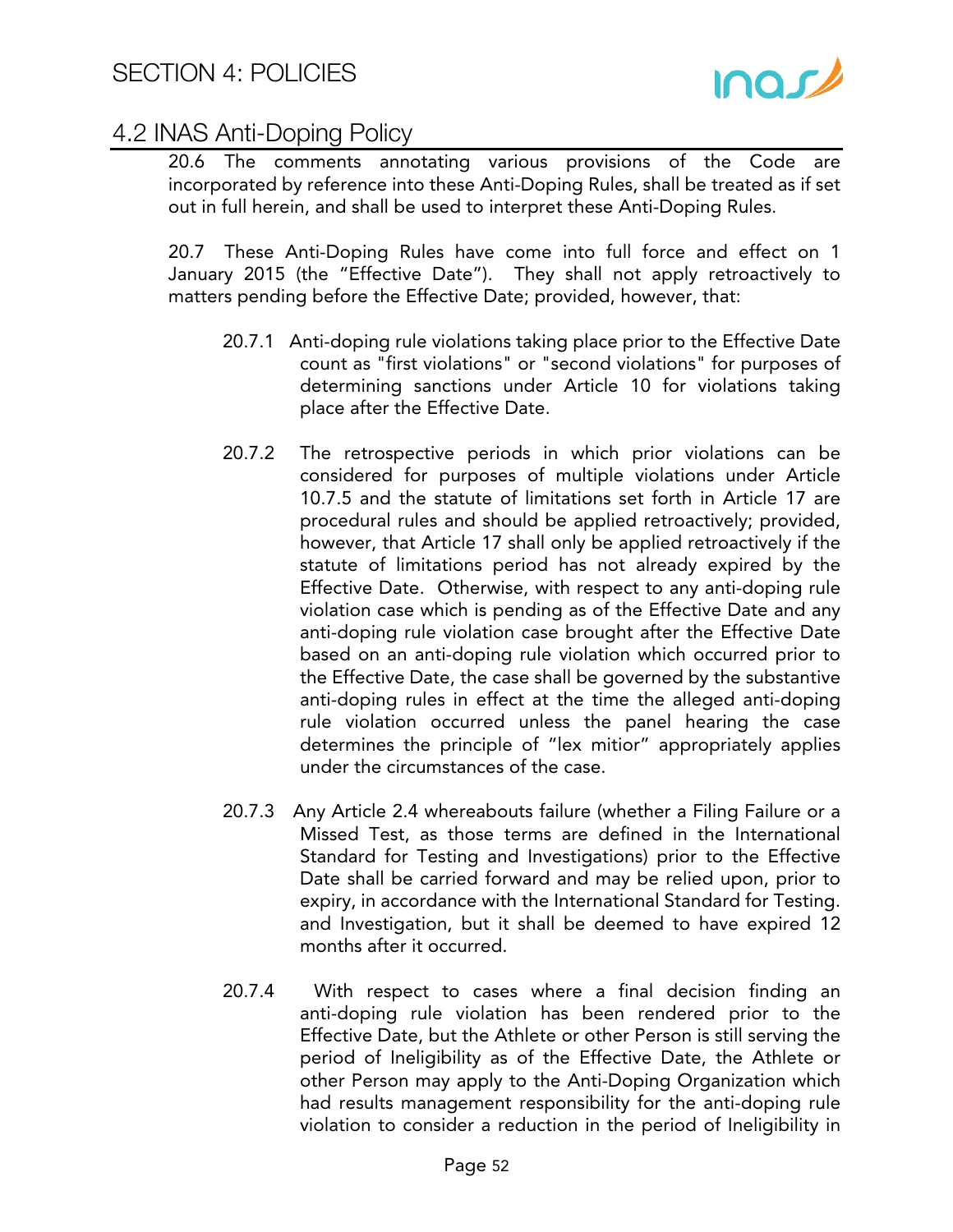

light of these Anti-Doping Rules. Such application must be made before the period of Ineligibility has expired. The decision rendered may be appealed pursuant to Article 13.2. These Anti-Doping Rules shall have no application to any case where a final decision finding an anti-doping rule violation has been rendered and the period of Ineligibility has expired.

20.7.5 For purposes of assessing the period of Ineligibility for a second violation under Article 10.7.1, where the sanction for the first violation was determined based on rules in force prior to the Effective Date, the period of Ineligibility which would have been assessed for that first violation had these Anti-Doping Rules been applicable, shall be applied.

#### ARTICLE 21 INTERPRETATION OF THE CODE

21.1 The official text of the Code shall be maintained by WADA and shall be published in English and French. In the event of any conflict between the English and French versions, the English version shall prevail.

21.2 The comments annotating various provisions of the Code shall be used to interpret the Code.

21.3 The Code shall be interpreted as an independent and autonomous text and not by reference to the existing law or statutes of the Signatories or governments.

21.4 The headings used for the various Parts and Articles of the Code are for convenience only and shall not be deemed part of the substance of the Code or to affect in any way the language of the provisions to which they refer.

21.5 The Code shall not apply retroactively to matters pending before the date the Code is accepted by a Signatory and implemented in its rules. However, pre-Code anti-doping rule violations would continue to count as "first violations" or "second violations" for purposes of determining sanctions under Article 10 for subsequent post-Code violations.

21.6 The Purpose, Scope and Organization of the World Anti-Doping Program and the Code and Appendix 1, Definitions, and Appendix 2, Examples of the Application of Article 10, shall be considered integral parts of the Code.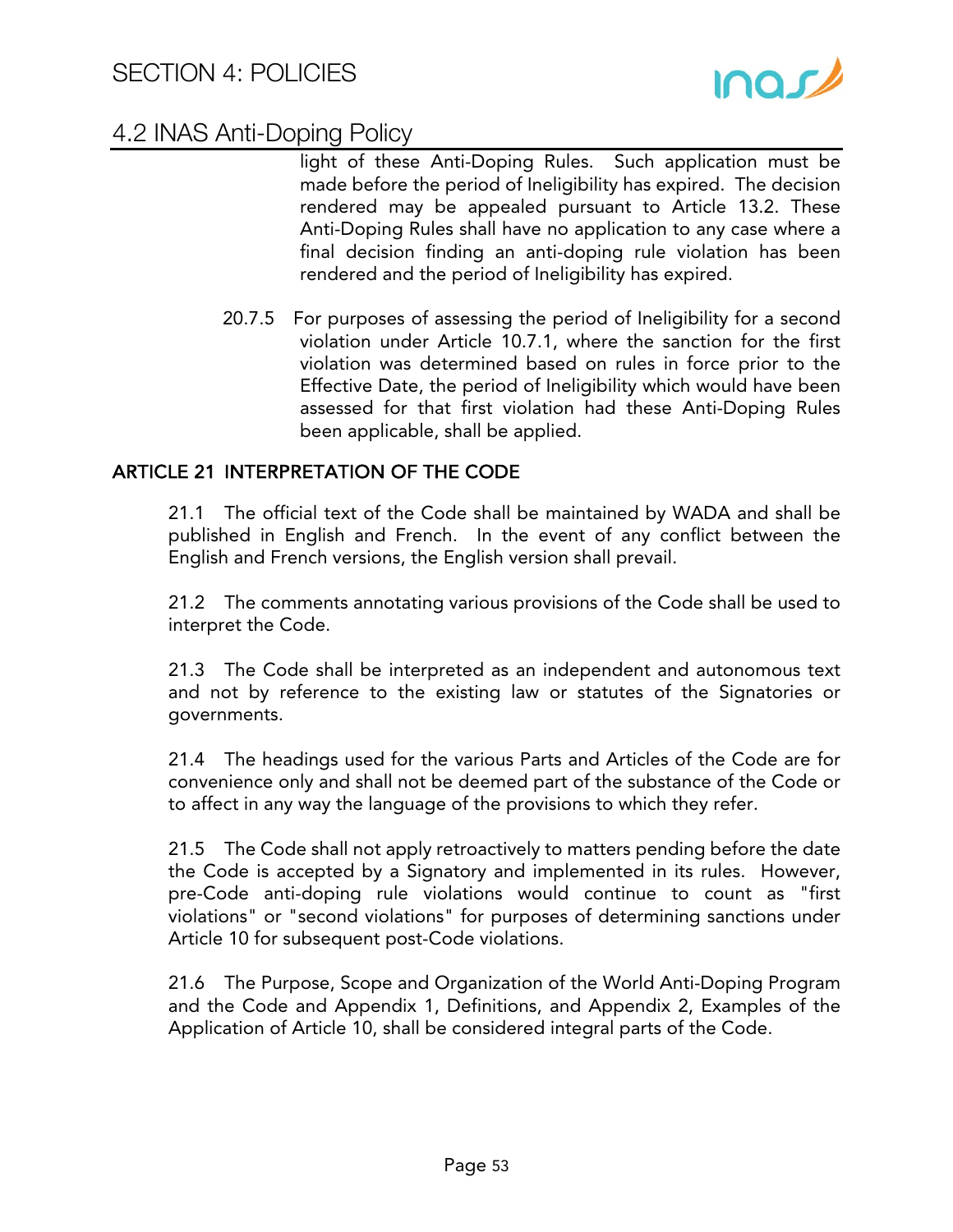

#### ARTICLE 22 ADDITIONAL ROLES AND RESPONSIBILITIES OF ATHLETES AND OTHER PERSONS

- 22.1 Roles and Responsibilities of Athletes.
	- 22.1.1 To be knowledgeable of and comply with these Anti-Doping Rules.
	- 22.1.2 To be available for Sample collection at all times.
	- 22.1.3 To take responsibility, in the context of anti-doping, for what they ingest and Use.
	- 22.1.4 To inform medical personnel of their obligation not to Use Prohibited Substances and Prohibited Methods and to take responsibility to make sure that any medical treatment received does not violate these Anti-Doping Rules.
	- 22.1.5 To disclose to their National Anti-Doping Organization and to INAS any decision by a non-Signatory finding that the Athlete committed an anti-doping rule violation within the previous ten years.
	- 22.1.6 To cooperate with Anti-Doping Organizations investigating anti-doping rule violations.
	- 22.1.7 Failure by any Athlete to cooperate in full with Anti-Doping Organizations investigating anti-doping rule violations may result in a [charge of misconduct] under INAS's [disciplinary rules/code of conduct].
- 22.2 Roles and Responsibilities of Athlete Support Personnel
	- 22.2.1 To be knowledgeable of and comply with these Anti-Doping Rules.
	- 22.2.2 To cooperate with the Athlete Testing program.
	- 22.2.3 To use his or her influence on Athlete values and behavior to foster anti-doping attitudes.
	- 22.2.4 To disclose to his or her National Anti-Doping Organization and to INAS any decision by a non-Signatory finding that he or she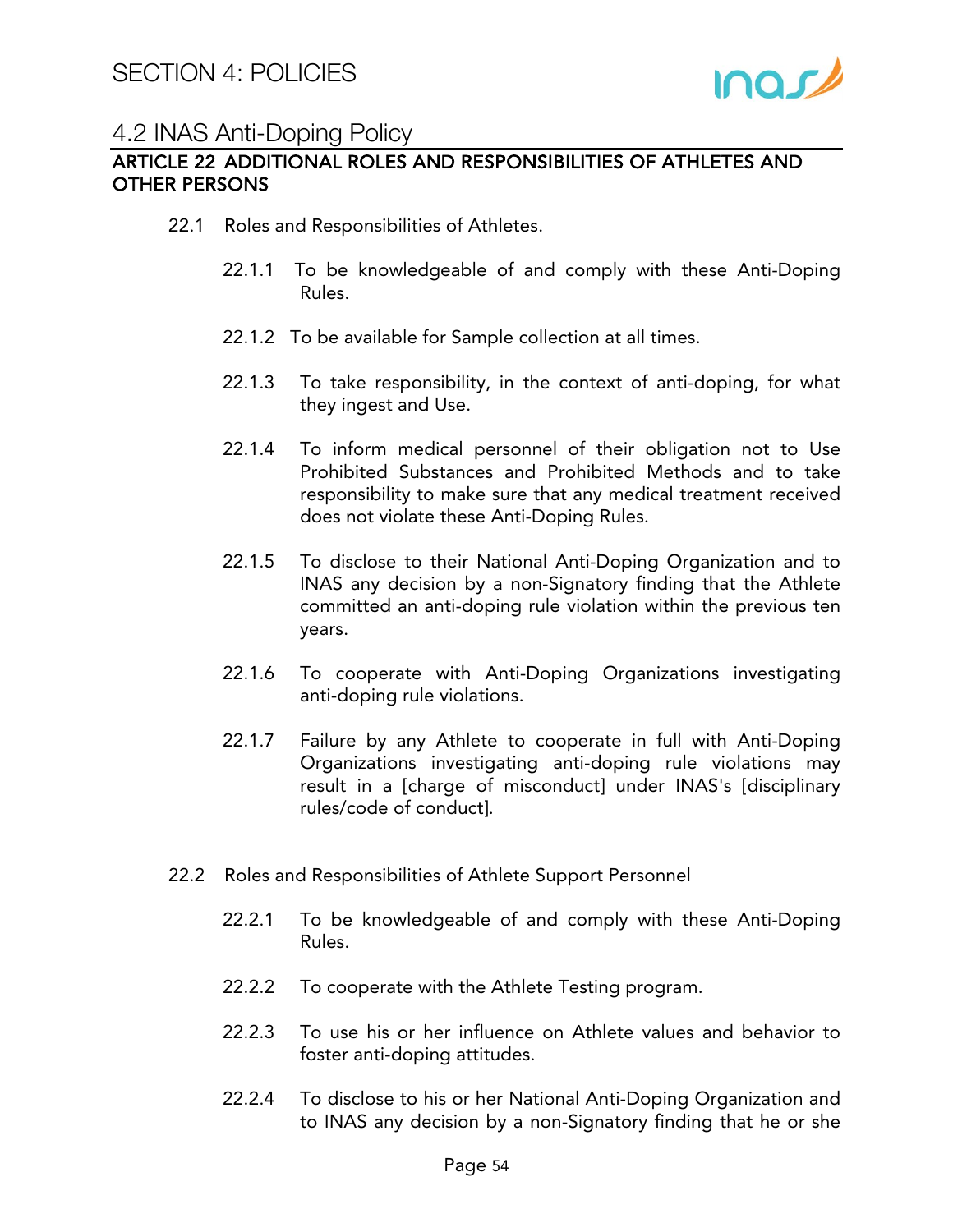

committed an anti-doping rule violation within the previous ten years.

- 22.2.5 To cooperate with Anti-Doping Organizations investigating anti-doping rule violations.
- 22.2.6 Failure by any Athlete Support Personnel to cooperate in full with Anti-Doping Organizations investigating anti-doping rule violations may result in a [charge of misconduct] under INAS's [disciplinary rules/code of conduct].
- 22.2.7 Athlete Support Personnel shall not Use or Possess any Prohibited Substance or Prohibited Method without valid justification.
- 22.2.8 Use or Possession of a Prohibited Substance or Prohibited Method by an Athlete Support Personnel without valid justification may result in a [charge of misconduct] under INAS's [disciplinary rules/code of conduct].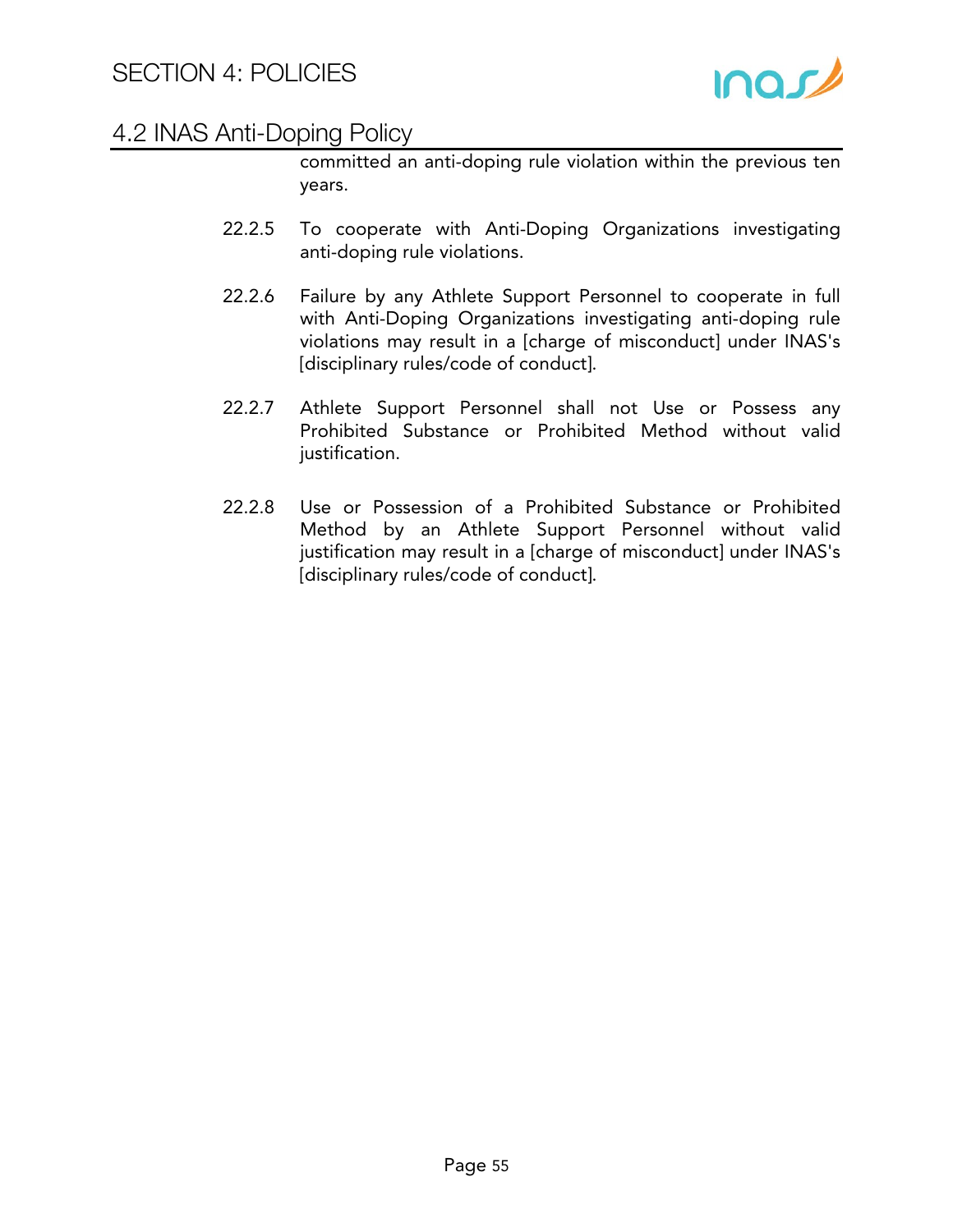

#### APPENDIX 1 - DEFINITIONS

ADAMS-: The Anti-Doping Administration and Management System is a Web-based database management tool for data entry, storage, sharing, and reporting designed to assist stakeholders and WADA in their anti-doping operations in conjunction with data protection legislation.

Administration: Providing, supplying, supervising, facilitating, or otherwise participating in the Use or Attempted Use by another Person of a Prohibited Substance or Prohibited Method. However, this definition shall not include the actions of bona fide medical personnel involving a Prohibited Substance or Prohibited Method used for genuine and legal therapeutic purposes or other acceptable justification and shall not include actions involving Prohibited Substances which are not prohibited in Out-of-Competition Testing unless the circumstances as a whole demonstrate that such Prohibited Substances are not intended for genuine and legal therapeutic purposes or are intended to enhance sport performance.

Adverse Analytical Finding.: A report from a WADA-accredited laboratory or other WADA-approved laboratory that, consistent with the International Standard for Laboratories and related Technical Documents, identifies in a Sample the presence of a Prohibited Substance or its Metabolites or Markers (including elevated quantities of endogenous substances) or evidence of the Use of a Prohibited Method.

Adverse Passport Finding: A report identified as an Adverse Passport Finding as described in the applicable International Standards.

Anti-Doping Organization: A Signatory that is responsible for adopting rules for initiating, implementing or enforcing any part of the Doping Control process. This includes, for example, the International Olympic Committee, the International Paralympic Committee, other Major Event Organizations that conduct Testing at their Events, WADA, International Federations, and National Anti-Doping Organizations.

Athlete: Any Person who competes in sport at the international level (as defined by each International Federation), or the national level (as defined by each National Anti-Doping Organization). An Anti-Doping Organization has discretion to apply anti-doping rules to an Athlete who is neither an International-Level Athlete nor a National-Level Athlete, and thus to bring them within the definition of "Athlete." In relation to Athletes who are neither International-Level nor National-Level Athletes, an Anti-Doping Organization may elect to: conduct limited Testing or no Testing at all; analyze Samples for less than the full menu of Prohibited Substances; require limited or no whereabouts information; or not require advance TUEs. However, if an Article 2.1,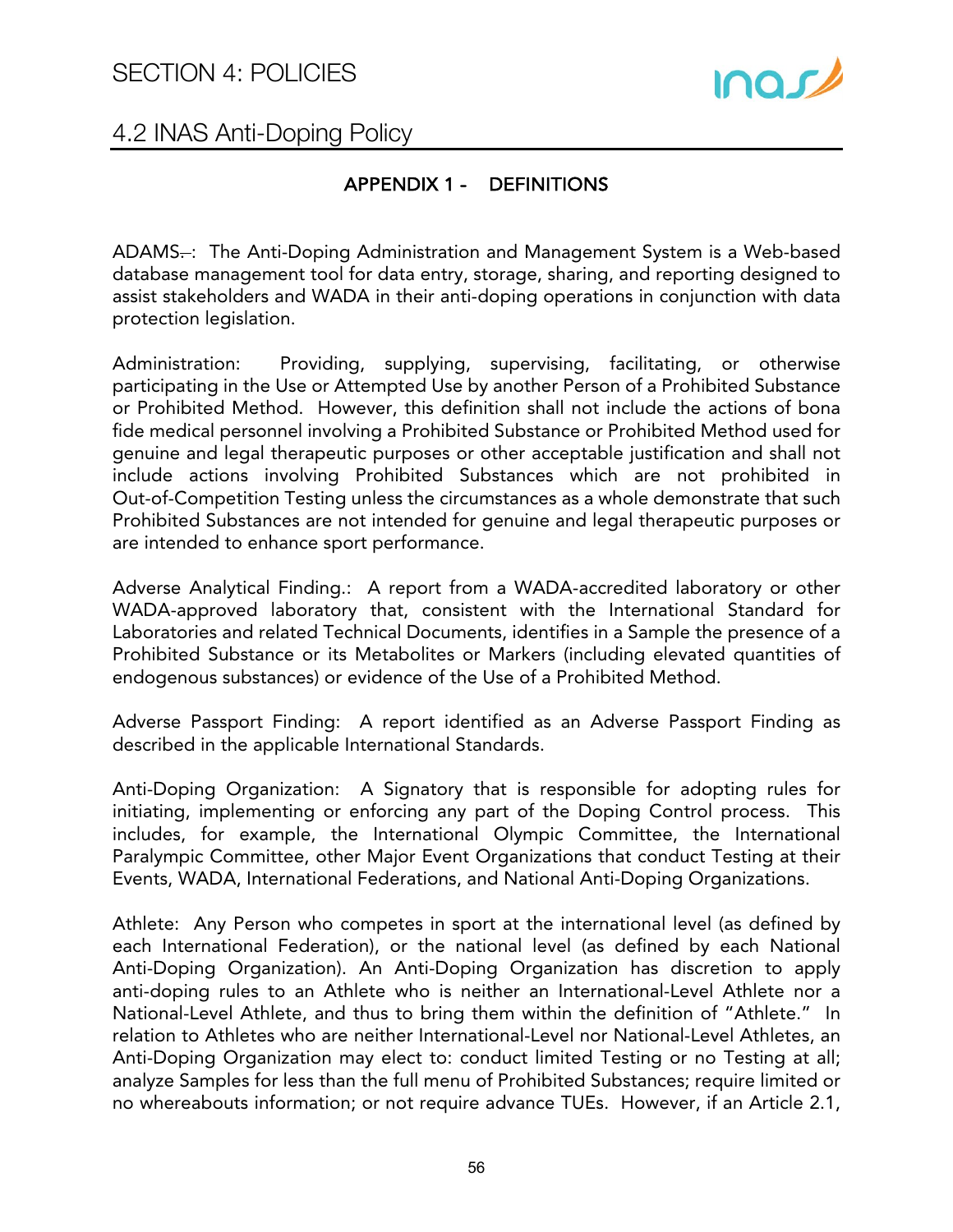

2.3 or 2.5 anti-doping rule violation is committed by any Athlete over whom an Anti-Doping Organization has authority who competes below the international or national level, then the Consequences set forth in the Code (except Article 14.3.2) must be applied. For purposes of Article 2.8 and Article 2.9 and for purposes of anti-doping information and education, any Person who participates in sport under the authority of any Signatory, government, or other sports organization accepting the Code is an Athlete.

Athlete Biological Passport: The program and methods of gathering and collating data as described in the International Standard for Testing and Investigations and International Standard for Laboratories.

Athlete Support Personnel.: Any coach, trainer, manager, agent, team staff, official, medical, paramedical personnel, parent or any other Person working with, treating or assisting an Athlete participating in or preparing for sports Competition.

Attempt.: Purposely engaging in conduct that constitutes a substantial step in a course of conduct planned to culminate in the commission of an anti-doping rule violation. Provided, however, there shall be no anti-doping rule violation based solely on an Attempt to commit a violation if the Person renounces the Attempt prior to it being discovered by a third party not involved in the Attempt.

Atypical Finding: A report from a WADA-accredited laboratory or other WADA-approved laboratory which requires further investigation as provided by the International Standard for Laboratories or related Technical Documents prior to the determination of an Adverse Analytical Finding.

Atypical Passport Finding: A report described as an Atypical Passport Finding as described in the applicable International Standards.

CAS: The Court of Arbitration for Sport.

Code: The World Anti-Doping Code.

Competition: A single race, match, game or singular sport contest. For example, a basketball game or the finals of the Olympic 100-meter race in athletics. For stage races and other sport contests where prizes are awarded on a daily or other interim basis the distinction between a Competition and an Event will be as provided in the rules of the applicable International Federation.

Consequences of Anti-Doping Rule Violations. ("Consequences"): An Athlete's or other Person's violation of an anti-doping rule may result in one or more of the following: (a) Disqualification means the Athlete's results in a particular Competition or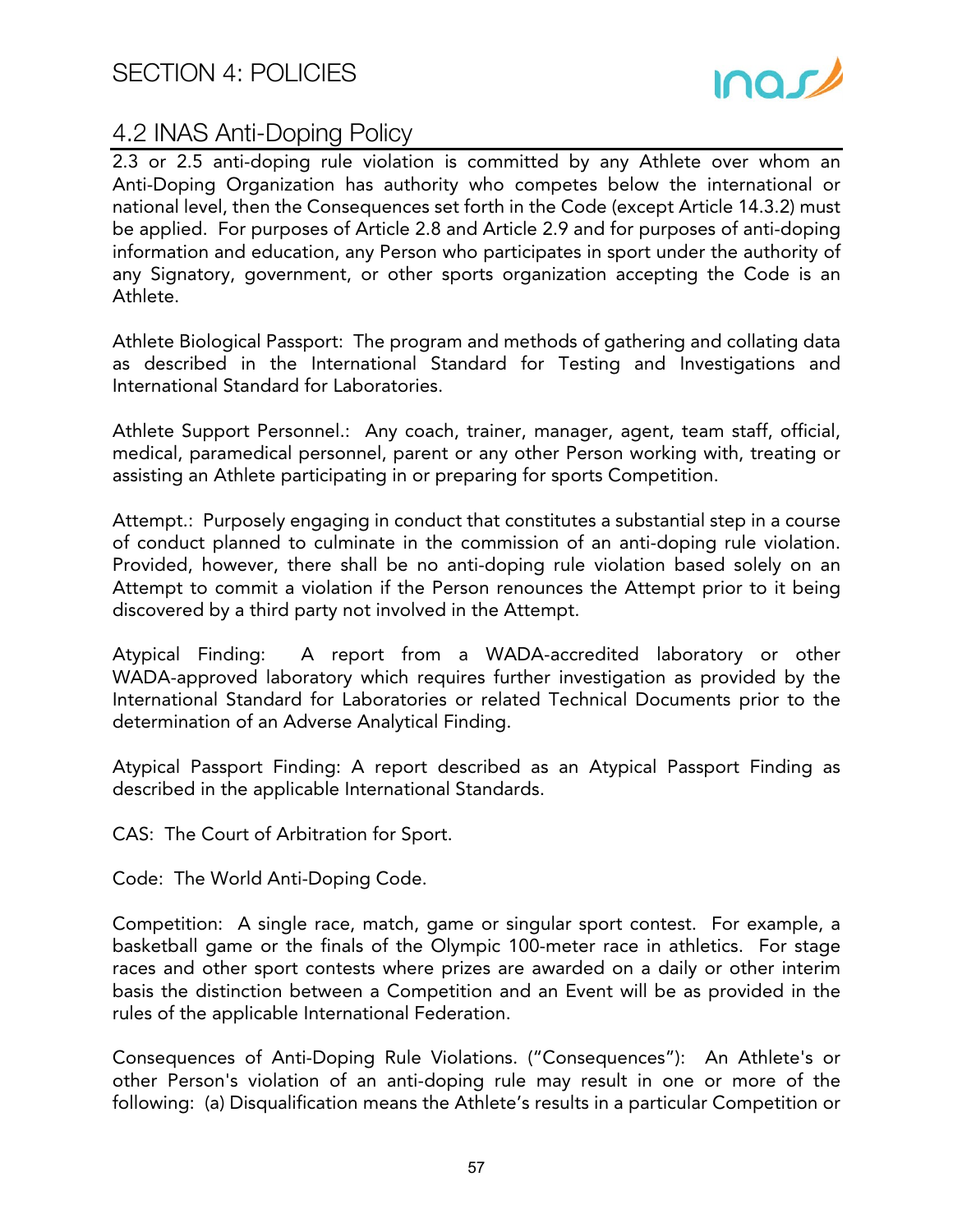

Event are invalidated, with all resulting Consequences including forfeiture of any medals, points and prizes; (b) Ineligibility means the Athlete or other Person is barred on account of an anti-doping rule violation for a specified period of time from participating in any Competition or other activity or funding as provided in Article 10.12.1; (c) Provisional Suspension means the Athlete or other Person is barred temporarily from participating in any Competition or activity prior to the final decision at a hearing conducted under Article 8; (d) Financial Consequences means a financial sanction imposed for an anti-doping rule violation or to recover costs associated with an anti-doping rule violation; and (e) Public Disclosure or Public Reporting means the dissemination or distribution of information to the general public or Persons beyond those Persons entitled to earlier notification in accordance with Article 14. Teams in Team Sports may also be subject to Consequences as provided in Article 11 of the Code.

Contaminated Product: A product that contains a Prohibited Substance that is not disclosed on the product label or in information available in a reasonable Internet search.

Disqualification: See Consequences of Anti-Doping Rule Violations, above.

Doping Control: All steps and processes from test distribution planning through to ultimate disposition of any appeal including all steps and processes in between such as provision of whereabouts information, Sample collection and handling, laboratory analysis, TUEs, results management and hearings.

Event: A series of individual Competitions conducted together under one ruling body (e.g., the Olympic Games, FINA World Championships, or Pan American Games).

Event Venues: Those venues so designated by the ruling body for the Event.

Event Period: The time between the beginning and end of an Event, as established by the ruling body of the Event.

Fault: Fault is any breach of duty or any lack of care appropriate to a particular situation. Factors to be taken into consideration in assessing an Athlete or other Person's degree of Fault include, for example, the Athlete's or other Person's experience, whether the Athlete or other Person is a Minor, special considerations such as impairment, the degree of risk that should have been perceived by the Athlete and the level of care and investigation exercised by the Athlete in relation to what should have been the perceived level of risk. In assessing the Athlete's or other Person's degree of Fault, the circumstances considered must be specific and relevant to explain the Athlete's or other Person's departure from the expected standard of behavior. Thus, for example, the fact that an Athlete would lose the opportunity to earn large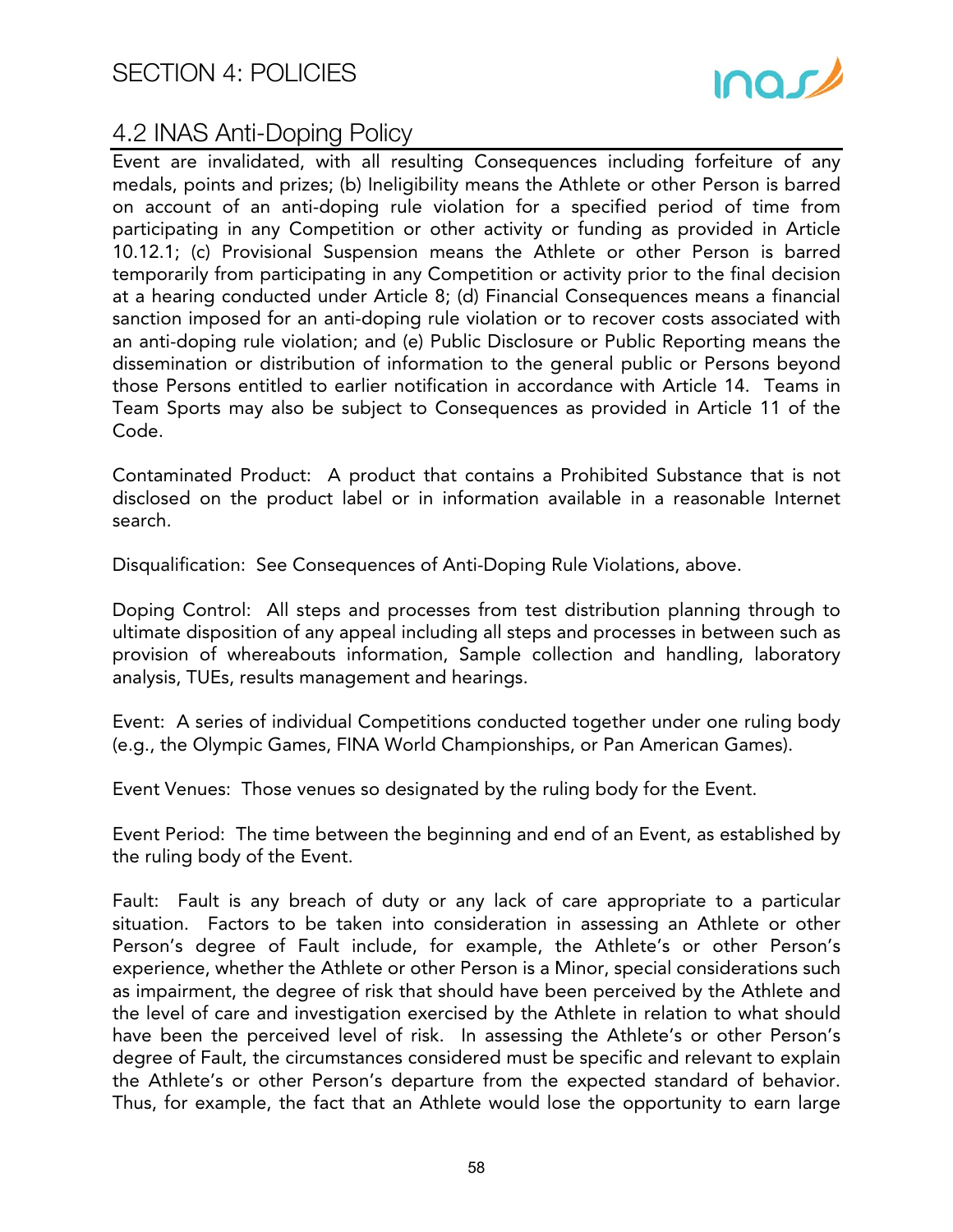

sums of money during a period of Ineligibility, or the fact that the Athlete only has a short time left in his or her career, or the timing of the sporting calendar, would not be relevant factors to be considered in reducing the period of Ineligibility under Article 10.5.1 or 10.5.2.

Financial Consequences: see Consequences of Anti-Doping Rule Violations, above.

In-Competition: "In-Competition" means the period commencing twelve hours before a Competition in which the Athlete is scheduled to participate through the end of such Competition and the Sample collection process related to such Competition.

Independent Observer Program: A team of observers, under the supervision of WADA, who observe and provide guidance on the Doping Control process at certain Events and report on their observations.

Individual Sport: Any sport that is not a Team Sport.

Ineligibility: See Consequences of Anti-Doping Rule Violations above.

International Event.: An Event or Competition where the International Olympic Committee, the International Paralympic Committee, an International Federation, a Major Event Organization, or another international sport organization is the ruling body for the Event or appoints the technical officials for the Event.

International-Level Athlete: Athletes who compete in sport at the international level, as defined by INAS and each International Federation, consistent with the International Standard for Testing and Investigations.

International Standard: A standard adopted by WADA in support of the Code. Compliance with an International Standard (as opposed to another alternative standard, practice or procedure) shall be sufficient to conclude that the procedures addressed by the International Standard were performed properly. International Standards shall include any Technical Documents issued pursuant to the International Standard.

Major Event Organizations: The continental associations of National Olympic Committees and other international multi-sport organizations that function as the ruling body for any continental, regional or other International Event.

Marker: A compound, group of compounds or biological variable(s) that indicates the Use of a Prohibited Substance or Prohibited Method.

Metabolite: Any substance produced by a biotransformation process.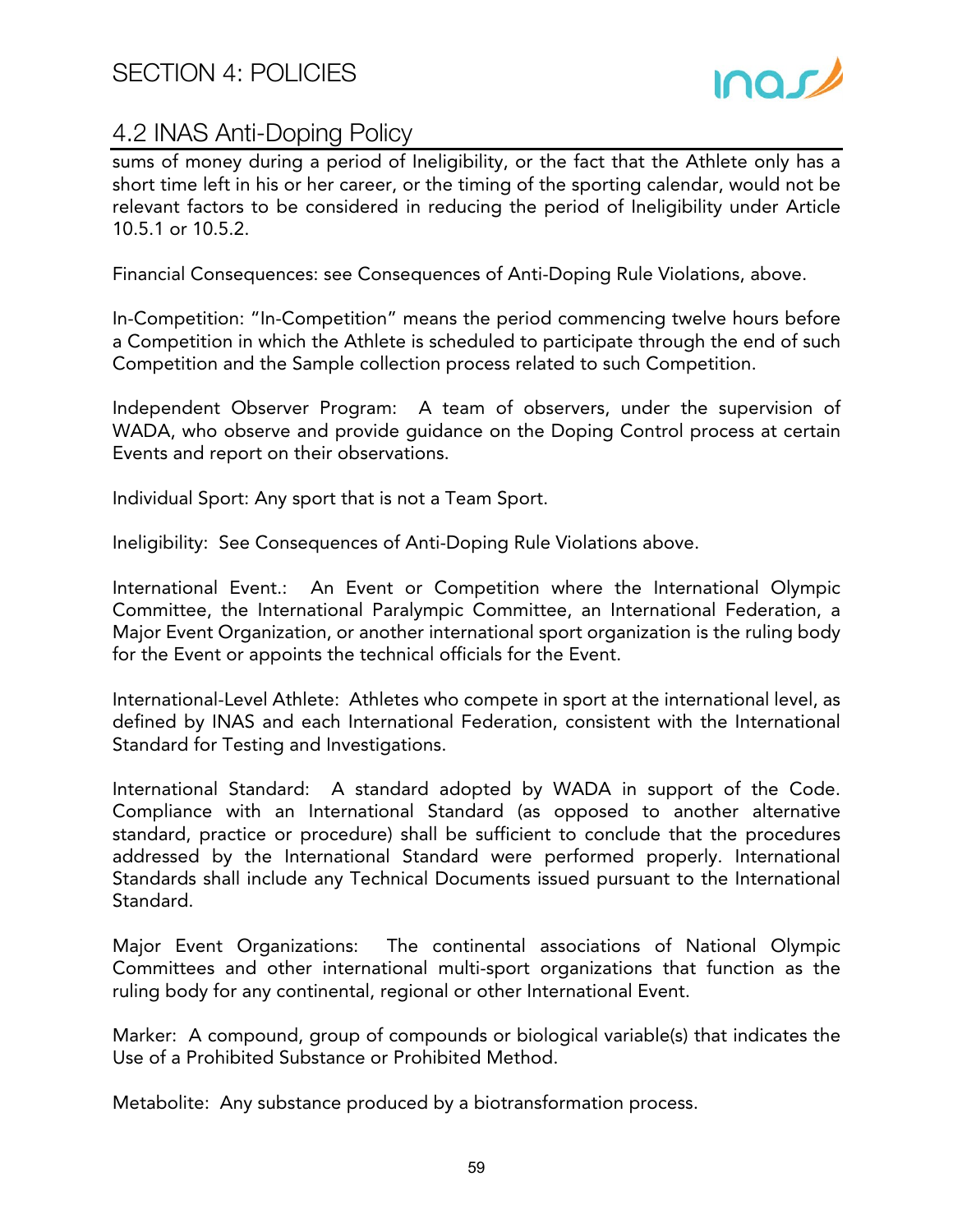## SECTION 4: POLICIES



## 4.2 INAS Anti-Doping Policy

Minor: A natural Person who has not reached the age of eighteen years.

National Anti-Doping Organization: The entity(ies) designated by each country as possessing the primary authority and responsibility to adopt and implement anti-doping rules, direct the collection of Samples, the management of test results, and the conduct of hearings at the national level. If this designation has not been made by the competent public authority(ies), the entity shall be the country''s National Olympic Committee or its designee.

National Event: A sport Event or Competition involving International- or National-Level Athletes that is not an International Event.

National Federation: A national or regional entity which is a member of or is recognized by INAS as the entity governing INAS's sport in that nation or region.

National-Level Athlete: Athletes who compete in sport at the national level, as defined by each National Anti-Doping Organization, consistent with the International Standard for Testing and Investigations.

National Olympic Committee: The organization recognized by the International Olympic Committee. The term National Olympic Committee shall also include the National Sport Confederation in those countries where the National Sport Confederation assumes typical National Olympic Committee responsibilities in the anti-doping area.

No Fault or Negligence: The Athlete or other Person's establishing that he or she did not know or suspect, and could not reasonably have known or suspected even with the exercise of utmost caution, that he or she had Used or been administered the Prohibited Substance or Prohibited Method or otherwise violated an anti-doping rule. Except in the case of a Minor, for any violation of Article 2.1, the Athlete must also establish how the Prohibited Substance entered his or her system.

No Significant Fault or Negligence: The Athlete or other Person's establishing that his or her Fault or negligence, when viewed in the totality of the circumstances and taking into account the criteria for No Fault or negligence, was not significant in relationship to the anti-doping rule violation. Except in the case of a Minor, for any violation of Article 2.1, the Athlete must also establish how the Prohibited Substance entered his or her system.

Out-of-Competition: Any period which is not In-Competition.

Participant: Any Athlete or Athlete Support Person.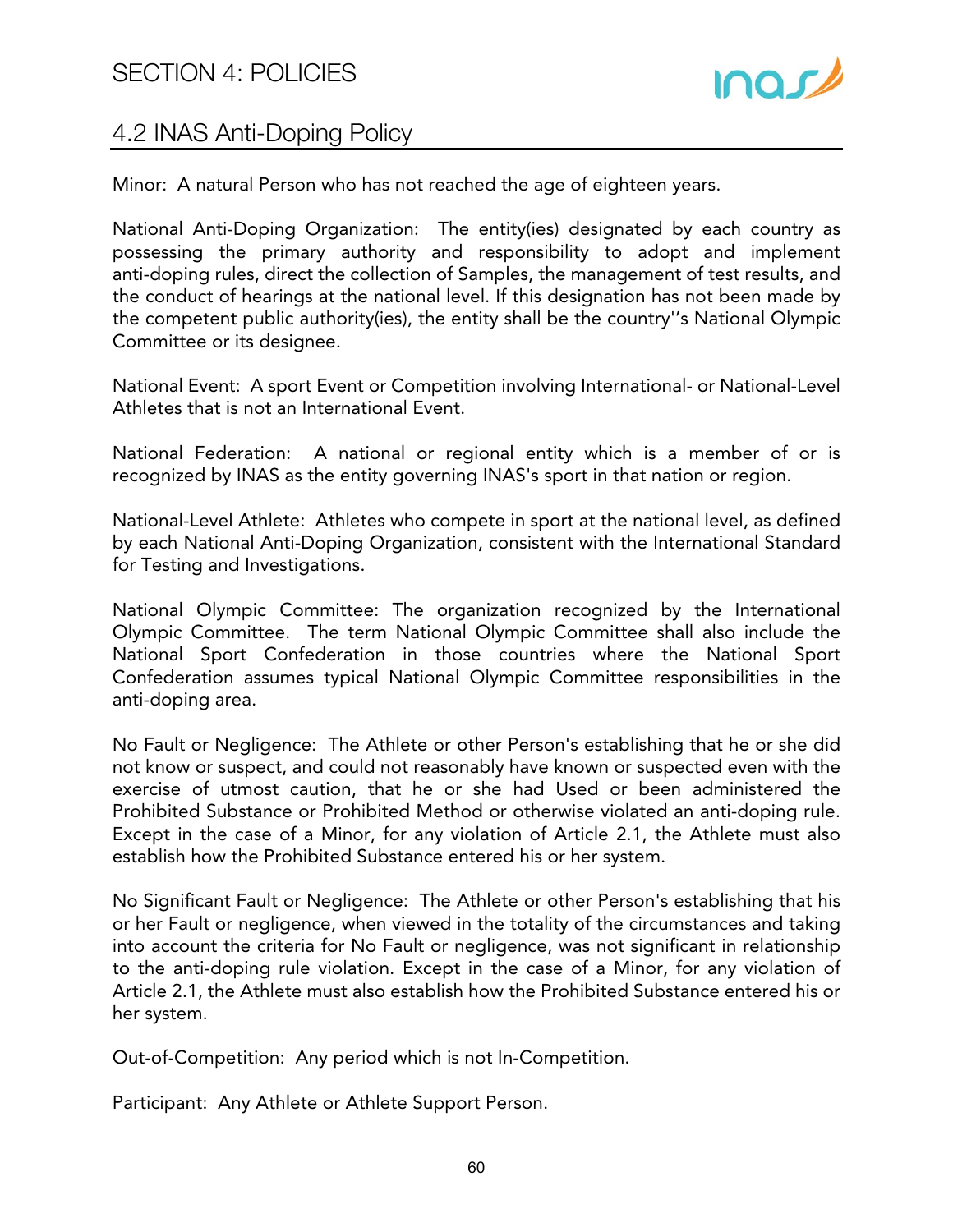# SECTION 4: POLICIES



## 4.2 INAS Anti-Doping Policy

Person: A natural Person or an organization or other entity.

Possession: The actual, physical Possession, or the constructive Possession (which shall be found only if the Person has exclusive control or intends to exercise control over the Prohibited Substance or Prohibited Method or the premises in which a Prohibited Substance or Prohibited Method exists); provided, however, that if the Person does not have exclusive control over the Prohibited Substance or Prohibited Method or the premises in which a Prohibited Substance or Prohibited Method exists, constructive Possession shall only be found if the Person knew about the presence of the Prohibited Substance or Prohibited Method and intended to exercise control over it. Provided, however, there shall be no anti-doping rule violation based solely on Possession if, prior to receiving notification of any kind that the Person has committed an anti-doping rule violation, the Person has taken concrete action demonstrating that the Person never intended to have Possession and has renounced Possession by explicitly declaring it to an Anti-Doping Organization. Notwithstanding anything to the contrary in this definition, the purchase (including by any electronic or other means) of a Prohibited Substance or Prohibited Method constitutes Possession by the Person who makes the purchase.

Prohibited List: The List identifying the Prohibited Substances and Prohibited Methods.

Prohibited Method: Any method so described on the Prohibited List.

Prohibited Substance: Any substance, or class of substances, so described on the Prohibited List.

Provisional Hearing: For purposes of Article 7.9, an expedited abbreviated hearing occurring prior to a hearing under Article 8 that provides the Athlete with notice and an opportunity to be heard in either written or oral form.

Provisional Suspension: See Consequences of Anti-Doping Rule Violations above.

Publicly Disclose or Publicly Report: See Consequences of Anti-Doping Rule Violations above.

Regional Anti-Doping Organization: A regional entity designated by member countries to coordinate and manage delegated areas of their national anti-doping programs, which may include the adoption and implementation of anti-doping rules, the planning and collection of Samples, the management of results, the review of TUEs, the conduct of hearings, and the conduct of educational programs at a regional level.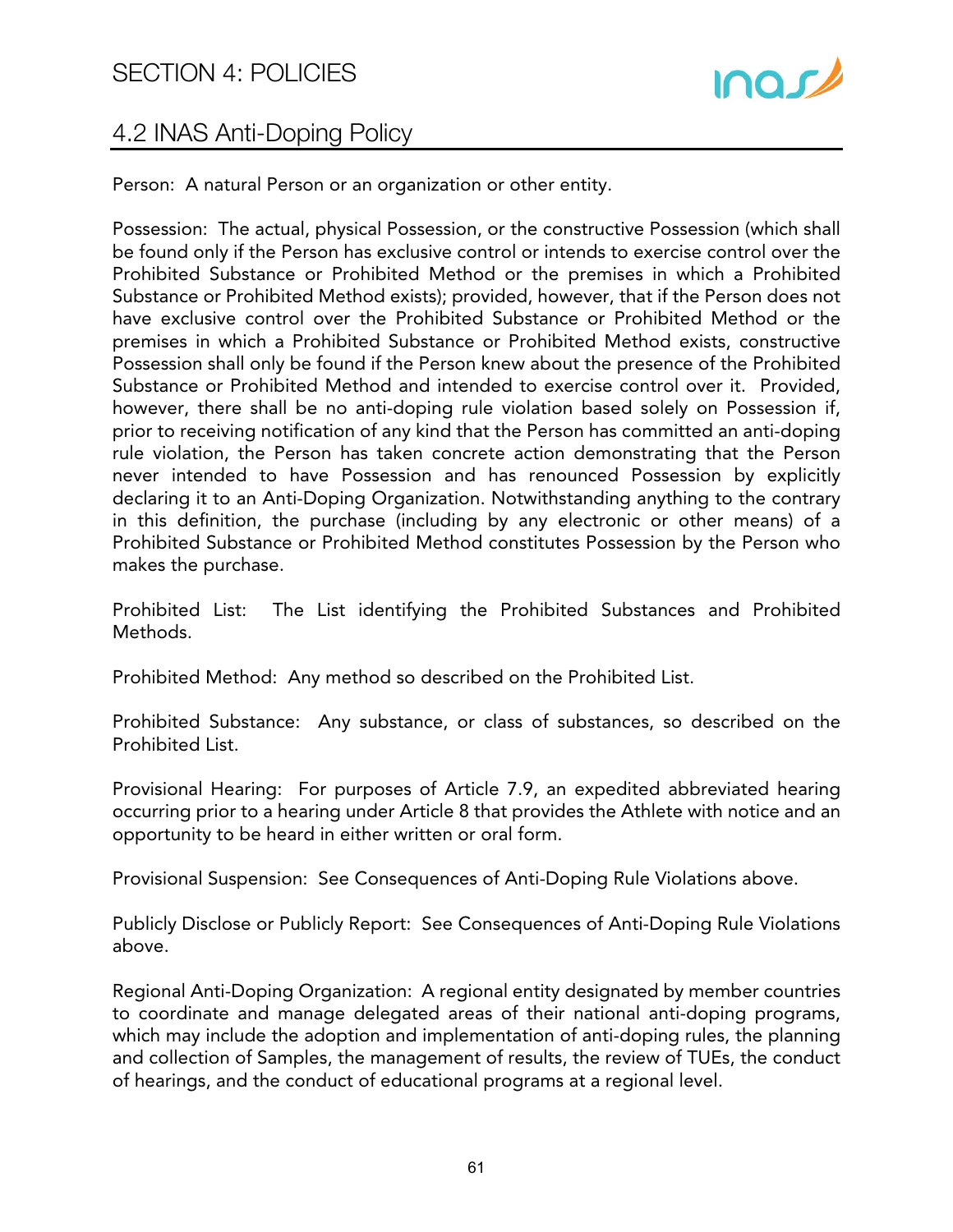

Registered Testing Pool: The pool of highest-priority Athletes established separately at the international level by International Federations and at the national level by National Anti-Doping Organizations, who are subject to focused In-Competition and Out-of-Competition Testing as part of that International Federation's or National Anti-Doping Organization's test distribution plan and therefore are required to provide whereabouts information as provided in Article 5.6 of the Code and the International Standard for Testing and Investigations.

Sample or Specimen: Any biological material collected for the purposes of Doping Control.

Signatories: Those entities signing the Code and agreeing to comply with the Code, as provided in Article 23 of the Code.

Specified Substance: See Article 4.2.2.

Strict Liability: The rule which provides that under Article 2.1 and Article 2.2, it is not necessary that intent, Fault, negligence, or knowing Use on the Athlete's part be demonstrated by the Anti-Doping Organization in order to establish an anti-doping rule violation.

Substantial Assistance: For purposes of Article 10.6.1, a Person providing Substantial Assistance must: (1) fully disclose in a signed written statement all information he or she possesses in relation to anti-doping rule violations, and (2) fully cooperate with the investigation and adjudication of any case related to that information, including, for example, presenting testimony at a hearing if requested to do so by an Anti-Doping Organization or hearing panel. Further, the information provided must be credible and must comprise an important part of any case which is initiated or, if no case is initiated, must have provided a sufficient basis on which a case could have been brought.

Tampering: Altering for an improper purpose or in an improper way; bringing improper influence to bear; interfering improperly; obstructing, misleading or engaging in any fraudulent conduct to alter results or prevent normal procedures from occurring.

Target Testing: Selection of specific Athletes for Testing based on criteria set forth in the International Standard for Testing and Investigations.

Team Sport: A sport in which the substitution of players is permitted during a Competition.

Testing: The parts of the Doping Control process involving test distribution planning, Sample collection, Sample handling, and Sample transport to the laboratory.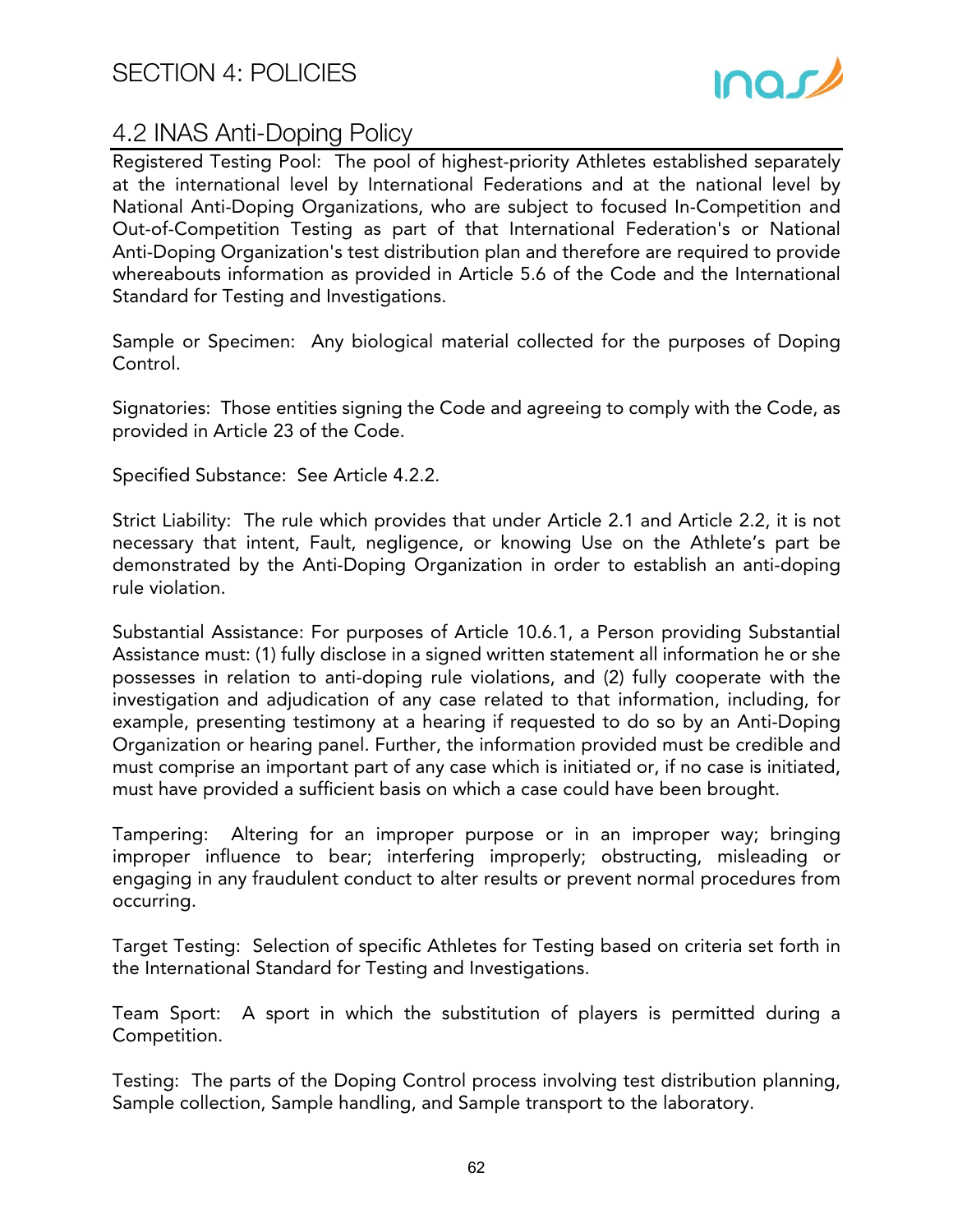# SECTION 4: POLICIES



## 4.2 INAS Anti-Doping Policy

Trafficking: Selling, giving, transporting, sending, delivering or distributing (or Possessing for any such purpose) a Prohibited Substance or Prohibited Method (either physically or by any electronic or other means) by an Athlete, Athlete Support Person or any other Person subject to the jurisdiction of an Anti-Doping Organization to any third party; provided, however, this definition shall not include the actions of "bona fide" medical personnel involving a Prohibited Substance used for genuine and legal therapeutic purposes or other acceptable justification, and shall not include actions involving Prohibited Substances which are not prohibited in Out-of-Competition Testing unless the circumstances as a whole demonstrate such Prohibited Substances are not intended for genuine and legal therapeutic purposes or are intended to enhance sport performance.

TUE: Therapeutic Use Exemption, as described in Article 4.4.

UNESCO Convention: The International Convention against Doping in Sport adopted by the 33rd session of the UNESCO General Conference on 19 October, 2005 including any and all amendments adopted by the States Parties to the Convention and the Conference of Parties to the International Convention against Doping in Sport.

Use: The utilization, application, ingestion, injection or consumption by any means whatsoever of any Prohibited Substance or Prohibited Method.

WADA: The World Anti-Doping Agency.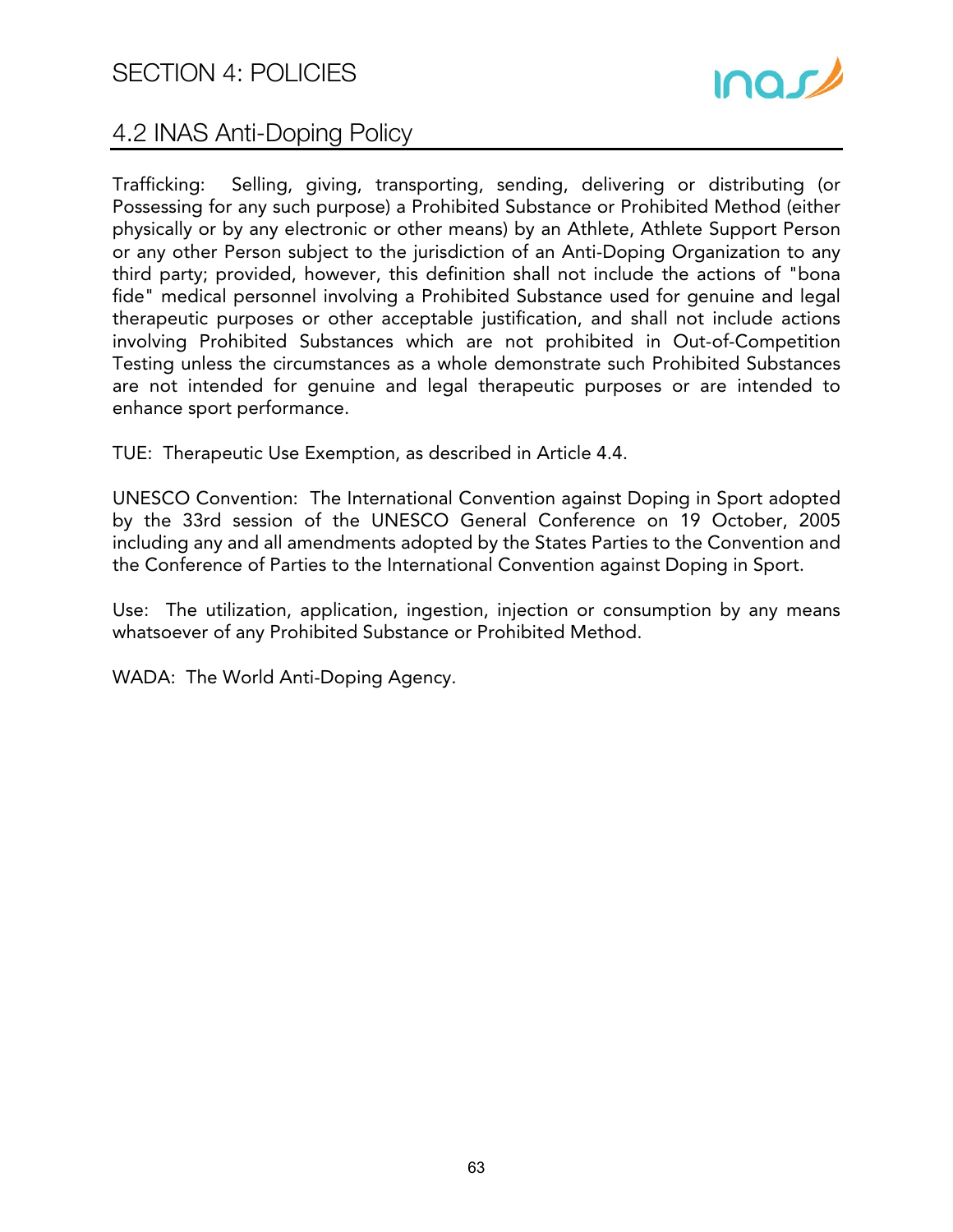

### APPENDIX 2 EXAMPLES OF THE APPLICATION OF ARTICLE 10

#### EXAMPLE 1.

Facts: An Adverse Analytical Finding results from the presence of an anabolic steroid in an In-Competition test (Article 2.1); the Athlete promptly admits the anti-doping rule violation; the Athlete establishes No Significant Fault or Negligence; and the Athlete provides Substantial Assistance.

Application of Consequences:

1. The starting point would be Article 10.2. Because the Athlete is deemed to have No Significant Fault that would be sufficient corroborating evidence (Articles 10.2.1.1 and 10.2.3) that the anti-doping rule violation was not intentional, the period of Ineligibility would thus be two years, not four years (Article 10.2.2).

2. In a second step, the panel would analyze whether the Fault-related reductions (Articles 10.4 and 10.5) apply. Based on No Significant Fault or Negligence (Article 10.5.2) since the anabolic steroid is not a Specified Substance, the applicable range of sanctions would be reduced to a range of two years to one year (minimum one-half of the two year sanction). The panel would then determine the applicable period of Ineligibility within this range based on the Athlete's degree of Fault. (Assume for purposes of illustration in this example that the panel would otherwise impose a period of Ineligibility of 16 months.)

3. In a third step, the panel would assess the possibility for suspension or reduction under Article 10.6 (reductions not related to Fault). In this case, only Article 10.6.1 (Substantial Assistance) applies. (Article 10.6.3, Prompt Admission, is not applicable because the period of Ineligibility is already below the two-year minimum set forth in Article 10.6.3.) Based on Substantial Assistance, the period of Ineligibility could be suspended by three-quarters of 16 months.\* The minimum period of Ineligibility would thus be four months. (Assume for purposes of illustration in this example that the panel suspends ten months and the period of Ineligibility would thus be six months.)

4. Under Article 10.11, the period of Ineligibility, in principle, starts on the date of the final hearing decision. However, because the Athlete promptly admitted the anti-doping rule violation, the period of Ineligibility could start as early as the date of Sample collection, but in any event the Athlete would have to serve at least one-half of the Ineligibility period (i.e., three months) after the date of the hearing decision (Article 10.11.2).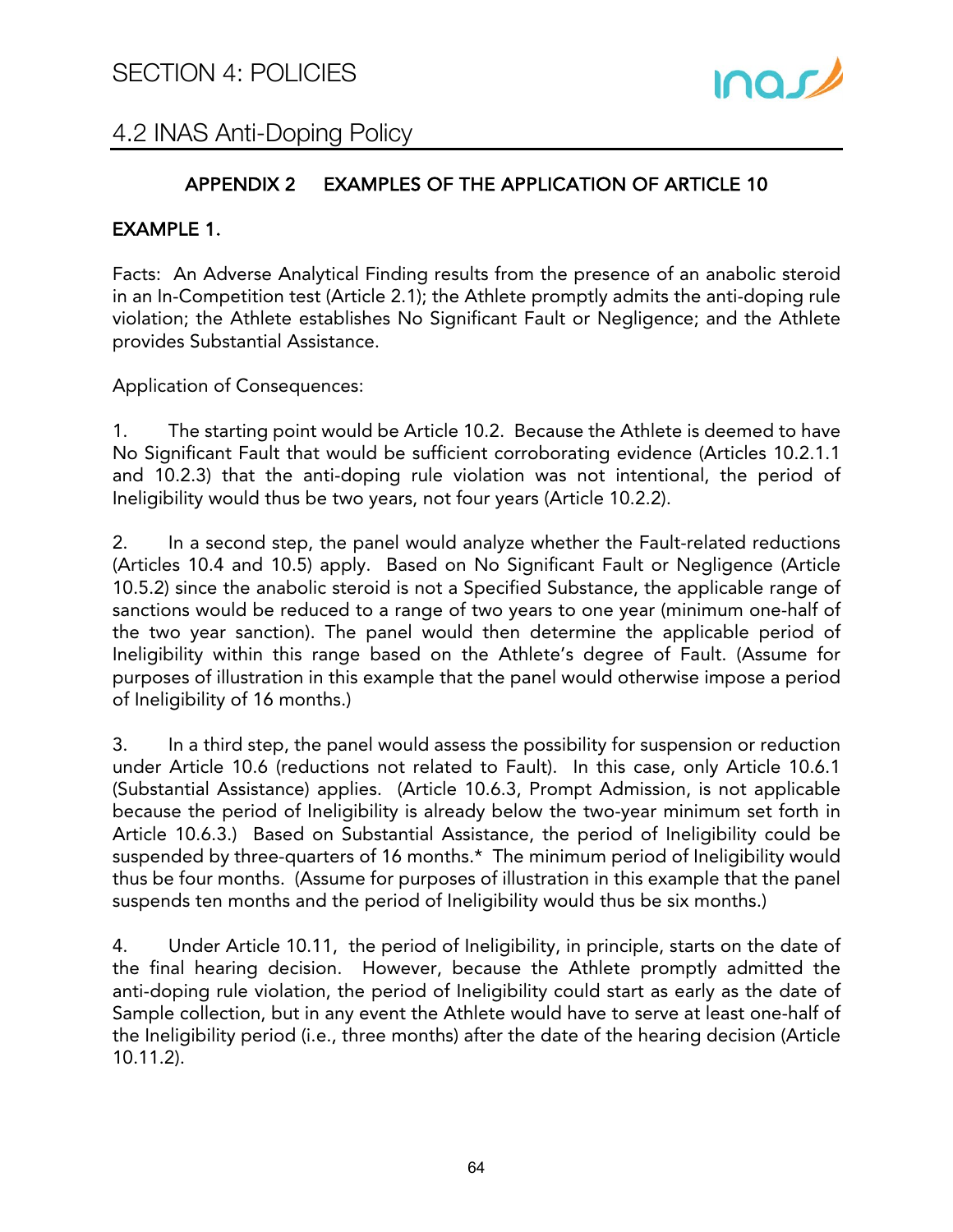

Since the Adverse Analytical Finding was committed in a Competition, the panel would have to automatically Disqualify the result obtained in that Competition (Article 9).

6. According to Article 10.8, all results obtained by the Athlete subsequent to the date of the Sample collection until the start of the period of Ineligibility would also be Disqualified unless fairness requires otherwise.

7. The information referred to in Article 14.3.2 must be Publicly Disclosed, unless the Athlete is a Minor, since this is a mandatory part of each sanction (Article 10.13).

8. The Athlete is not allowed to participate in any capacity in a Competition or other sport-related activity under the authority of any Signatory or its affiliates during the Athlete's period of Ineligibility (Article 10.12.1). However, the Athlete may return to train with a team or to use the facilities of a club or other member organization of a Signatory or its affiliates during the shorter of: (a) the last two months of the Athlete's period of Ineligibility, or (b) the last one-quarter of the period of Ineligibility imposed (Article 10.12.2). Thus, the Athlete would be allowed to return to training one and one-half months before the end of the period of Ineligibility.

### EXAMPLE 2.

Facts: An Adverse Analytical Finding results from the presence of a stimulant which is a Specified Substance in an In-Competition test (Article 2.1); the Anti-Doping Organization is able to establish that the Athlete committed the anti-doping rule violation intentionally; the Athlete is not able to establish that the Prohibited Substance was Used Out-of-Competition in a context unrelated to sport performance; the Athlete does not promptly admit the anti-doping rule violation as alleged; the Athlete does provide Substantial Assistance.

Application of Consequences:

1. The starting point would be Article 10.2. Because the Anti-Doping Organization can establish that the anti-doping rule violation was committed intentionally and the Athlete is unable to establish that the substance was permitted Out-of-Competition and the Use was unrelated to the Athlete's sport performance (Article 10.2.3), the period of Ineligibility would be four years (Article 10.2.1.2).

2. Because the violation was intentional, there is no room for a reduction based on Fault (no application of Articles 10.4 and 10.5). Based on Substantial Assistance, the sanction could be suspended by up to three-quarters of the four years.\* The minimum period of Ineligibility would thus be one year.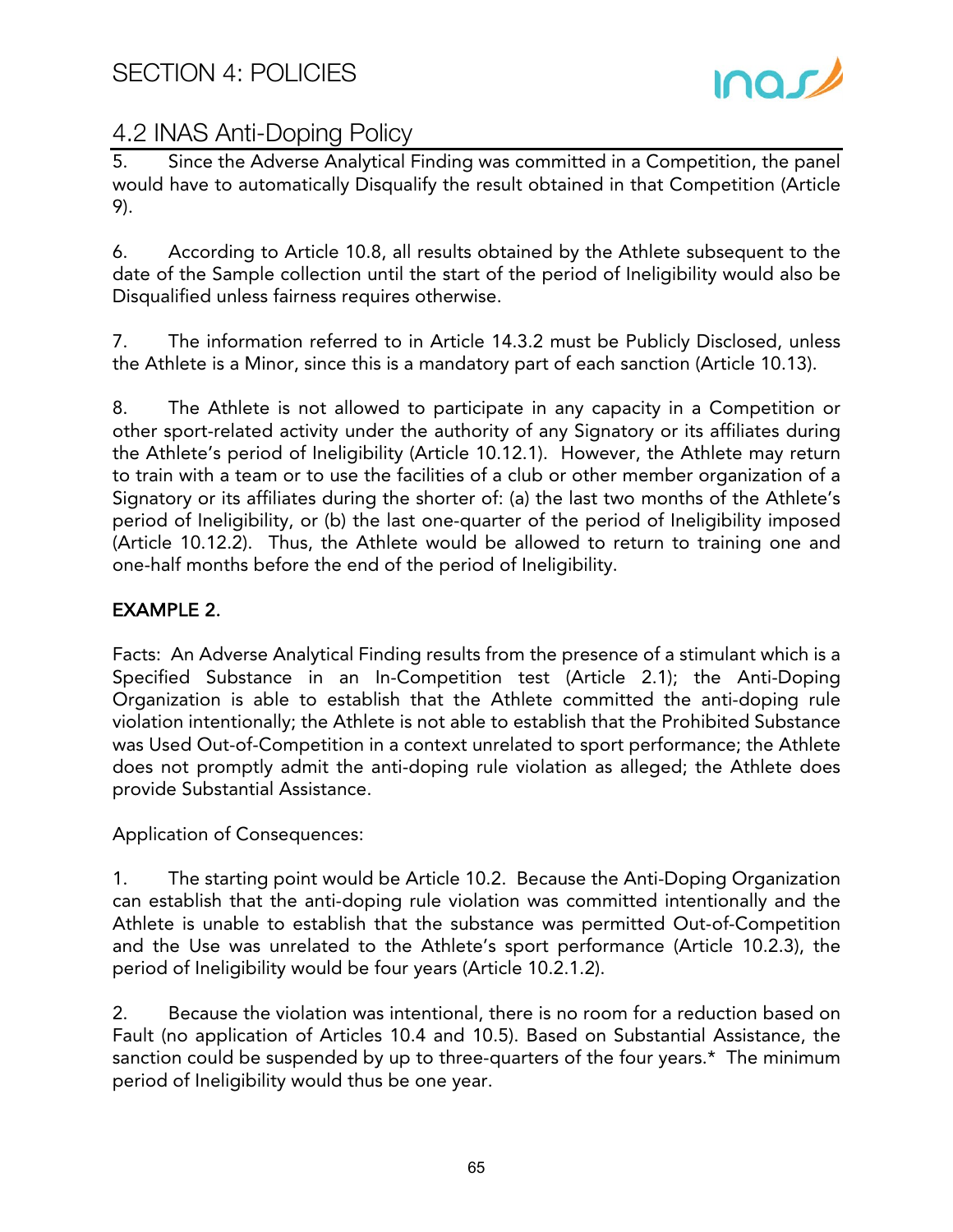# SECTION 4: POLICIES



### 4.2 INAS Anti-Doping Policy

Under Article 10.11, the period of Ineligibility would start on the date of the final hearing decision.

4. Since the Adverse Analytical Finding was committed in a Competition, the panel would automatically Disqualify the result obtained in the Competition.

5. According to Article 10.8, all results obtained by the Athlete subsequent to the date of Sample collection until the start of the period of Ineligibility would also be Disqualified unless fairness requires otherwise.

6. The information referred to in Article 14.3.2 must be Publicly Disclosed, unless the Athlete is a Minor, since this is a mandatory part of each sanction (Article 10.13).

7. The Athlete is not allowed to participate in any capacity in a Competition or other sport-related activity under the authority of any Signatory or its affiliates during the Athlete's period of Ineligibility (Article 10.12.1). However, the Athlete may return to train with a team or to use the facilities of a club or other member organization of a Signatory or its affiliates during the shorter of: (a) the last two months of the Athlete's period of Ineligibility, or (b) the last one-quarter of the period of Ineligibility imposed (Article 10.12.2). Thus, the Athlete would be allowed to return to training two months before the end of the period of Ineligibility.

#### EXAMPLE 3.

Facts: An Adverse Analytical Finding results from the presence of an anabolic steroid in an Out-of-Competition test (Article 2.1); the Athlete establishes No Significant Fault or Negligence; the Athlete also establishes that the Adverse Analytical Finding was caused by a Contaminated Product.

Application of Consequences:

1. The starting point would be Article 10.2. Because the Athlete can establish through corroborating evidence that he did not commit the anti-doping rule violation intentionally, i.e., he had No Significant Fault in Using a Contaminated Product (Articles 10.2.1.1 and 10.2.3), the period of Ineligibility would be two years (Articles 10.2.2).

2. In a second step, the panel would analyze the Fault-related possibilities for reductions (Articles 10.4 and 10.5). Since the Athlete can establish that the anti-doping rule violation was caused by a Contaminated Product and that he acted with No Significant Fault or Negligence based on Article 10.5.1.2, the applicable range for the period of Ineligibility would be reduced to a range of two years to a reprimand. The panel would determine the period of Ineligibility within this range, based on the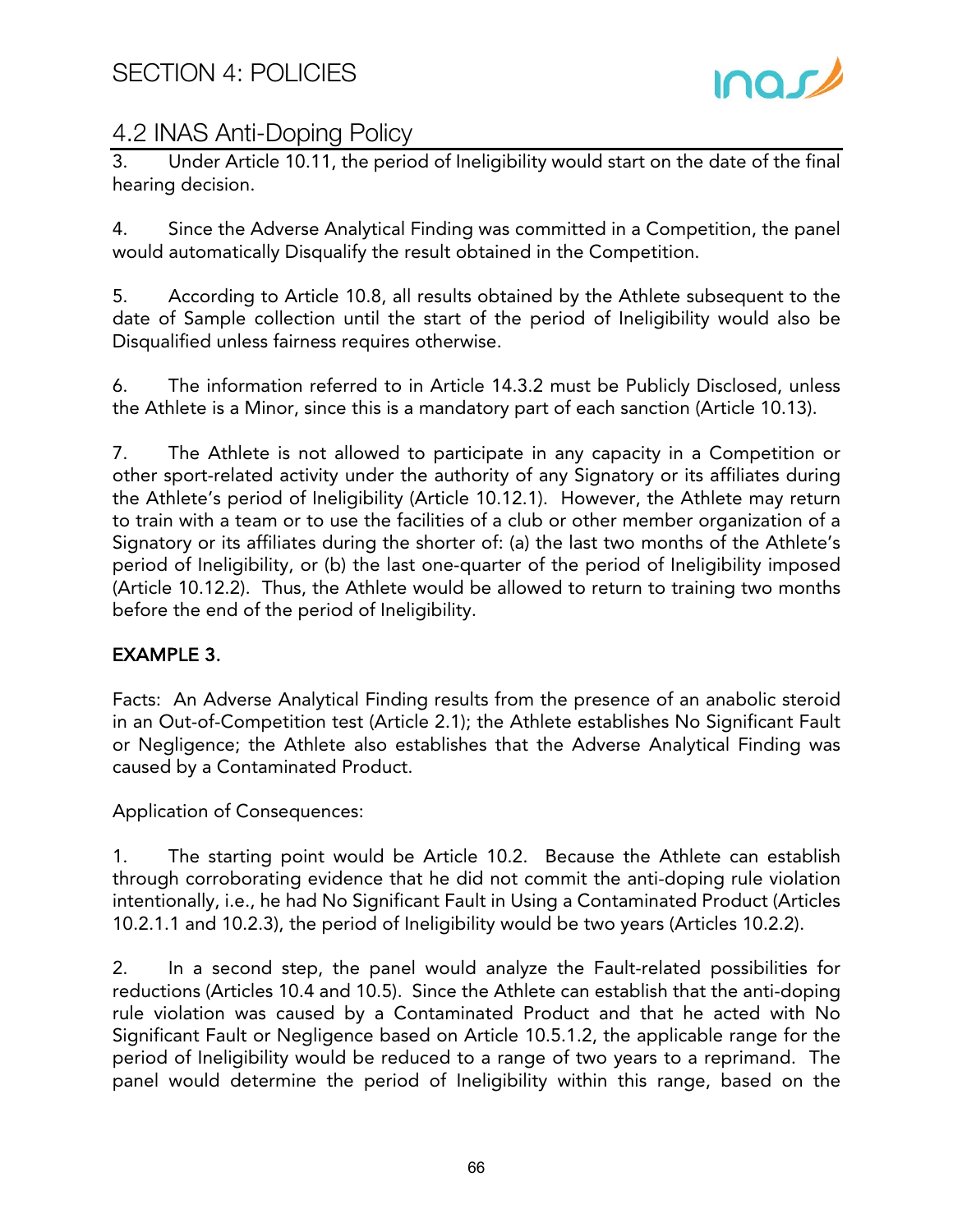

Athlete's degree of Fault. (Assume for purposes of illustration in this example that the panel would otherwise impose a period of Ineligibility of four months.)

3. According to Article 10.8, all results obtained by the Athlete subsequent to the date of Sample collection until the start of the period of Ineligibility would be Disqualified unless fairness requires otherwise.

4. The information referred to in Article 14.3.2 must be Publicly Disclosed, unless the Athlete is a Minor, since this is a mandatory part of each sanction (Article 10.13).

5. The Athlete is not allowed to participate in any capacity in a Competition or other sport-related activity under the authority of any Signatory or its affiliates during the Athlete's period of Ineligibility (Article 10.12.1). However, the Athlete may return to train with a team or to use the facilities of a club or other member organization of a Signatory or its affiliates during the shorter of: (a) the last two months of the Athlete's period of Ineligibility, or (b) the last one-quarter of the period of Ineligibility imposed (Article 10.12.2). Thus, the Athlete would be allowed to return to training one month before the end of the period of Ineligibility.

#### EXAMPLE 4.

Facts: An Athlete who has never had an Adverse Analytical Finding or been confronted with an anti-doping rule violation spontaneously admits that she Used an anabolic steroid to enhance her performance. The Athlete also provides Substantial Assistance.

Application of Consequences:

1. Since the violation was intentional, Article 10.2.1 would be applicable and the basic period of Ineligibility imposed would be four years.

2. There is no room for Fault-related reductions of the period of Ineligibility (no application of Articles 10.4 and 10.5).

3. Based on the Athlete's spontaneous admission (Article 10.6.2) alone, the period of Ineligibility could be reduced by up to one-half of the four years. Based on the Athlete's Substantial Assistance (Article 10.6.1) alone, the period of Ineligibility could be suspended up to three-quarters of the four years.\* Under Article 10.6.4, in considering the spontaneous admission and Substantial Assistance together, the most the sanction could be reduced or suspended would be up to three-quarters of the four years. The minimum period of Ineligibility would be one year.

4. The period of Ineligibility, in principle, starts on the day of the final hearing decision (Article 10.11). If the spontaneous admission is factored into the reduction of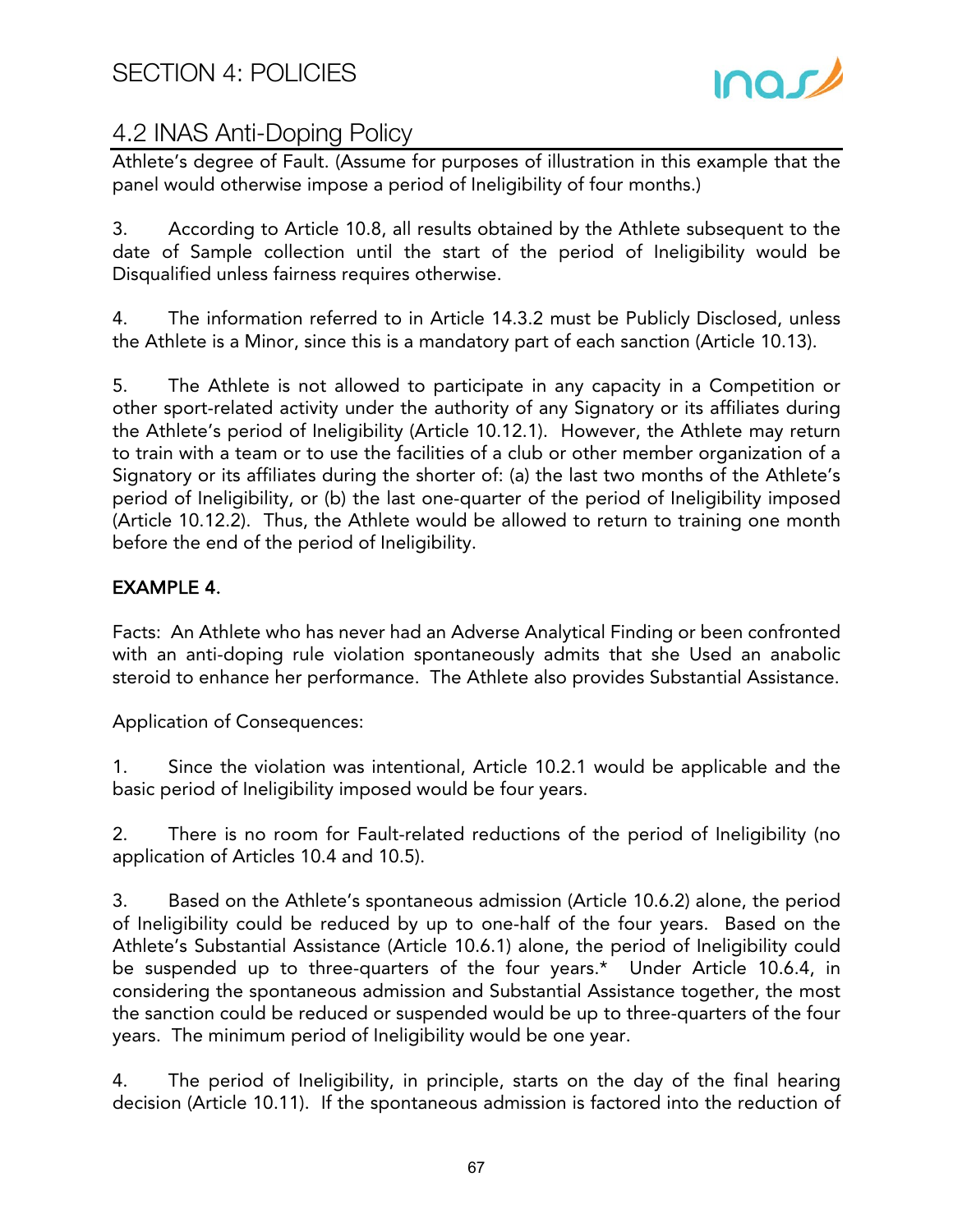# SECTION 4: POLICIES



## 4.2 INAS Anti-Doping Policy

the period of Ineligibility, an early start of the period of Ineligibility under Article 10.11.2 would not be permitted. The provision seeks to prevent an Athlete from benefitting twice from the same set of circumstances. However, if the period of Ineligibility was suspended solely on the basis of Substantial Assistance, Article 10.11.2 may still be applied, and the period of Ineligibility started as early as the Athlete's last Use of the anabolic steroid.

5. According to Article 10.8, all results obtained by the Athlete subsequent to the date of the anti-doping rule violation until the start of the period of Ineligibility would be Disqualified unless fairness requires otherwise.

6. The information referred to in Article 14.3.2 must be Publicly Disclosed, unless the Athlete is a Minor, since this is a mandatory part of each sanction (Article 10.13).

7. The Athlete is not allowed to participate in any capacity in a Competition or other sport-related activity under the authority of any Signatory or its affiliates during the Athlete's period of Ineligibility (Article 10.12.1). However, the Athlete may return to train with a team or to use the facilities of a club or other member organization of a Signatory or its affiliates during the shorter of: (a) the last two months of the Athlete's period of Ineligibility, or (b) the last one-quarter of the period of Ineligibility imposed (Article 10.12.2). Thus, the Athlete would be allowed to return to training two months before the end of the period of Ineligibility.

#### EXAMPLE 5.

Facts:

An Athlete Support Person helps to circumvent a period of Ineligibility imposed on an Athlete by entering him into a Competition under a false name. The Athlete Support Person comes forward with this anti-doping rule violation (Article 2.9) spontaneously before being notified of an anti-doping rule violation by an Anti-Doping Organization.

Application of Consequences:

1. According to Article 10.3.4, the period of Ineligibility would be from two up to four years, depending on the seriousness of the violation. (Assume for purposes of illustration in this example that the panel would otherwise impose a period of Ineligibility of three years.)

2. There is no room for Fault-related reductions since intent is an element of the anti-doping rule violation in Article 2.9 (see comment to Article 10.5.2).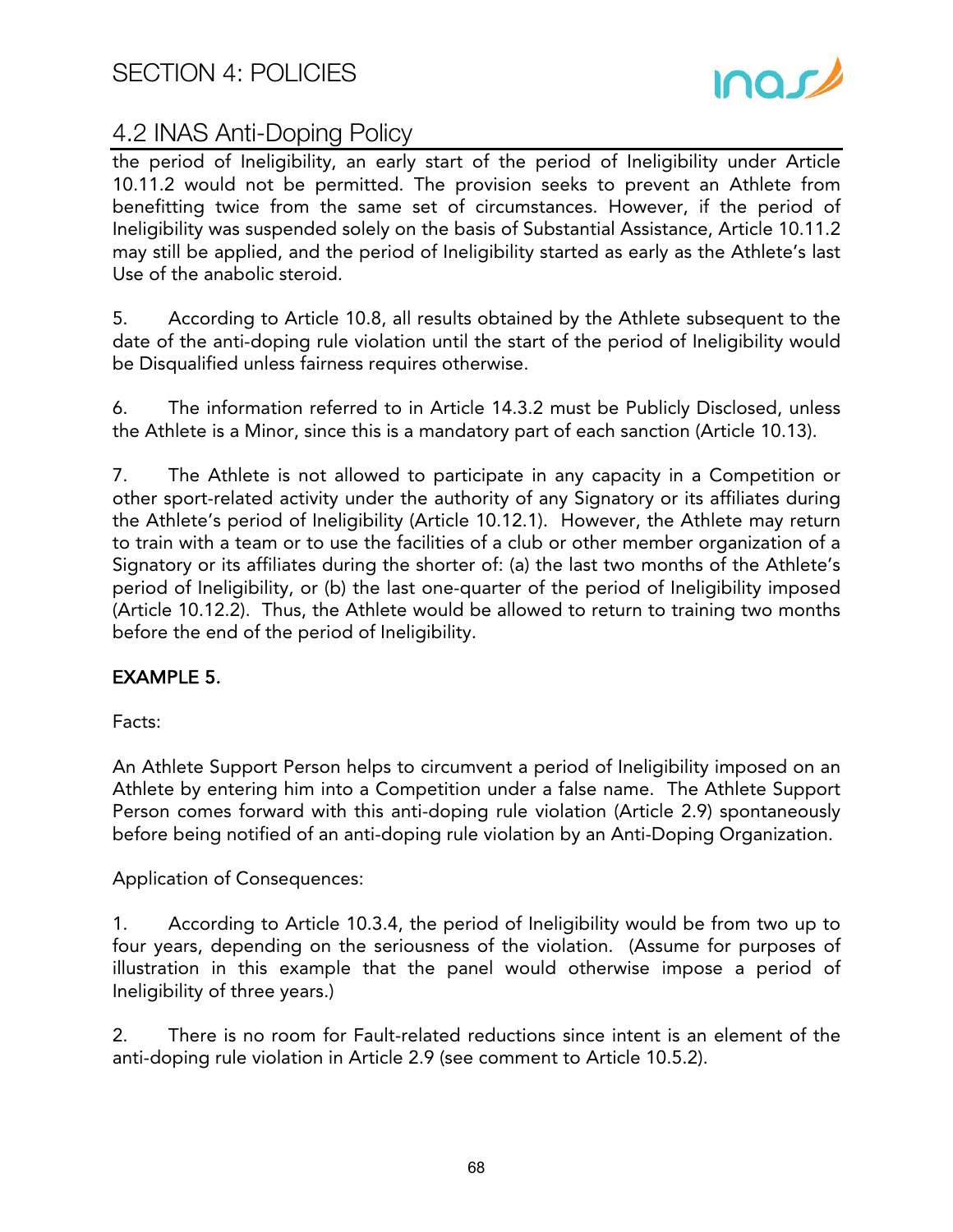

According to Article 10.6.2, provided that the admission is the only reliable evidence, the period of Ineligibility may be reduced down to one-half. (Assume for purposes of illustration in this example that the panel would impose a period of Ineligibility of 18 months.)

4. The information referred to in Article 14.3.2 must be Publicly Disclosed unless the Athlete Support Person is a Minor, since this is a mandatory part of each sanction (Article 10.13).

### EXAMPLE 6.

Facts: An Athlete was sanctioned for a first anti-doping rule violation with a period of Ineligibility of 14 months, of which four months were suspended because of Substantial Assistance. Now, the Athlete commits a second anti-doping rule violation resulting from the presence of a stimulant which is not a Specified Substance in an In-Competition test (Article 2.1); the Athlete establishes No Significant Fault or Negligence; and the Athlete provided Substantial Assistance. If this were a first violation, the panel would sanction the Athlete with a period of Ineligibility of 16 months and suspend six months for Substantial Assistance.

Application of Consequences:

1. Article 10.7 is applicable to the second anti-doping rule violation because Article 10.7.4.1 and Article 10.7.5 apply.

2. Under Article 10.7.1, the period of Ineligibility would be the greater of:

six months;

one-half of the period of Ineligibility imposed for the first anti-doping rule violation without taking into account any reduction under Article 10.6 (in this example, that would equal one-half of 14 months, which is seven months); or

twice the period of Ineligibility otherwise applicable to the second anti-doping rule violation treated as if it were a first violation, without taking into account any reduction under Article 10.6 (in this example, that would equal two times 16 months, which is 32 months).

Thus, the period of Ineligibility for the second violation would be the greater of (a), (b) and (c), which is a period of Ineligibility of 32 months.

3. In a next step, the panel would assess the possibility for suspension or reduction under Article 10.6 (non-Fault-related reductions). In the case of the second violation, only Article 10.6.1 (Substantial Assistance) applies. Based on Substantial Assistance, the period of Ineligibility could be suspended by three-quarters of 32 months.\* The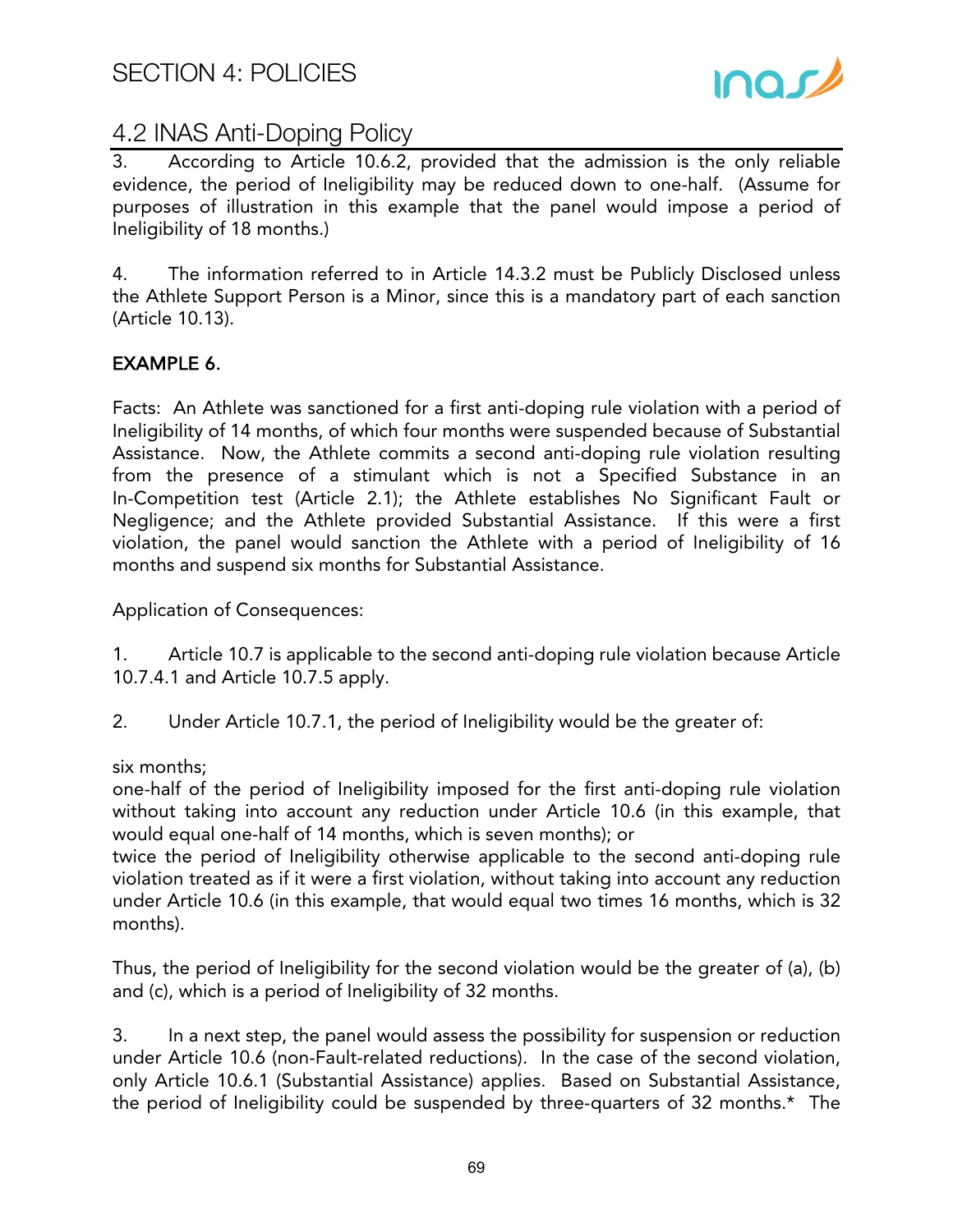

\_\_\_\_\_\_\_\_\_\_\_\_\_\_\_\_\_\_\_\_\_\_\_\_\_\_\_\_\_\_

minimum period of Ineligibility would thus be eight months. (Assume for purposes of illustration in this example that the panel suspends eight months of the period of Ineligibility for Substantial Assistance, thus reducing the period of Ineligibility imposed to two years.)

4. Since the Adverse Analytical Finding was committed in a Competition, the panel would automatically Disqualify the result obtained in the Competition.

5. According to Article 10.8, all results obtained by the Athlete subsequent to the date of Sample collection until the start of the period of Ineligibility would also be Disqualified unless fairness requires otherwise.

6. The information referred to in Article 14.3.2 must be Publicly Disclosed, unless the Athlete is a Minor, since this is a mandatory part of each sanction (Article 10.13).

7. The Athlete is not allowed to participate in any capacity in a Competition or other sport-related activity under the authority of any Signatory or its affiliates during the Athlete's period of Ineligibility (Article 10.12.1). However, the Athlete may return to train with a team or to use the facilities of a club or other member organization of a Signatory or its affiliates during the shorter of: (a) the last two months of the Athlete's period of Ineligibility, or (b) the last one-quarter of the period of Ineligibility imposed (Article 10.12.2). Thus, the Athlete would be allowed to return to training two months before the end of the period of Ineligibility

<sup>\*</sup> Upon the approval of WADA in exceptional circumstances, the maximum suspension of the period of Ineligibility for Substantial Assistance may be greater than three-quarters, and reporting and publication may be delayed.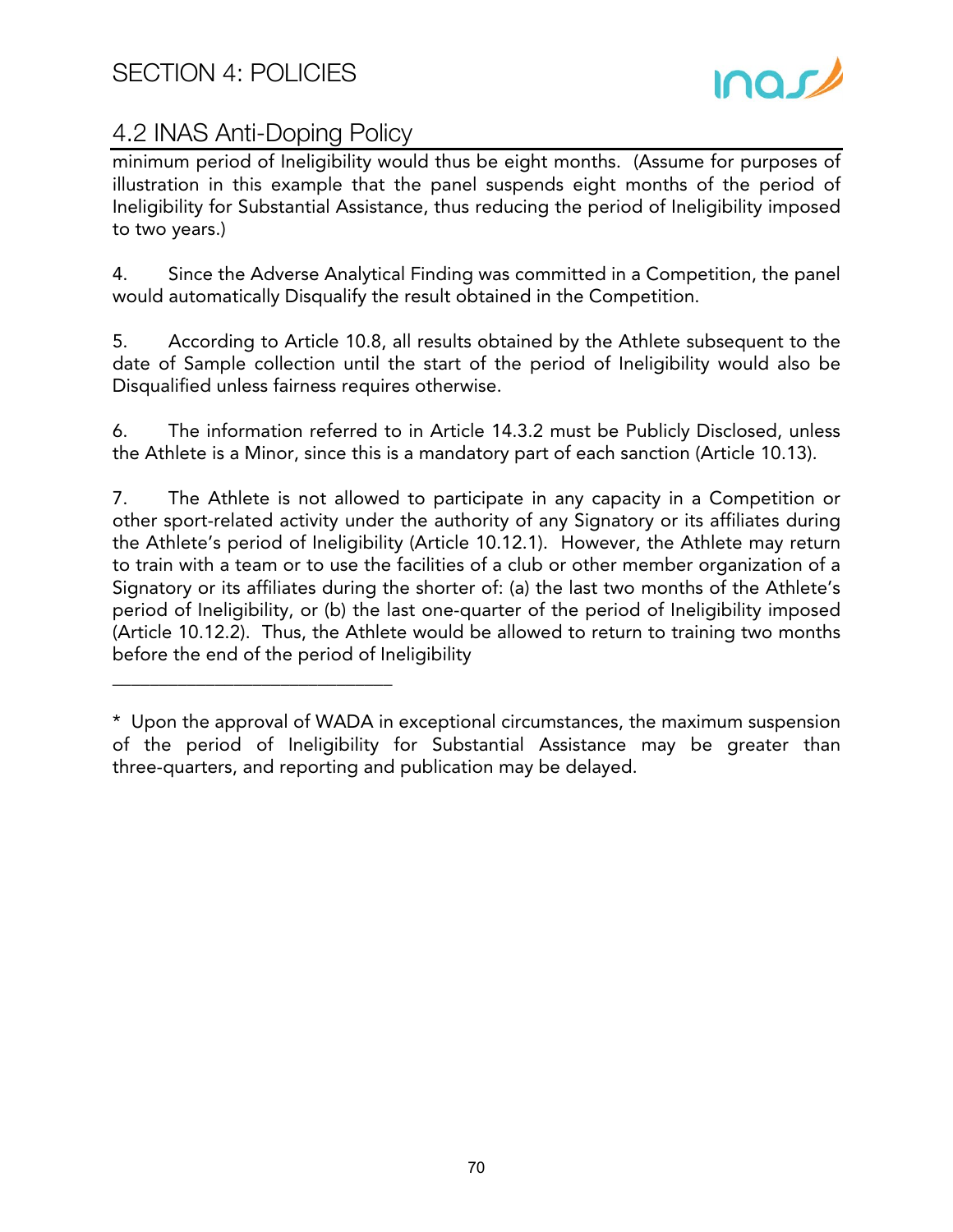# SECTION 4: POLICIES

-



4.2 INAS Anti-Doping Policy

#### APPENDIX 3 Modifications for athletes with an impairment

The WADA code makes certain provisions for sample collection involving athletes with an impairment (International Standard for Testing, Annex B).

To ensure that the needs of athletes with an intellectual impairment are met:

- 1. INAS will ensure copies of all information, letters and other communications are sent to an athletes Member Organisation or the athletes nominated representative
- 2. INAS will ensure that athletes selected to the Registered Testing Pool understand that they may nominate a delegated representative  $(3<sup>rd</sup>$  party authority) to act on their behalf
- 3. INAS will ensure that athletes selected for in-competition testing understand that they may be accompanied throughout the process by a person of their choice. Athletes that do not have legal competency must be accompanied.
- 4. INAS will permit the athletes parent, guardian or nominated representative to sign any legal authority/permission for testing in line with the organisations Consent Policy. Athletes that do not have legal competency must be represented.
- 5. INAS will not normally permit any deviation from the standard testing procedure for athletes with an intellectual impairment, unless due to a significant additional physical impairment. Such a decision will be made by the Collection Officer.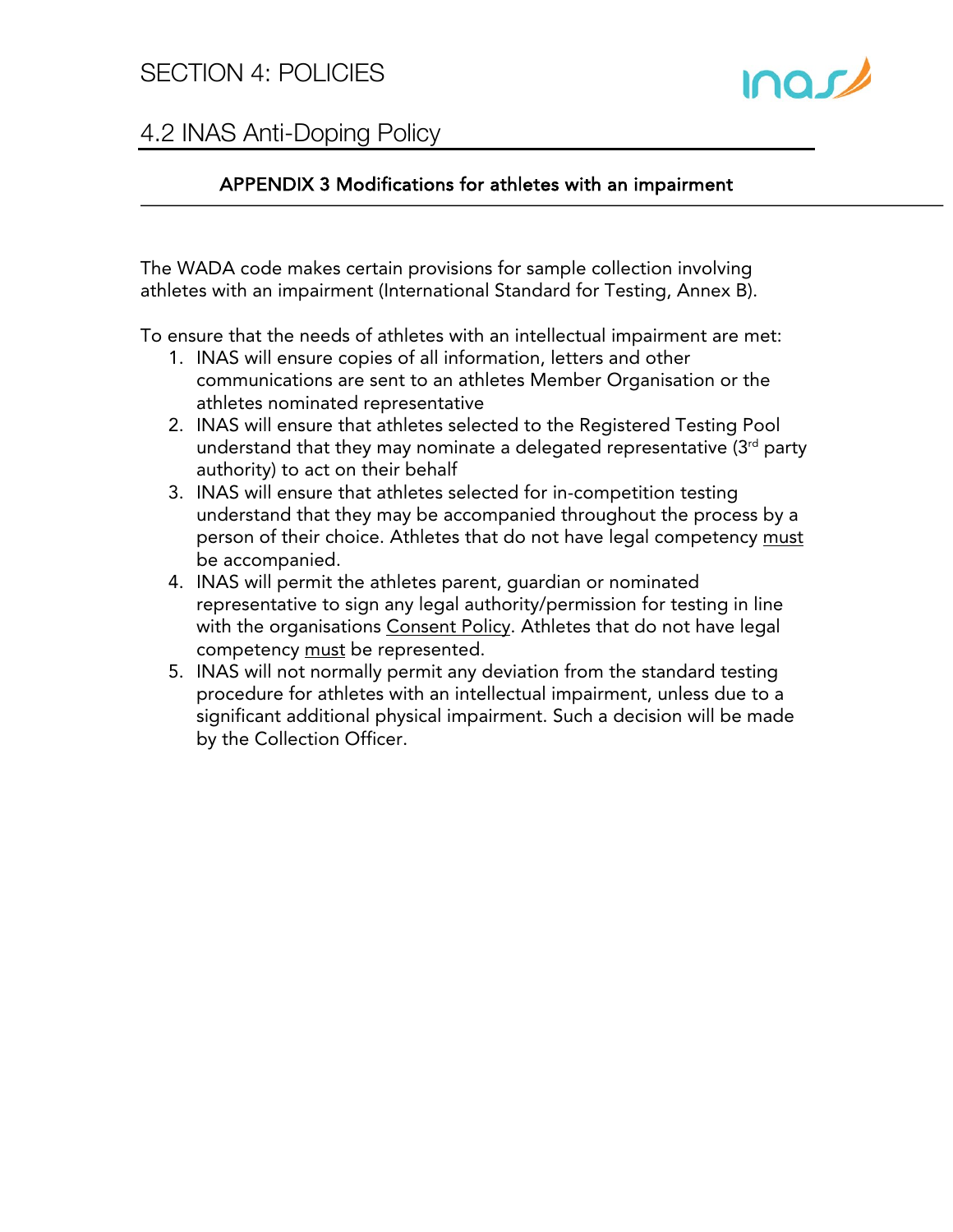-



4.2 INAS Anti-Doping Policy

#### APPENDIX 4 Modifications for athletes with are minors

The WADA code makes certain provisions for sample collection involving athletes who are minors (International Standard for Testing, Annex C).

To ensure that the needs of athletes who are minors are met:

- 6. Except where local laws state differently, INAS will define minors as athletes who are below the age of 16 at the time of testing.
- 7. INAS will ensure copies of all information, letters and other communications are sent to an athletes Member Organisation or the athletes nominated representative
- 8. Athletes who are minors and who are selected to the Registered Testing Pool must nominate a delegated representative (3<sup>rd</sup> party authority) to act on their behalf
- 9. Athletes who are minors and who are selected for in-competition testing must be accompanied throughout the process by a person of their choice.
- 10.The athletes parent, guardian or nominated representative must sign any legal authority/permission for testing in line with the organisations Consent Policy.
- 11.INAS will not normally permit any deviation from the standard testing procedure for athletes who are minors unless such a modification is deemed necessary by the Collection Officer.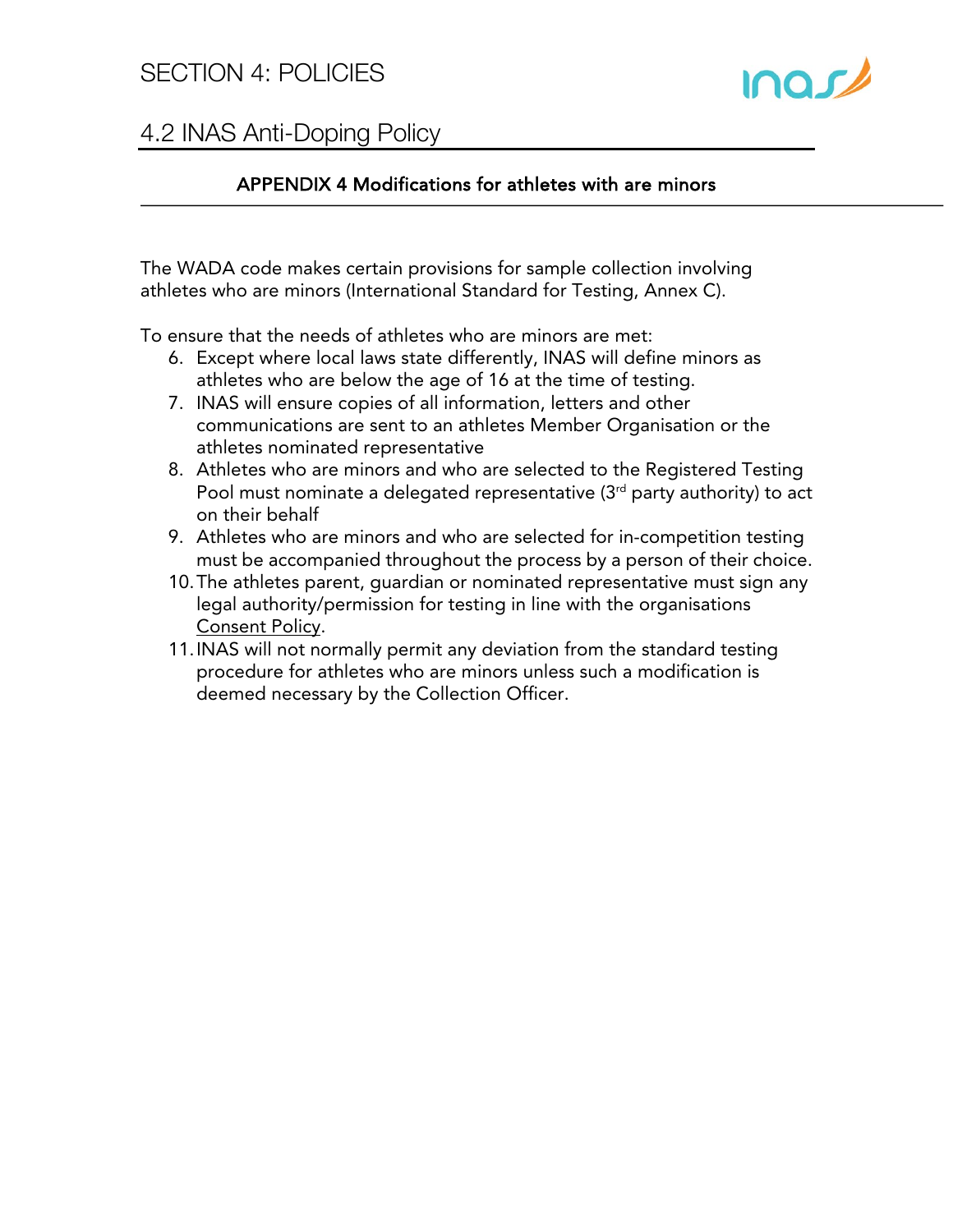

## 4.2 INAS Anti-Doping Policy

## APPENDIX 5 Addendum C to INAS policy – Collecting and Intelligence

The WADA code requires signatories to develop policies and procedures for collecting, analysing and using intelligence concerning anti-doping activities.

Intelligence is different to information and is the product of analysing and understanding information. Used effectively, it can strengthen INAS' anti-doping programme by ensuring efforts and resources are focussed in the right places, reducing duplication of effort, and maximising the benefits of working with partner organisations.

#### Intelligence steps

-

WADA define 4 steps towards developing doping intelligence:

- Direction: The INAS Anti-Doping Committee will provide the broad principles and direction regarding anti-doping activities. This includes setting the Test Distribution Plan and analysing results activities on a sport by sport basis.
- Collection and Collation: One member of the Anti-Doping Committee will be responsible for managing the collection and collating of information and shall make this available to the anti-doping committee at their regular meetings.

INAS will use internal sources such as ADAMS, in-competition and out-of-competition testing, the TUE process, athlete and staff feedback (through athlete forums), sport committee advice, 'whistle-blowers' and disclosures and external sources such as partner organisations, NADO's and WADA to collect information.

- Analysis: The INAS anti-doping committee will analyse the information available to identify any trends, patterns and causes and their significance to the organisation.
- Reporting: Intelligence will be reported by the Anti-Doping Committee, either to the Governing Board, internal or external partners as appropriate in order that it can be used and acted upon effectively.